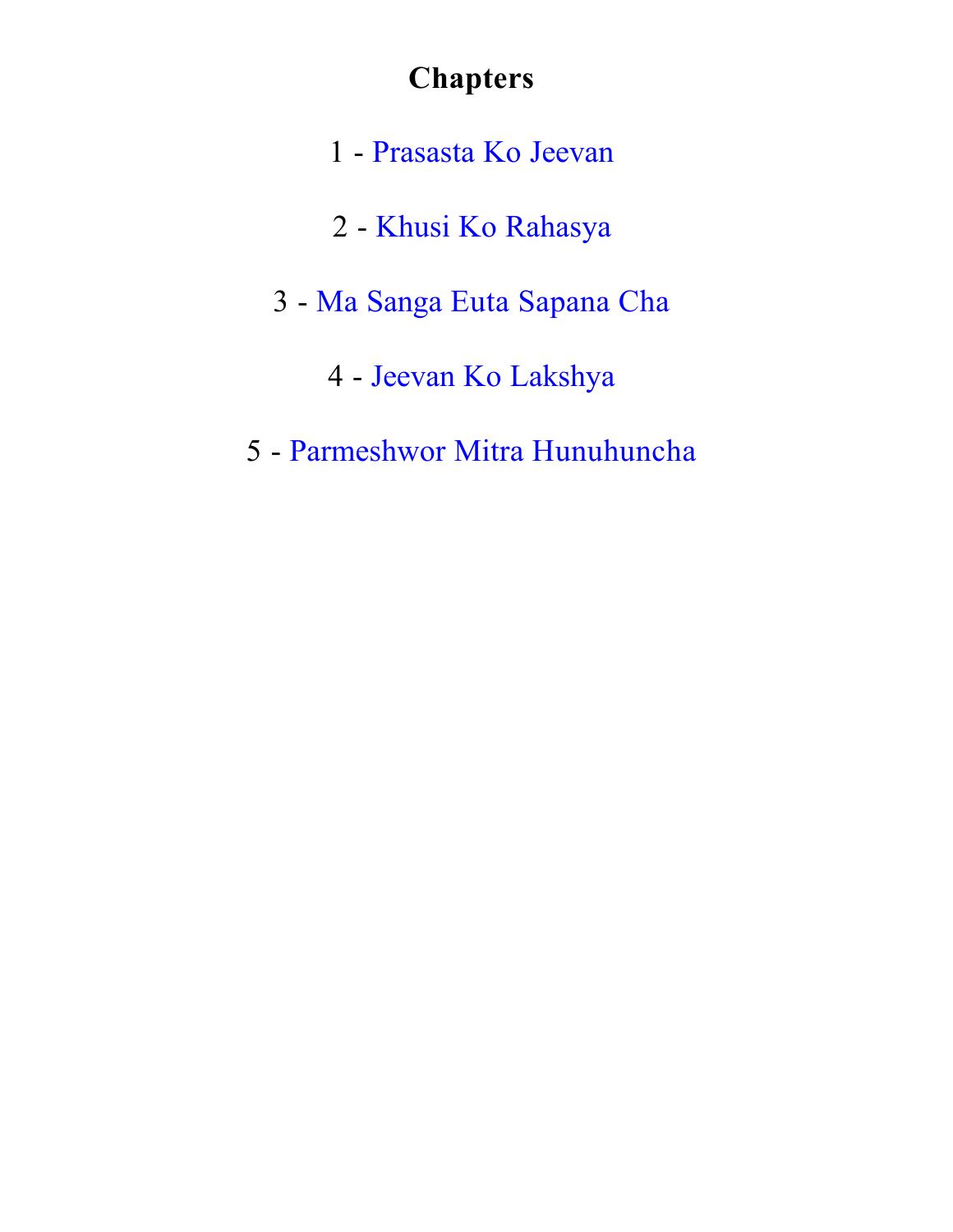<span id="page-1-0"></span>तपाईलाई मुक्ति के जस्तो लाग्छ ?

के मुक्ति विगतमा गरिएका पापहरूको क्षमा मात्र हो ? अवश्यै यसै हुनुपर्छ, तर के मुक्ति त्यति मात्र हो ? के स्वर्गमा हुने ईच्छा नै मुक्ति हो ? यसमा पनि केही सत्यता<br>हुनुपर्दछ । मानिसहरूले मुक्तिलाई यी दुई कुराहरूमध्ये एउटामा प्रस्तुत गरेको हामी प्राय<br>जसो सुन्दछौं । तर मेरो विचारमा यहाँ दुई कुराभन्दा तथापि विरलै कसैले यसबारे चर्चा गरेको म पाउँदछ ।

यसको लागि यूहन्ना १०:१० पल्टाऔं र यसलाई हामी आजको प्रवचनको मुख्य पदको रुपमा लिनेछौं । यो पदको अर्थ थोरै बुभ्रे तापनि यूहन्ना सुसमाचार पढ्नेहरुका लागि यो<br>ज्यादै परिचित पद हो । यहाँ प्रभु येशूले भन्नुभयो, "म त तिनीहरूले जीवन पाऊन् र त्यो प्रशस्त मात्रामा पाऊन् भन्ने हेत्ले आएँ ।"

यो प्रशस्तताको जीवन के हो ?

केही हदसम्म जीवनको सम्बन्धमा हामी केही जान्नेछौं। तर यो प्रशस्तताको जीवन के हो ? यसै सन्दर्भमा प्रभु येशू मुक्तिको बारेमा कुरा गर्दै हुनुहुन्थ्यो । आरुनो जीवन भेडाको<br>लागि दिइएको सम्बन्धमा उहाँ बोल्दैजानुभयो । उहाँले भन्नुभयो, "मेरो मरणको उद्वेश्य (म आउनको) यो हो कि तिमीहरूमा जीवन होस र यो जीवन पर्ण प्रशस्ततामा होस् ।"

अनि यो मुक्तिको केन्द्रको रुपमा आउँछ । एक इसाई हुनुको अर्थ के हुन्छ ? यसले जीवनको<br>गुणसँग सरोकार राख्दछ । यो त्यस्तो प्रकारको जीवनको गुण हो जसलाई हामी प्रशस्त भनी ब्याख्या गर्न सक्छौं । यसैले प्रशस्तताको अर्थ हामीलाई बुरुन आवश्यक छ ।

उदाहरण (१) कामचलाउ मात्रै

प्रशस्तता के हो ? म बेलायतमा बिधार्थीको रुपमा रहँदा मोटरसाइकल चढ्ने गर्थे । लण्डन ठूलो शहर थियो । गरिब बिधार्थीको लागि यातायात साह्रै महँगो थियो । बाइबल स्कूलको अघिल्लो तहको एक बिधार्थी साथी, जो सुसमाचार प्रचारक भएर जापान जानुभयो, उहाँले सस्तो मूल्यमा आरुनो त्यो मोटरसाइकल मॅलाई बेच्नुभयो । यो मोटरसाइकल ज्यादै पूरानो र गह्रौं थियो । यस्तो खाल्को मोटरसाइकल चढ्न तपाईं धेरै बलियो हुनुपर्थ्यो । म<br>त्यतिबेला दहिलो थिएँ, यदि मोटरसाइकल ढल्थ्यो भने त्यसलाई उठाउन समस्यै पर्थ्यो । जे भए पनि यो उपयोगी थियो किनभने म यसमा धेरै पटक घुमें । धेरै पैसा बचाएँ किनभने यसले कम इन्धन खर्च गर्थ्यो । तापनि यस्तो प्रकारको साधन चढ्न ज्यादै खतरनाक हो । तीन कि चार पटक मैंले आरुनो जीवन भ्रुण्डै गुमाएको थिएँ । यस बाहेक बिशेष गरी जुनबेला मसँग बर्षादी हँदैनथ्यो, पानी पर्थ्यो र म<sup>ॅ</sup>निथ्रुक्क हुन्थें । जाडो मौसममा म बरफ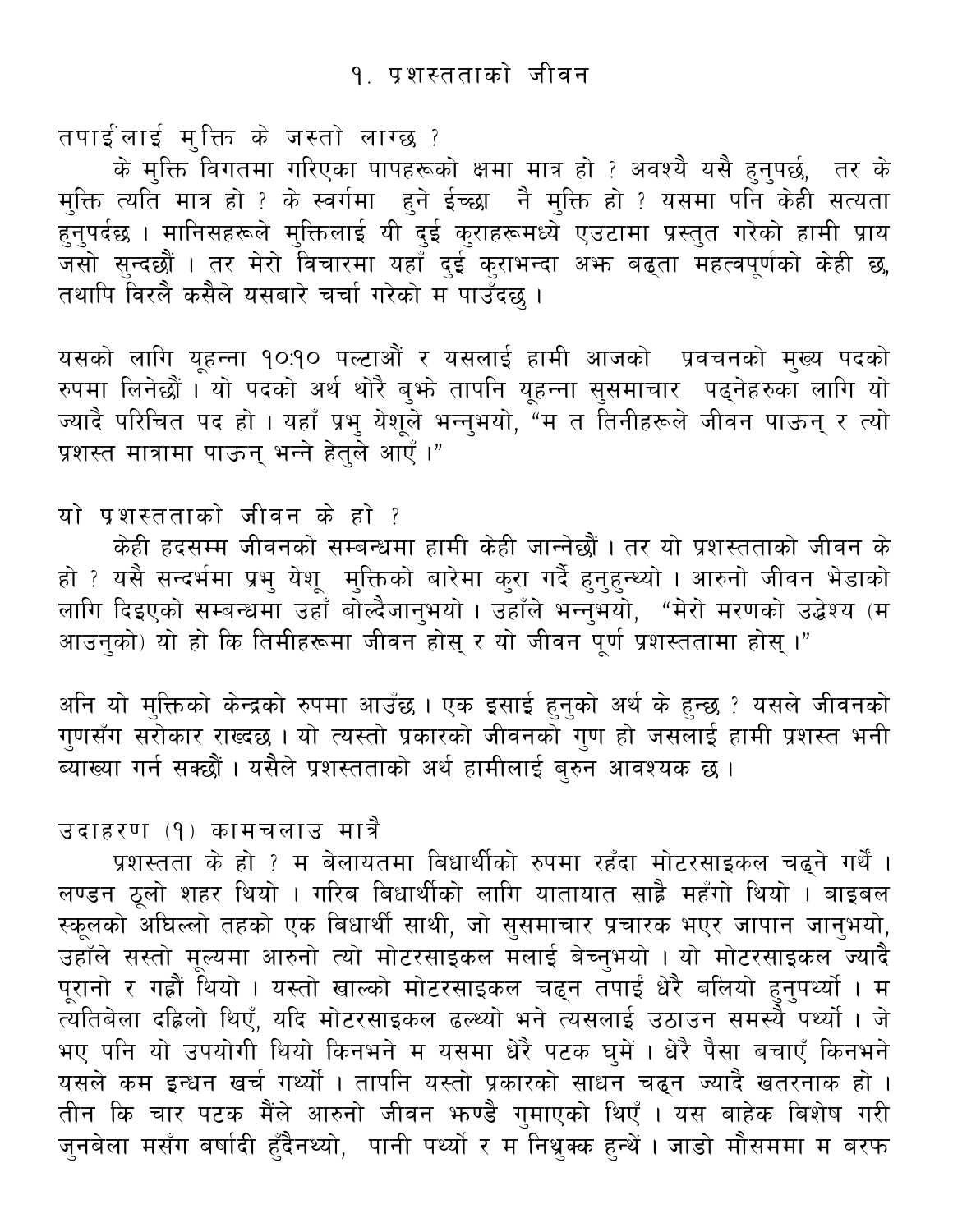जस्तै हुन्थें किनकि हावाको बहाव सिधै मतिर हुन्थ्यो । साँच्चै, लण्डनतिर मोटरसाइकल चढ्दा म धेरै मैलिन्थें । कहिलेकाहीं क्याम्पस आइपुग्दा त मेरो अनुहार पूरै कालो हुन्थ्यो तर चश्मा लगाएकोले आँखा वरिपरि दुई भाग सेतो रहन्थे । म एक पाण्डा भालु जस्तै हुन्थें । त्यसैले यो यातायातको साधन सामान्य स्तरको, तर खतरनाक, कहिले रुभिने, कहिले कठांग्रिने अनी कहिले यात्राको अन्त्यतिर हाँस उठ्दो खाल्को बनाउने थियो । तर जे भए तापनि यो यातायातको साधन थियो ।

# उदाहरण (२) कठिनले पुग्दो

अनि केही बर्षपछि मैले केही उन्नति गरें। एउटा पूरानो कार किन्ने ब्यवस्था मिलाएँ। जसले गर्दा अब म पानी पर्दा पनि नरुभ्तीकन यात्रा गर्न सक्थें । अब प्रत्येक पटक मोटरसाइकलबाट ओर्लंदा भें पाण्डा भालु जस्तो देखिन्न थिएँ । कार निश्चय नै मोटरसाइकलभन्दा सुरक्षित थियो । तापनि यसमा केही समस्या थियो : यो धेरै पूरानो र इन्जिन सानो थियो<sup>ँ</sup>। जब राजमार्ग भएर यात्रा गर्नुपर्थ्यो, कुदाउन खुट्टाले बढी बल लगाउनु पर्थ्यो । जसले गर्दा यसले भतभताउँदै ५५ माइल प्रति घण्टाको गति लिन्थ्यो । यो नै यसको द्रुत गति थियो, अनि यसबेला गाडी यसरी थर्किन्थ्यो कि मानौं हवाइजहाजले विमानस्थल छोड्दैछ। यसैले यी सबै थर्काइ र कोलाहल हटाउन गतिलाई ५० माइल प्रति घण्टामा भ्रार्नु पर्थ्यो । जसको मतलब आरुनो गन्तब्यस्थलमा पुग्न धेरै बेर लगाउनु<br>हुन्थ्यो । यसरी मोटरसाइकलबाट कार हुँदै मेरो जीवनस्तर सुधार भयो । आधारभूत ्<br>आवश्यकताहरूमा केही सुधार भयो तापनि यो प्रशस्तताको स्तरमा थिएन । यो त खाली पहिलेकोभन्दा अलि राम्रो थियो ।

## उदाहरण (३) प्रशस्तताको नजिक

केही बर्षपछि फोरि मैले आरुनो अवस्था सुदृढ गरें। अर्को कार किन्न सक्ने भएँ। यो कार पनि पूरानो थियो तापनि यसको अवस्था राँम्रो अनि यसको इन्जिन पनि ठूलो थियो । यतिबेला सामानहरूले मेरो प्रशंसा गर्दै थिए । म प्रशस्ततातिर बढ्दै थिएँ । अहिलेको इन्जिन शुरुवात थियो जुन प्रशस्त शक्तिको नजिक थियो । यति मात्र होइन, यसैकारण उत्तर जर्मनीबाट दक्षिण जर्मनी (जर्मनीको एक छेऊबाट अर्को छेऊ) भ्रण्डै १२ घण्टामा पार गर्थे । यो जर्मनी राजमार्गमा ७० माइल प्रति घण्टाको ररुतारमा गाडी हाँक्दा पनि इन्जिन धेरै शान्त नै हन्थ्यो । अनि यो नै प्रशस्तता जस्तै थियो ।

प्रशस्तताको जीवन के हो ? माथि उद्धृत उदाहरणले यसबारे केही चित्रण गर्दछ । तर तपाईको जीवन कस्तो छ ? के दिनदिनै काम नलाग्ने हुनुहुन्छ ? के तपाई कठाडि्ग्रएको, भिजेको हुनुहुन्छ र जसोतसो जिउँदै हुनुहुन्छ ? तपाई मौसम चिसो हुँदा नकठाडिग्रने र पानी पर्दा नभिज्ने चाहना गर्नुहुन्छ । जीवनमा राम्रोभन्दा राम्रो गुण भएको चाहनुहुन्छ ।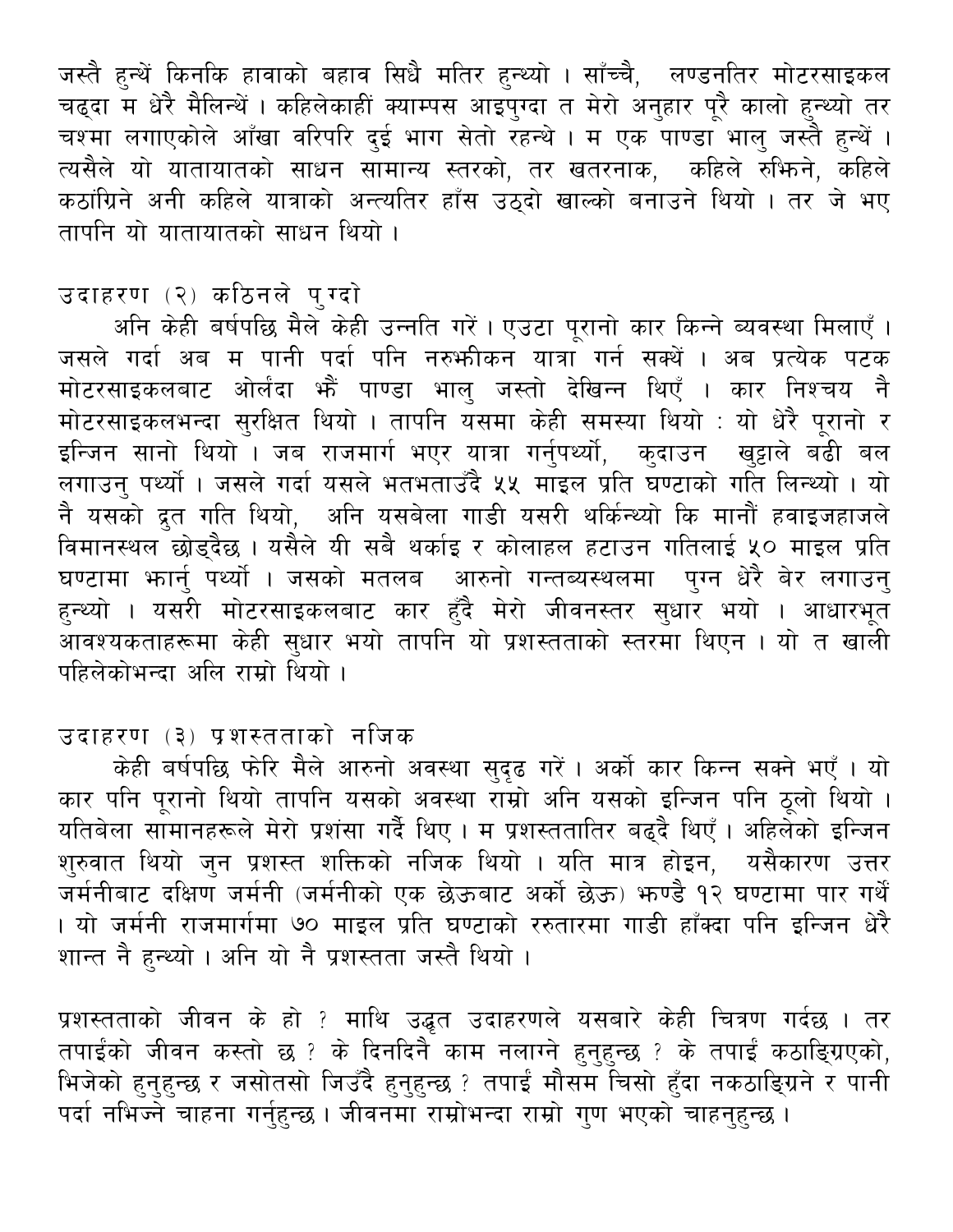हामी असल गुण भएको जीवन चाहन्छौं

हाम्रो दैनिक जीवनमा गुणी जीवन एकदमै आवश्यक छ । हामी एउटा कुरामा ध्यान दिऊँ : जति कुरा उद्योग बाणीज्यमा भैरहेका छन्, सबै हाम्रो जीवनको गुणलाई सुधार गर्न भैरहेका छन्। यदि यसो नहुँदो हो त यी के का लागि हुँदैछन् ?

एउटा साधारण कुरालाई उदाहरणको रुपमा लिऊँ । आजभोलि तपाईं बिभिन्न धेरै तरिकाले ्<br>आरुनो खाना बनाउन सक्नुहुन्छ । यो एउटा छक्क लाग्दो कुरो हो । तपाई खुल्ला चुलो वा<br>ग्याँस चुलो प्रयोग गर्न सक्नुहुन्छ । तब पकाउने धेरै तरिकाहरू छन्, जसमा आगोको ज्वाला समेत हुँदैन । यसैले अब हामी ग्याँस चुलोबाट विद्युतिय प्लेटमा जान्छौं । यसमा बिल्कुलै आगो हुँदैन । यसमा एउटा विद्युतिय प्लेट हुन्छ, जुन तात्दछ र जसलाई तपाई<br>रातो भएर रन्किएको यथार्थमा देख्न सक्नुहुन्छ । यहाँ एउटा अर्को किसिम छ, जुन रातो<br>समेत हुँदैन । यो अलि खतरनाक हुन्छ । यो तातो छ कि छैन भनि तपा यदि यसमा हात राख्नुहुन्छ भने उपचार गर्दागर्दै तपाई खुस्कनुहुन्छ ।

यसैले मानिसहरू खाना पकाउने अनेक नयाँ तरिकाहरू बिकास गर्छन् । अचेल एउटा कुकर पाईन्छ, जसलाई इन्डक्सन कुकर भनिन्छ । यस्तो कुकर विल्कुलै तातो हुँदैन । यो नयाँ कुरा गर ॐ स्वरास २ ३ माल है।<br>गत केही बर्षदेखि मात्र पाउन थालिएको हो । यो निकै महँगो छ । यो इन्डक्सन कुकर .<br>विल्कुलै फरक सिद्धान्तमा आधारित छ । यसले स्टील भाँडामा रहेका अणुहरूलाई कियाशिल<br>(यो स्टीलको लागि मात्र काम लाग्छ) गर्दछ, जसले गर्दा ताप पैदा हुन्छ । यसको परिणाम ्<br>स्टील भाँडा तात्छ तर कुकर भने तात्दैन । तपाईंले खाना पकाएर स्टील भाँडा फिक्नुहुन्छ तापनि कुकर भने चिसोको चिसै रहन्छ । बच्चाले यसलाई संजोगबस छोयो भने पनि यसले हात पोर्ल्दैन ।

कन्भेक्सन कुकर, माइक्रोवेभ कुकर कस्तो हुन्छ भनी उल्लेख नगरौं । यी सबैले हाम्रो<br>जीवनको गुण सुधार नगर्ने हुँदो हो त यी सबैको अर्थ के भयो र ? तपाई किन राम्रो कामको खोजी गर्नुहुन्छ ? हामीसँग किन शक्तिशालीभन्दा शक्तिशाली कम्प्यूटरहरू सानोभन्दा सानो आकारमा छन् ? यो हाम्रो सुबिधाको लागि, हाम्रो जीवनको गुण सुधार गर्नको लागि हो ।

यदि हामी अरु क्षेत्रहरूको अध्ययन गर्छौं भने, हामी बुभ्छौं कि मानव इतिहासमा जति पनि<br>प्रयासहरू भए ती सबै एक बिशेष सकृय शक्ति गुणी जीवनको खोजीले भयो । हामीसँग<br>किन कान्तीहरू छन् । २०० बर्षभन्दा पनि अघि फ्रान्सेली कान्ती के क ्<br>जीवनको आधारभूत तत्व रोटीको आवश्यकताले शुरु भयो । प्रत्येक कान्ती हाम्रो गुणी जीवनको सुधारसित सम्बन्धित छ । चीनमा किन कान्ती भयो ? जनताहरू अत्याचारमा परेका थिए र किसानहरूको आरुनो जमिन थिएन । यसैले जनताहरूको जीवनको गुण सुधार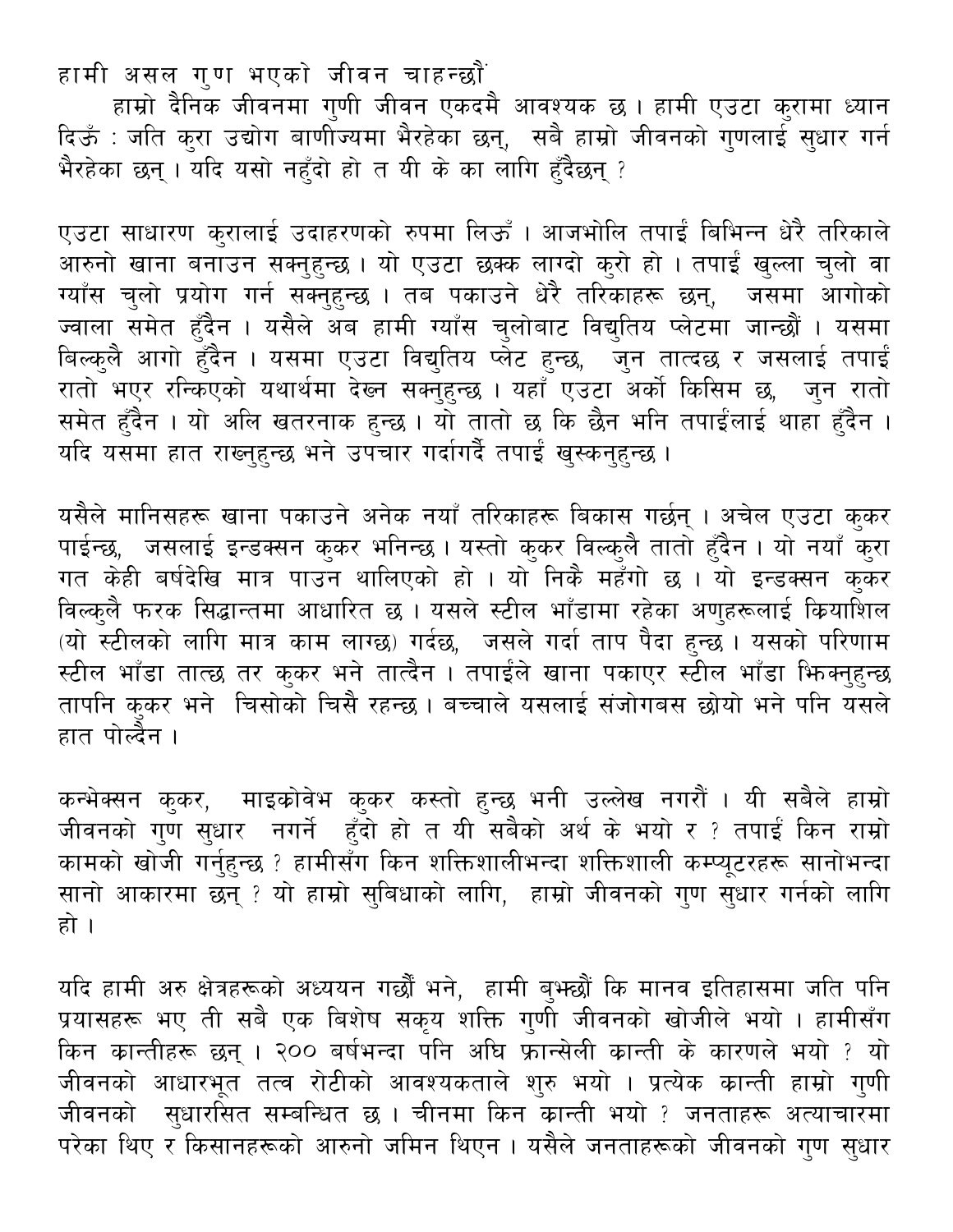गर्न कान्ती भयो । मानिसहरूले यो लक्ष्य देख्दैनन् भने कान्ती धराशयी (खत्तम) हुन्छ । वास्तवमा क्रान्ती कोही पनि खाली कान्तीका लागि गर्दैनन्, किनकि यो अर्थहिन छ।

इसाईत्वले हाम्रो जीवनको गुणलाई सम्बोधन गर्दछ इसाइत्वल हाम्ना गावगका गुरायाद यात्रावत तरहरू<br>दुसाईत्वमा विश्वास गर्नु भनेको भविश्यमा स्वर्ग जानु भनेर धेरै मानिसहरू सोच्दछन् ।<br>यो सुसमाचारको सानो अंश मात्र हो । बिगतमा गरिएका पापहरूको क्षमासँग इसाईत्व<br>सरोकार राख्दछ भनी ध .<br>विगतबाट छुट्नुभएको छैन भने वर्तमानमा खुशीले जीउन सक्नुहन्न ।

मैले पाष्टरी काम गर्दा धेरै दुःख पाएकाहरूलाई दिनदिनै सहानुभूति गर्नुपर्छ । सायद तपाईं पनि अहिले दुःख पाईरहनु भएको होला । ती कुराहरू के के हुन्, जसले तपाईलाई दुःख दिइरहेका छन् ? धेरै यस्ता कुराहरू विगतबाट आएका हुन्छन् । जस्तैः दुःख पाएका ्रियः<br>बाल्यकालबाट वा बिग्रेको वैवाहिक सम्बन्धबाट । यी कुराहरूले तपाईलाई गहिरो प्रभाव पार्दछ । बिगतले सधैँ वर्तमानलाई असर गरिरहेको हुन्छ । यसकारण विगतमा गरिएको .<br>पापको क्षमा सुसमाचारको एउटा भाग हो । दोषपूर्ण र बन्धनपूर्ण विगतदेखि मानिसहरूलाई<br>छुट्याउने हो, ताकि वर्तमानमा तपाईंले प्रशस्तताको जीवन पाउनुहोओस् ।

इसाईत्व वर्तमानसँग सरोकार राख्दछ । तपाईंको वर्तमान जीवन कस्तो छ आफूलाई सोध्नुहोस् । यदि तपाईंको जीवन अहिले नै खुशी छ, लक्ष्य र उद्धेश्यहरूले पूर्ण छ, ्<br>आन्तरिक शक्तिहरूले धनी हुनुहुन्छ भने तपाईलाई सुसमाचारको आवश्यकता पर्दैन ।<br>तपाईको लागि सुसमाचार के हो ? तपाईलाई चाहिएको सबै अहिले नै तपाईसँग छ भने सुसमाचार तपाईँलाई कुनै मूल्यको रहँदैन । येशू भन्नुहुन्छ, "त्यसलाई डाक्टरको आवश्यकता<br>पर्छ जो रोगी छ । निरोगीलाई डाक्टरको आवश्यकता पर्दैन ।" यदि तपाईं आफूलाई स्वस्थ सम्भ्रनहुन्छ, आफु बिरामी छ भन्ने लाग्दैन भने यो नसोच्नुहोसु कि तपाईलाई डाक्टर चाहिन्छ ।

येशूले हामीमा प्रशस्तताको जीवन ल्याउन चाहनुहुन्छ । म जान्न चाहन्छु, कति इसाईहरूले जीवनको पूर्णता लिइरहेका छन् ? मेरो विचारमा धेरै कमले मात्र यस्तो आनन्द लिइरहेका छन् र यसो भन्नुमा मेरो गल्ती नहोला । अर्को शब्दमा, धेरै इसाईहरूलाई विचार गर्दा<br>येशूको उद्धेश्य असफल भएको छ । उहाँ भन्नुहुन्छ, "म आएँ ताकि तिमीहरूमा प्रशस्तताको<br>जीवन होस् ।" यसको मतलब हुन्छ, यदि हामीमा प्रशस्तताको जीवन छ उद्वेश्य बेकार भयो । अब यदि उहाँ हामीलाई साँच्चै नै पूर्ण र प्रशस्तताको जीवन दिन आउन्भयो र हामी यसमा जिइरहेका छैनौं भने, समस्या के हो ?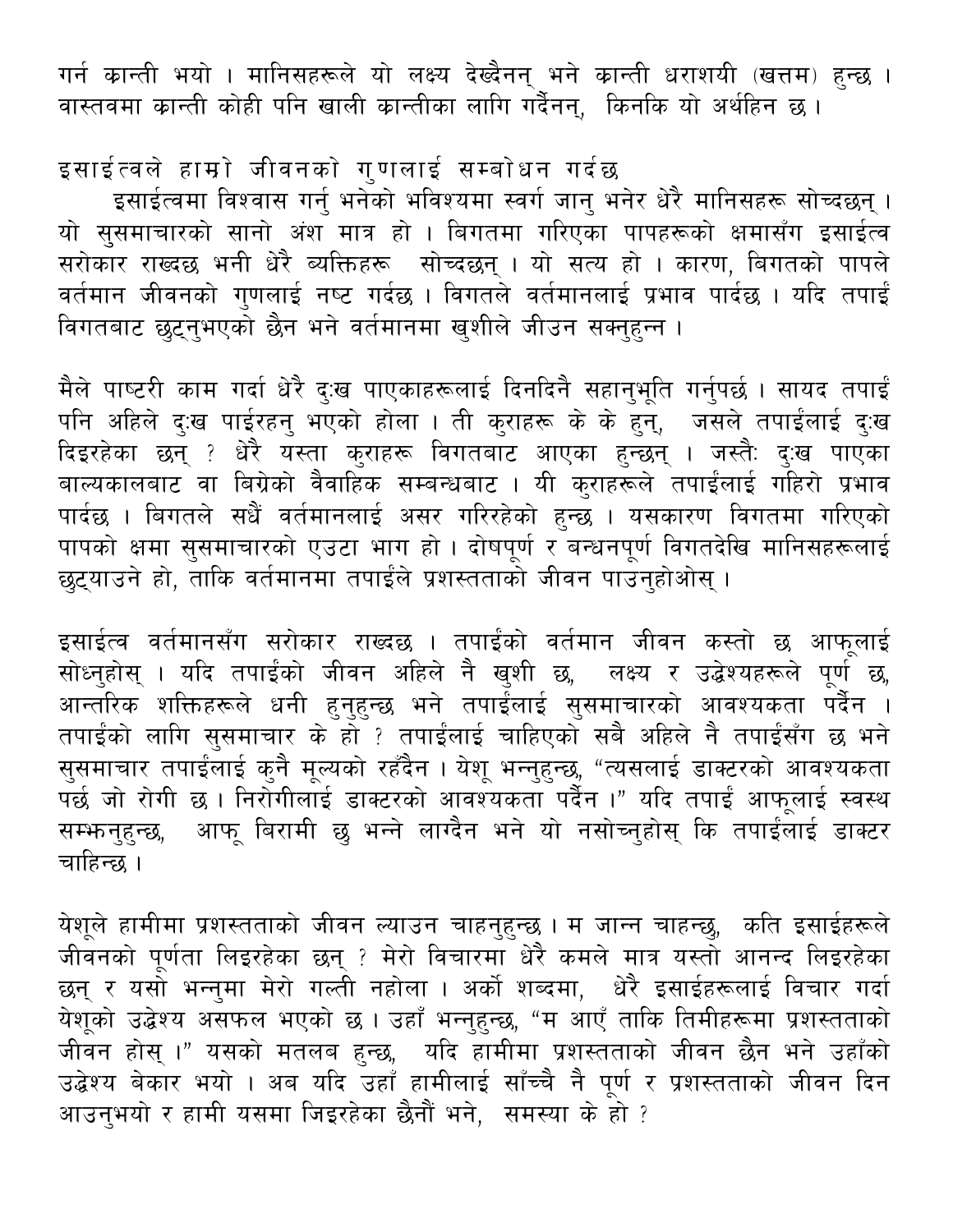प्रशस्तता असाधारण हो

स्तरीय शब्दकोषले यो प्रशस्तता शब्दको दुई थरी अर्थहरू दिएका छन् । पहिलो परिभाषा अनुसार यसको अर्थ हो असाधारण, असामान्य वा विशेष । त्यसैले यदि तपाई प्रशस्ततामा जिउँदै हुनुहुनछ भने, तपाई असामान्य जीवन जिउँदै हुनुहुन्छ, जुन सामान्य<br>छैन । तपाईंको जीवन पनि केही विशेष खाल्को छ । जब मानिसहरूले तपाईंको जीवन हेर्छन्, उनीहरूले भन्नेछन् कि यसमा नपत्याउँदो केही कुरो छ । त्यो पछिल्लो पटक कहिले<br>थियो जुन बेला मानिसहरूले तपाईको इसाई जीवनमा केही विशेष कुरा देखे ? वा उनीहरूले भने : तपाई इसाई हुनुहुन्छ त केही छैन, म आरुनै बाटोमा ठिक छ । इसाई हुन अघि म यसरी नै अनुभव गर्ने गर्थें । त्यतिबेला म<sup>ं</sup>धेरै इसाई भनाउँदाहरूलाई चिन्थें, मैले उनीहरूको जीवनमा खासै केही विशेष कुरा भेटिनँ । जो कोही जस्तै उनीहरू पनि रिसाहा थिए । जो कोही जस्तै उनीहरू पनि खुशीले अभावग्रस्त थिए । त्यस्तो केही कुरा थिएन जसले मेरो ध्यान खिचोस्, मलाई सुसमाचारतिर तानोस् ।

#### प्रशस्तता भनेको भरिंदै जान् हो

प्रशस्तता शब्दको दोश्रो परिभाषा अनुसार यसको मतलब प्रचुर वा आवश्यकताभन्दा अधिक हुनु हो । मैले अघि तपाईलाई देखाएँ कि मोटरसाइकल आवश्यकीय सामान्य वाहन थियो । तर मैले भनेको अन्तिम कार त आवश्यकताभन्दा बढी थियो । यसमा तातो गराउने हिटर थियो, जसलाई जाडोको बेला प्रयोग गर्न सक्थें । यस्तो कुनै पनि तरिका मोटरसाइकलमा पाउन सक्ने थिइनँ । यसैले, जीवन जसोतसोको जीवनभन्दा धेरै माथि, ्णाडरस्य स्वरूपकताभन्दा अधिक हुँदै थियो**ं। म सोध्न चाहन्छु** : तपाई इसाई वा अइसाई जे भए तापनि तपाईको जीवन कस्तोँ चल्दैछ ? के तपाई सन्तोषले पूर्ण हुनुहुन्छ ?

केही बर्ष अगाडि मैले चीनको भ्रमण गरें, त्यसबेला मैले मानिसहरूको भित्री खोकोपन देखें । एकपटक क्याम्पसमा घरि माथि घरि तल गरिरहेकी एउटी बिधार्थी देखें र मैले उनलाई भनें : "तपाईं धेरै कुरा सोच्दै हुनुहुन्छ ।" अनि उनले भनिन्, "साँच्चै हो, यी सबै पढ्नुको मतलब मलाई थाहा छैन<sup>ाँ"</sup> उनी सिधै यो निष्कर्षमा आइन् । म उनीलाई चिन्दिनँ । त्यतिबेला हेलेन र म डुल्दै थियौं । उनी सिधै यो निष्कर्षमा आइन्, यी सबै पढ्नुको मतलब मलाई थाहा छैन। तपाईले धेरै मिहिनेत गर्नुपर्छ । तर यदि एउटा मात्र उद्धेश्य हुँदो हो त मलाई यसो गर्न कुनै आपत्ति छैन । यदि कुनै अर्थ छैन भने,<sup>ं</sup> के भौतिक जीवनको गुणले भित्री मानिसलाई खुशी तुल्याउन सक्छ ?

#### हामीलाई भित्री प्रशस्तता चाहिन्छ

प्रशस्तता दुई किसिमका हुन्छन् । एउटालाई बाहिरी प्रशस्तता र अर्कोलाई भित्री प्रशस्तता भनिन्छ। के बाहिरी प्रशस्तताले भित्री आवश्यकता पूरा गर्न सक्छ ? उत्तर स्पष्ट छ कि सक्दैन । अभ्रु कारुणिक अवस्था त्यतिबेला हुन्छ जुनबेला तपाईसँग न बाहिरी न त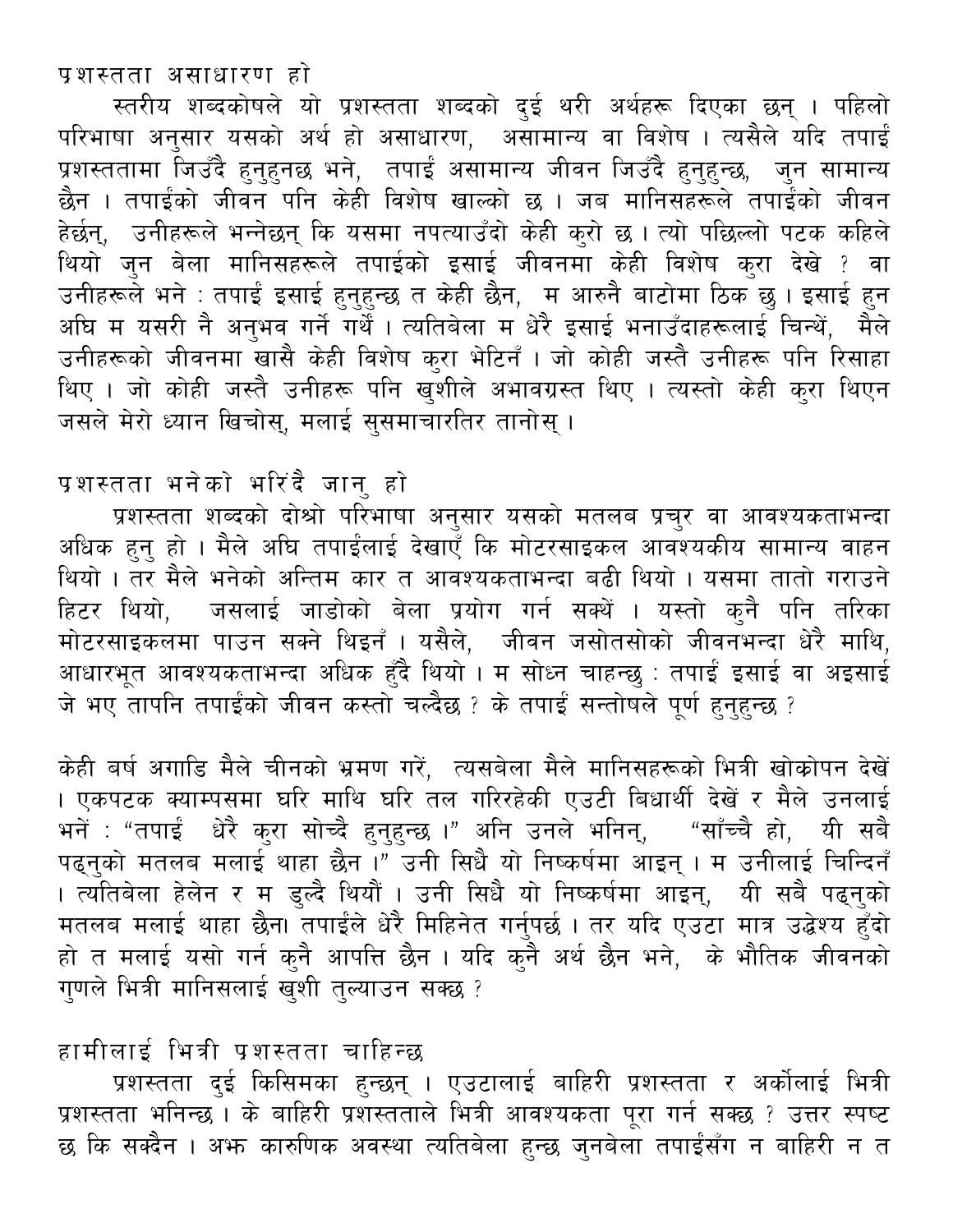तथापि, त्यस्ताहरू जोसँग बाहिरी प्रशस्तता त छ, तापनि उनीहरू एकदमै निराश हुन सक्छन् । अति दुःखित र शोकित हुन सक्छन् जसलाई तपाईले कहिल्यै भेट्नु भएको छैन ति होता । मैले भरखरै क्यानाडाको जीवनका सम्बन्धमा केही तथ्याङ्कहरू पढें । अहिले निश्चय नै क्यानाडामा धेरै मानिसहरूसित बाहिरी प्रशस्तता छ । तर यसको मतलब यो होइन कि सबै करोडपति छन्। जसलाई जे चाहिन्छ सबैसित छ र यो अलिकति बढी नै छ। तापनि, सबभन्दा पछिल्ला तथ्याङ्कहरूले के देखाउँछ भने, क्यानाडामा फण्डै ३० लाख मानिसहरू उदासिनताका कारण कुनै न कुनै प्रकारको उपचार लिँदैछन् । ३० लाख मानिसहरू भन्नुमा मलाई अचम्म लाग्यो । किनकि क्यानाडाको जनसंख्या २ करोड १० कि २० लाख छ । यसको मतलब सात जना मानिसमा एकजना मानिस उदासिनताले ग्रसित छ।

# बाहिरी प्रशस्तताले सन्तुष्ट दिन सक्दैन

के बाहिरी प्रशस्तताले हृदयको आवश्यकताहरलाई पूरा गर्न सक्छ ? तथ्याङ्कहरूले हाम्रो उत्तर दिन्छन् । भौतिक सरसमानले हृदयलाई सन्तुष्ट पार्न सक्दैन । मैले गरिब<br>मानिसहरूलाई देखेको छु, जोसँग-भित्री प्रशस्तता छ, उनीहरू धेरै खुशी छन् । उनीहरूसँग अरु केही छैन, तर उनीहरू खुशी मानिसहरू हुन् (यसले के देखाउँछ भने खुशी र भित्री<br>प्रशस्तताले बाहिरी प्रशस्ततासँग केही सरोकार राख्दैन)। यी कुराहरू बुभन धेरै आवश्यक छ । यी सबै जीवनको गणको करा हो।

जबसम्म मण्डलीले त्यो जीवनको गुण लिएर जीउँदैन जुन येशूले लिएर आउनुभयो,<br>तबसम्म प्रचार गर्ने कुरो सुसन्देश हुँदैन । किन यति थोरै इसाईहरूसँग मात्र यो जीवनको गुण छ ? हुन सक्छ, उनीहरूले यसका आधारभूत अवस्थाहरू बुभ्रेका छैनन् ।

यो प्रशस्तता कसरी पाउँन सकिन्छ ?

भरखरै जब म मन्ट्रियल फर्किएँ, मैले कार स्टार्ट गर्न सक्दैसकिनँ। तपाईलाई थाहा नै होला, मेरो यो अति पूरानो कार हो । यो लगभग १८ वर्ष पूरानो हो । मलाई लाग्छ,<br>क्यानाडामा यो फाल्न सुहाउने हो । यो एकवर्षभन्दा अघिदेखि थन्किरहेको थियो र जब मैले<br>साँचो राखेर घुमाएँ, यो स्टार्ट भएन । ब्याट्री पूरै सिद्धिएको दाबी अनुसार यसले प्रति घण्टा लगभग १०० मिलियम्पको लागि ब्याट्री चार्ज गर्न सक्थ्यो । तर यसले यथार्थरुपमा त्यसरी काम गरेन । हुन त मैले छोड्न अघि ब्याट्री राम्रो अवस्थामा थियो तर अहिले पूर्णतः खत्तम भएको छ।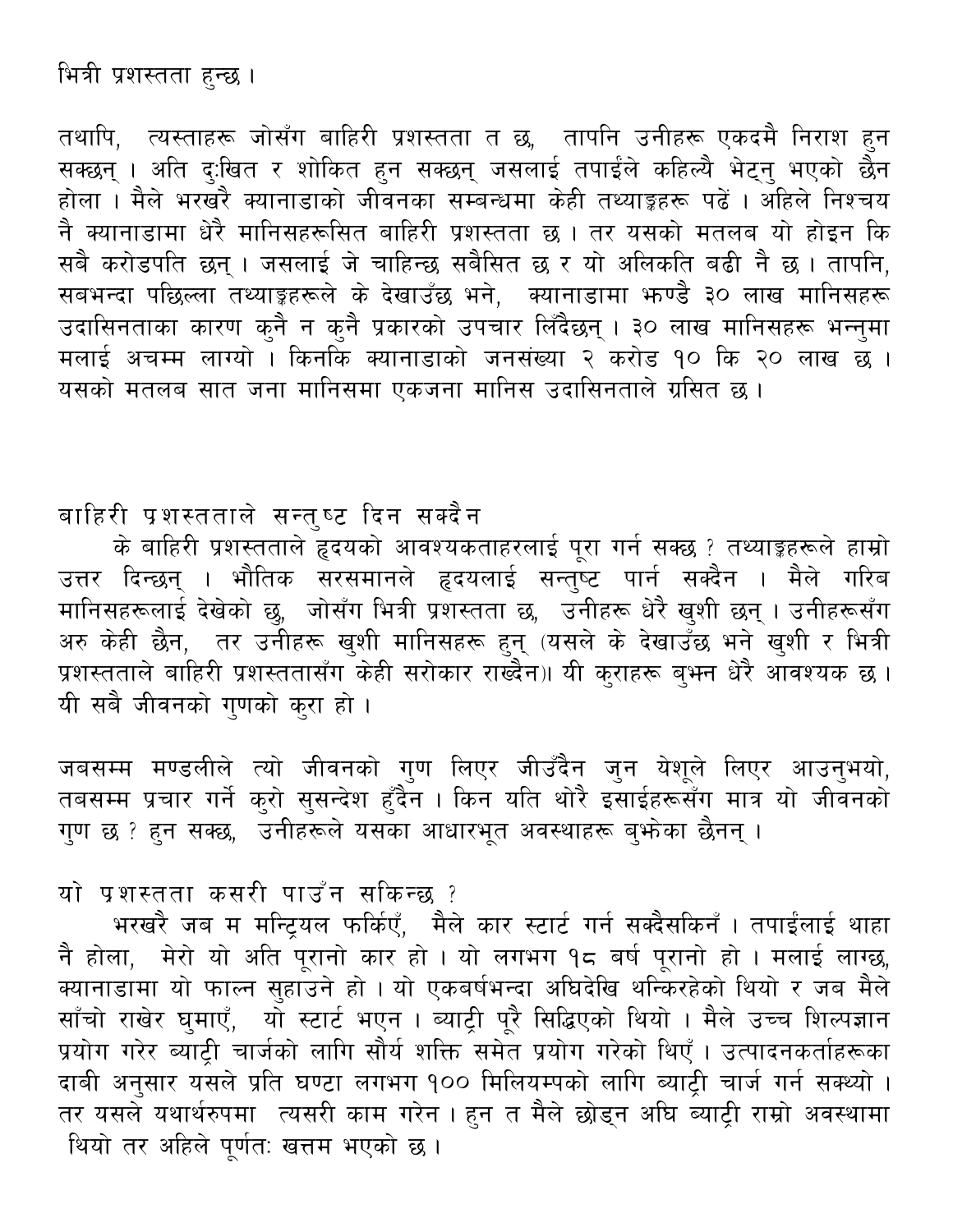त्यसैले मैले मिस्त्री बोलाएँ । उसले उसको ब्याट्री प्रयोग गरेर पनि कार स्टार्ट गर्न सकेन । पछि कारलाई बनाउने ठाऊँमा पुऱ्याइसकेपछि, <sup>्</sup>यसको समस्या दुई कुरा गरेर ठिक गरियो । पहिलो चाहिं तेल बदलेर किनकि पूरानो तेल ज्यादै बाक्लो र गह्रौँ भएकोले इन्जिनलाई घुम्न गाह्रो भइरहेको थियो । अनि दोश्रो चाहिं नयाँ ब्याट्री राखेर किनकि पूरानो ब्याट्री कसैगरी<br>पनि चार्ज गर्न सकिएन । दुई मुख्य परिवर्तनहरू गर्नुपऱ्यो । इन्जिन चल्नलाई रोकावट गर्ने त्यो तेललाई फिकेर नयाँ शक्तिको श्रोत राख्न परेको थियो ।

मेरो विचारमा धेरै इसाईहरूले यी दुईमध्ये एउटा मात्र गरेका छन् । उनीहरू परमेश्वरमा आए र आरुनो पाप स्वीकार गरे । उनीहरूमा भएका विगतका फोहोर मैलाबाट सफा गरिइए । पूरानो परिवर्तन नगरिकन यो इन्जिन चल्न सक्दैनथ्यो । तर यदि तपाईंसँग नयाँ ब्याट्री छैन<sup>ें</sup>भने, त्यो समस्या अभ्रै पनि समाधान हुनेछैन । नयाँ ब्याट्रीले के जनाउँछ ? एउटा नयाँ शक्तिको श्रोत । धेरै इसाईहरूमा यही कुराको अभाव देखिन्छ । प्रभु येशूले भन्नुभयो : म जीवन हुँ (यूहन्ना १४:६) । येशू हामीमा जीवन र शक्तिको श्रोतको रुपमा नआउनुभएसम्म हामी धेरै टाढा चल्न सक्दैनौं ।

हामीलाई नयाँ शक्तिको श्रोतको आवश्यक छ

म जान्न चाहन्छु कि तपाईंमा जीवनको यो नयाँ श्रोत छ कि ? पावलले कलस्सी ३:४ मा भन्नुभयो : उहाँ हाम्रो जीवन हुनुहुन्छ । येशू हामीलाई असाधारण जीवनको गुण दिन आउनुभयो । यदि हामीले यो जीवनको गुण गुमाउँछौं भने हाम्रो इसाई जीवन धेरै ठूलो संकटमा पर्देछ । यसको मतलब हुन्छ कि हामीभित्र जीवनको यो नयाँ श्रोत छैन । अथवा यो यति धेरै कमजोर स्थितीमा हुन्छ कि यसले लामो समयसम्मलाई काम दिन सक्दैन । हाम्रो जीवन हेरौं । उदाहरणको लागि, के हामीमा आपसी सम्बन्धका समस्याहरू छन् ? इसाईहरू बीचमा मैले एउटा यस्तो बाधक पाएको छु । उदाहरणको लागि, हामी वैवाहिक सम्बन्धलाई लिऔं जहाँ थ्प्रै समस्याहरू छन् । यदि तपाईहरू सँगै बस्नुहुन्छ भने तपाईंहरूका बीचमा निरन्तर समस्याहरू तेर्सिन्छन् । तपाईभित्र रहेको समस्यालाई यहाँ उल्लेख नगरौं, जुन खाली तपाईंसुँग सरोकार राख्दछ । आफूभित्र यस्ता बिभिन्न समस्याहरू राखेर यस्ता इसाईहरू सब प्रकारका कृयाकलापमा सम्मिलित हुन्छन् । कहिलेकाहीं यीनिहरू मण्डलीको अगुवापनमा समेत संलग्न भएका हुन्छन् । तपाईं देख्न सक्नुहुन्छ कि मण्डलीले<br>कस्ता खाल्का समस्याहरू पाउँदछ । यसैकारण केही विशेषता नभएका कुनै इसाई भेट्नुभयो भने अचम्मित नहनुहोस् । किनकि बाहुल्यता यीनिहरूकै छ ।

पूरानो जीवनबाट मुक्त हुन धेरै कठिन छ

तपाईंको जीवनको एकदमै गाह्रो काम पूरानो जीवनबाट मुक्ति पाउनु हो । मेरो कारमा किन ब्याट्री राखी छोडिएको थियो ? मैले ब्याट्रीलाई फिकेर घरमा राखेको भए यो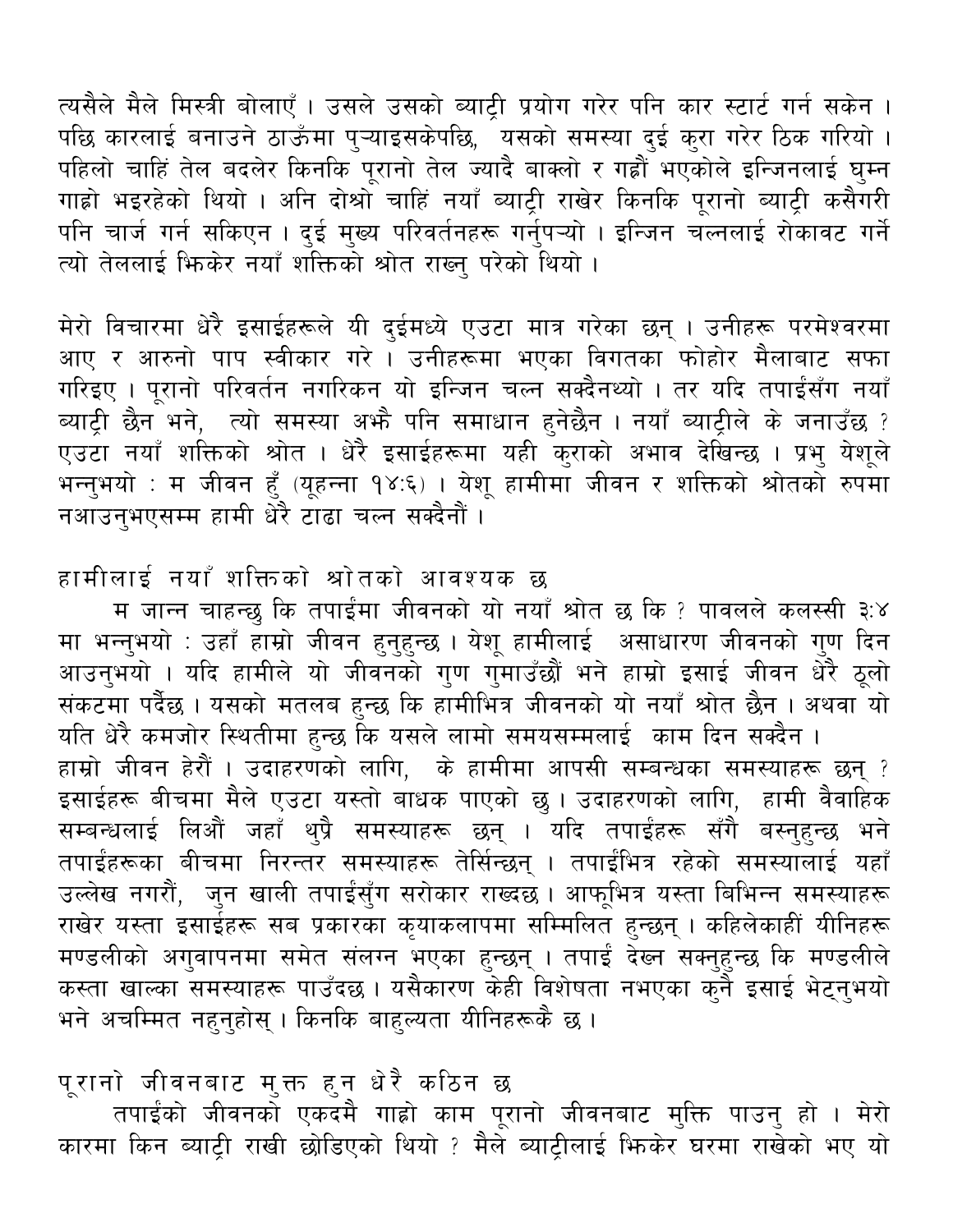जाडोमा जम्ने थिएन, तर सत्य यो हो कि मैले त्यसलाई बाहिर भिज्म खोज्दा पनि सकिनँ। यो मैले कसरी भिन्क्ने भन्ने नजानेर होइन । बिगतमा मैले पटक पटक ब्याटीलाई कारबाट बाहिर निकाल्ने गर्थै । तर यसपाली कारमा ब्याट्री यति साह्रो खाँदिएको थियो कि त्यसलाई मैले कुनै उपायले पनि निकाल्न सकिनँ । मेकानिकसँग ग्यारेजमा उपकरण थियो तर मसँग थिएन ।

धेरै इसाईहरूको समस्या पनि यही हो । उनीहरू नयाँ जीवन राख्न पूरानो जीवन निकाल्न सक्दैनन् । तिनीहरूको ईच्छाले कोशिस गर्छन् तर पुरानो जीवन अभ्है बाँकी हुन्छ ।

यो नयाँ जीवन के हो ? यसको अर्थ त्यस्तो जीवन जीउनु हो, जसमा येशू नै यसको शक्ति <u>हनह</u>न्छ । उहाँले मात्र हामीहरूबाट पूरानो जीवन निकाल्न सक्नुहुन्छ र<sup>े</sup>त्यसको ठाउँमा उँहाँको नयाँ जीवनले भर्नुहुन्छ । यो त्यसबेला हुन्छ, जब हामीले उहाँलाई पूर्ण रुपमा आफैले अनुमति दिन्छौं।

किन हामीले पूरानो जीवनबाट छुटकारा पाउँनुपर्छ? यसकारणले हो कि यो पापमा जिइएको जीवन हो । पापले जीवनका सबै गुणलाई नष्ट पार्छ । यसैले मण्डलीले पापको बिषयमा प्रचार गर्छ । हामी पापबारे कुरा गर्न मन पराउँदैनौं, तर हामीले यो कुरा बुभनुपर्छ र<br>यसबारे हामीले सिक्नुपर्छ । जसरी रोगले हाम्रो शारीरिक जीवनलाई नष्ट गर्छ, त्यसरी नै पापले आत्मिक जीवनको गणलाई नष्ट गर्छ ।

अत्ति सानो पापले पनि जीवनको गुण नाश गर्दछ

के तपाईंले आरुनो हृदयमा कुनै पाप लुकाइरहनु भएको छ ? एउटा मात्र सानो पापले पनि तपाईंको जीवनको गुण बिनाश गर्छ । उदाहरणको लागि चिन्तालाई लिनुहोस् । चिन्ता यो चीज हो, जसले आज हरेक मानिसलाई प्रभाव पार्दछ । अहिले तपाई छक्क पर्नुहुन्छ होला । के चिन्ता पाप हो ? यो एउटा पाप हो । किनकि यसले परमेश्वरमा भएको विश्वासको कमि देखाउँछ । एउटा इसाईको लागि परमेश्वरमा भएको विश्वासमा कमि हन् पाप हो । यदि तपाईंले परमेश्वरमा विश्वास र भरोषा गरेको भए, तपाई चिन्तित हुनहुनेछैन ।

चिन्ता गर्ने असंख्य कारणहरू छन् । मेरो जागीर के हुन्छ होला ? मेरो स्वास्थ्यमा के हुँदैछ ?<br>के म कार दुर्घटनामा परौंला ? केही उदाहरणको लागि, मानिसहरू सुरक्षा पाउँन कारमा<br>सन्त स्वरुपको देवीदेवता भ्रुण्ड्याउँछन् । चिन्ताले सब असल भएर बढ्लान् ? के तिनीहरूले लागु पदार्थ सेवन गर्लान् ? यदि तिनीहरू समस्यामा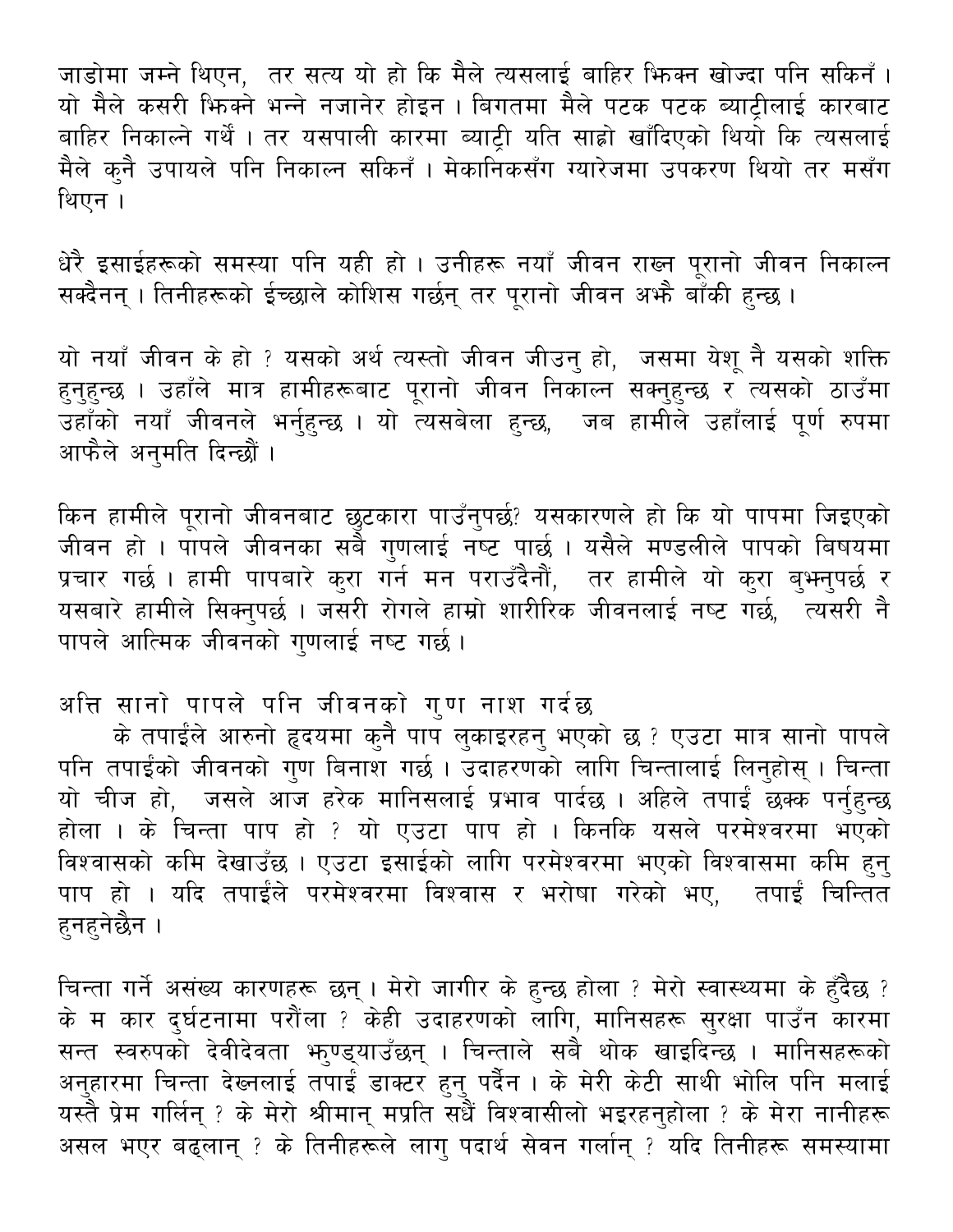परे भने म के गर्नेछु ? बिधार्थीका लागि, म कुन श्रेणी ल्याउँला ? यदि मैले राम्रो श्रेणी ल्याइनँ भने मेरो भविष्य राम्रो हुनेछैन । चिन्ता र फिकी । चिन्ताले हामीलाई कसरी खान्छ भनी सम्भँदा पनि आङ सिरिङ्ग हुन्छ ।

चिन्ता मात्र होइन, हाम्रो जीवनमा अरु किसिमका पापहरू पनि छन् । गलाती ५:१८ देखि<br>२१ पदहरूमा उल्लेखित पापहरू हेरौं । ईर्ष्या, फुट र यौन पापहरू । प्रत्येक पाप चाहे त्यो<br>जति सानो होस् त्यसले तपाईंको जीवनको गुण नाश गर्छ। यसकार आउन्भयो ।

धार्मिकताले जीवनको गुण ल्याउँछ

मण्डलीले किन धार्मिकताबारे सिकाउँछ ? किनकि धार्मिकता नै त्यो कुरा हो जसले हाम्रो जीवनको गुण ल्याउँछ । ब्यापारी मानिसले समेत यो सिद्धान्तको महत्व महसुस गर्छन् । गएको दिन मुस्कानले ल्याउन सक्ने गुणको बारेमा पढ्दैथिएँ । अवश्य नै, यदि तपाईसँग जीवनको गुण छैन भने तपाई मुस्कुराउन सक्नुहन्न ।

कमसेकम मुस्कुराउनसम्मलाई पनि गाह्रो पर्ला । किन मानिसहरू अरु पसलमा नगई यो पसलमा किनबेच गर्छन् ? भन्ने कुरा यो सर्वेक्षणले बयान गर्दैथियो । के यो पसलमा अरु पसलमाभन्दा बढी सामानहरू छन् भनेर हो ? होइन । सर्वेक्षणले अचम्म किसिमको उत्तर रसम्मा संग्रह हैं।<br>देखायो, फरक चाहीं पसलमा काम गर्न बसेकाहरू थिए, जो ग्राहकलाई मुस्कान दिन्थे । छक्क लाग्दो छ । एउटा मुस्कानले यति प्रभाव पार्छ कि त्यो ग्राहक फोरे फोरे त्यही पसलमा आउँछ । यसबारे केही सोच्नै पर्ने कुरा छ । अर्को शब्दमा भनौं भने, चिजबिज किन्न मात्र मानिसहरू गएनन् । उनीहरू त्यो मुस्कान पाउन पनि इच्छुक भइरहेका थिए । छक्क लाग्दो छ । हाम्रो आत्मिकी गरिबी पनि यस्तो नै छ कि हामीलाई त्यो मुस्कानको आवश्यक छ ।<br>पति पत्नीको बीचमा पनि हामी एक अर्काप्रति मुस्काउन बिर्सन्छौं । दिन दिनै एक अर्कालाई .<br>देख्छौं, किन मुस्कुराउनुपर्छ ? मुस्कानले के गर्न सक्छ भन्ने करा छक्क लाग्दो नै छ । विवाहमा समेत तपाईले मुस्कानको बन्दोबस्त मिलाउनपर्छ ।

येशू हामीलाई त्यो जीवनको गुण दिन आउनुभयो ताकि हामी अप्ठ्यारो र जटिल परिस्थितीमा पनि मुस्कुराउन सकौँ तथापि हाम्रो अँवस्था जतिसुकै नराम्रो किन नहोस् । यो<br>प्रशस्तताको जीवनको पहिलो परीभाषा हो : असाधारण जीवन । यो असाधारण जीवन भनेको के हो ? कसैले पनि मुस्कुराउने कारण नपाउँदा पनि मुस्कुराउन सक्नु नै असाधारणता हो । जब पूरै संसार उदासिनताले हाँस्न सक्दैन, इसाई मुस्कुराउन सक्षम हनुपर्छ।

मुस्कान मात्र आनन्दको प्रमाण हो भनेर मैले भनिरहेको होइन । म प्रायः आनन्द महसुस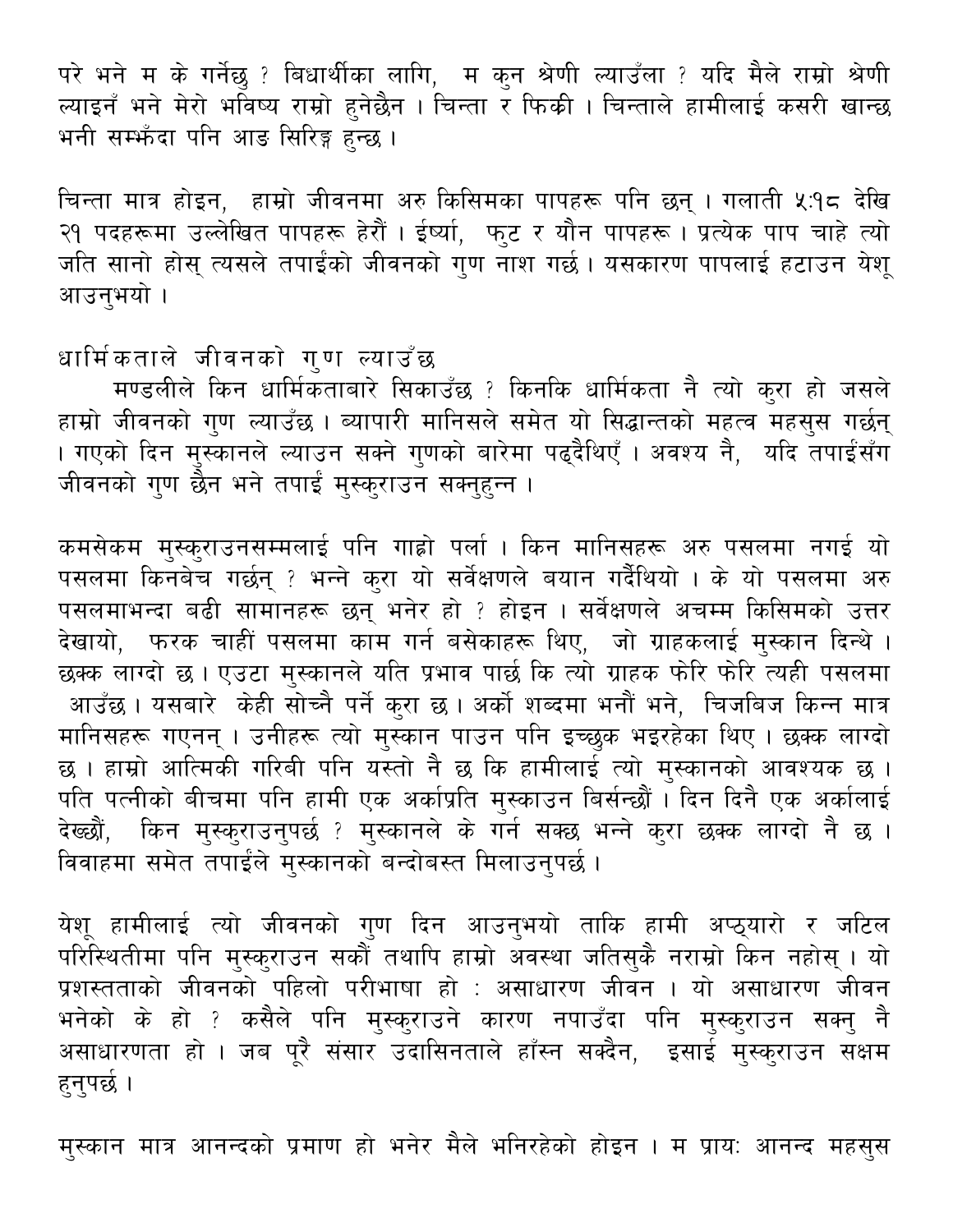गर्छु तर म सधैं मुस्कुराउँदिनँ । तर कहिलेकाहीं मुस्कानमा आनन्द आफै देखापर्छ । वास्तवमा केही यस्ता तालिम गरेका मानिसहरू छन् जो सधैं मुस्कुराउन सक्छन् : उनीहरूका अनुहार मुस्कानमै स्थिर हुन्छ । जस्तो कि, पसलका कामदारहरू, उनीहरू तालिम प्राप्त छन् र ग्राहकसुँग मुस्कुराउन पर्ने उनीहरूका आवश्यकता छ । उनीहरूका<br>हृदयमा कुनै आनन्द नहुन सक्छ । येशूमा बाहेक अरु कहाँ साँचो आनन्द पाउन सकिएला ? हामीलाई शक्ति दिन हामीभित्र येशू आउनुहुन्छ

यसैले जब येशू आउनुहुन्छ, उहाँले हामीलाई जीवन दिनुहुन्छ : हामीभित्र तागत अथवा शक्ति दिनुहुन्छ । यो कुरालाई बयान गर्दा धेरै लामो हुन्छ । तर छोटकरीमा भन्दा यसो भन्न सकिन्छ कि मेरो जीवन जीउँदा म आरुनो पाइला अन्तै बढाउँछु । म आरुनो भावनाहरूलाई निकालिदिन्छुः म तुच्छ महसुस गरुँला, म सानो महसुस गरुँला, म चिन्ता गरुँला । म यी सबैलाई पर हटाउँछु । यी सबैलाई म आरुनो पूरानो जीवनसँग हटाउँछु र येशूलाई राज गर्न दिन्छु । मैले प्रत्येक क्षणमा यो गर्नुपर्दछ । उँहाँ मभित्र उहाँकै जीवन जीउँदैहुनुहुन्छ । यदि उँहाँले आरुनो जीवन ममा जीउनुहुन्न भने येशू मेरो जीवन भन्नु निरर्थक छ । उहाँ ममा जीउनको लागि म आरुनो बाटोबाट हट्नुपर्छ । म मेरो हृदयमाँ फिकी गरुँला तर फिकी गरेको केहीबेरमै म भन्नेछु : परमेश्वर, माफ गर्नुहोस्, फोरि म तपाईंको बाटोमा आएँ । अब कृपया तपाईंको जीवन ममा जीउन्होस् ।

म आशा गर्दछु कि तपाईंले जीवनको गुणको महत्वपूर्ण कुरा बुभ्नुहुन्छ । यस्तै प्रशस्तताको<br>जीवन दिन येशू आउनुभयो : म (येशू) आएँ ताकि तिमीहरूमा प्रशस्तताको जीवन होस् । म यो पनि आंशा गर्दछु कि परमेश्वरको अनुग्रहले यो जीवनको गुण तपाईंको जीवनमा देखिन्छ र तपाईलाई यसको अनुभव पनि हुनेछ । मानिसहरूले तपाईँलाई देख्दा भन्नेछन् : अहो, यो मानिस त फरक छ !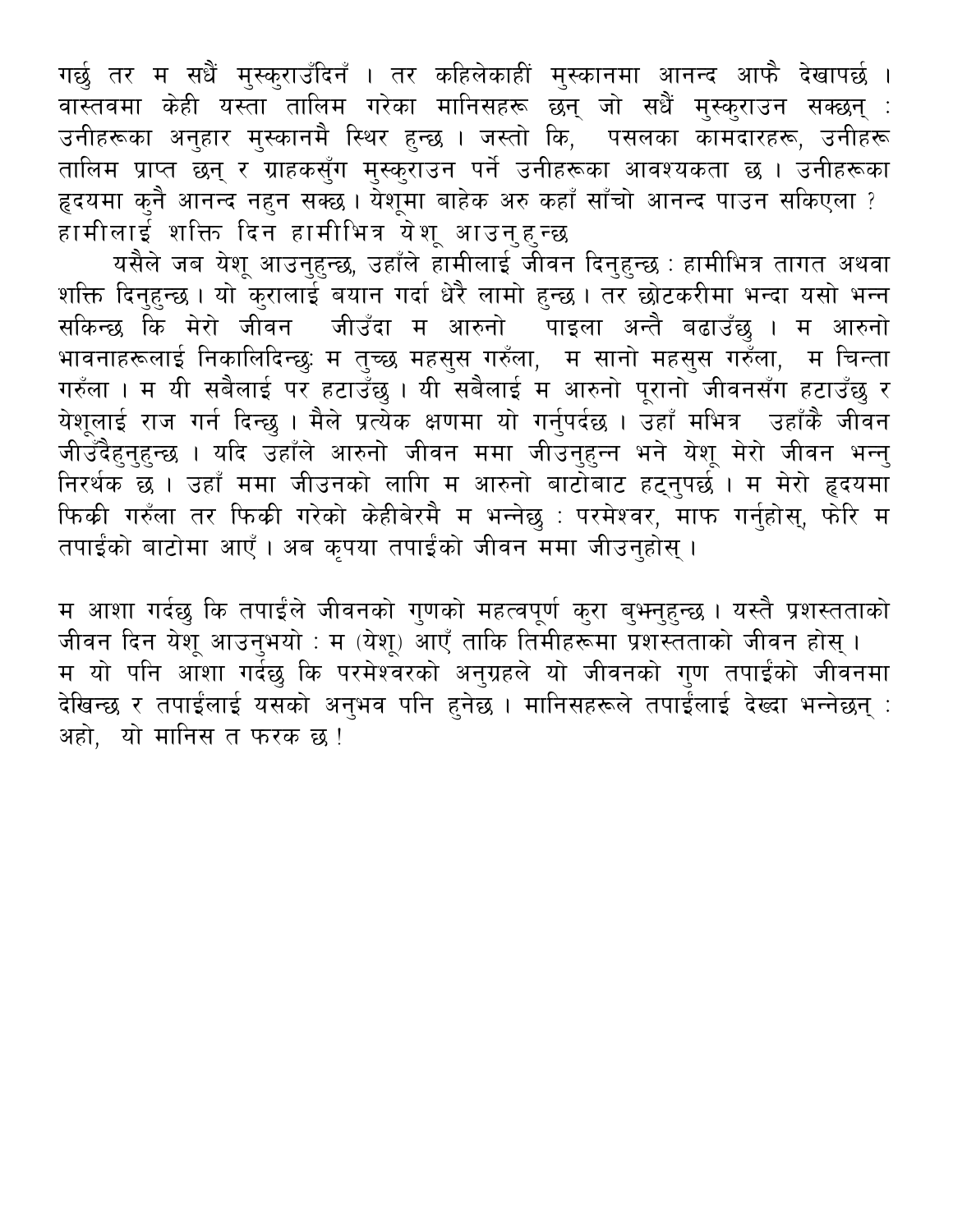<span id="page-11-0"></span>तपाई इसाई भए तपाईको जीवनको गुण के हो ?

अचेल म जीवनको गुणको बारेमा धेरै सोच्दै रहेको छु। मेरो पहिलो सन्देशमा मैले यो औंल्याएको थिएँ कि जीवनँको हरेक कुराहरू जीवनको गुणसित सरोकार राख्दछ । यसमा इसाई बन्ने हाम्रो निर्णय पनि पर्दछ ।

एउटा इसाईद्धारा तलको गवाही सुनाइरहेको कल्पना गर्नुहोस् : म अइसाई हुँदा मेरो जीवन खुशीको थियो । प्रति दिन मेरो हृदयमा आनन्द थियो । मेरो खुशी यति पूर्ण थियो कि म अन्त्यमा एउटा बिन्दुमा पुगें । त्यति बेला मैले अनुभव गरें कि अब दुःखित हुने समय आयो । यसैले मैले इसाई हुने निर्णय गरें।

मैले यस किसिमको गवाही कहिलै पनि सुनेको छैन । म जान्न चाहन्छु : तपाईले सुन्नु भएको छ कि ? हुन त हामीले यस्तो एउटा पनि गवाही सुनेका छैनौं तापनि कहिलेकाँहीँ यस्तो कुनै इसाईहरूमा यथार्थमा भएको पाइन्छ । उनीहरू अइसाई हुँदा खुशी थिए कि थिएनन् त्यो म जान्दिनँ, तर उनीहरू इसाई भएपछि अत्ति दुःखित भएका छन् । हुन त .<br>उनीहरू खुशी देखिन अनेक प्रयासहरू गर्छन्, तर यी सबै प्राय असफल देखिन्छन्।

यसको समस्या के हो ? यहाँ म यो प्रश्न उठाउन चाहन्छु : तपाईंको इसाई जीवनको गुण के हो ? सर्बप्रथम एउटा ब्यक्ति किन खीष्टमा आउन चाँहन्छ ? ऊ दुःखित हुन चाहन्छ : यसैले ऊ इसाई हुन चाहन्छ, हो ? हामीहरूमध्ये केहीले इसाई हुनुभन्दा अघि नै थाहा पायौं होला कि इसाई हुनको लागि समर्पणता चाहिन्छ र यो जीवन कठिन छ। तापनि हामीले त्यो धनी जवान शासक जस्तो नहुने निर्णय गऱ्यौं, जसले प्रभु येशूलाई भन्यो, होइन, होइन, मेरो विचारमा तपाईको चाहना अत्ति नै धेरै छ । तपाईसँग पछि कुरा गरौंला । यसैले मूल्य चकाउन पर्ने भए तापनि र पूरा समर्पण गर्नुपर्ने भए तापनि अफ्न हामी किन इसाई हुन चाहन्छौं ?

#### पर्वतारोहीको शाहस

केही बर्षअघि म नेपालमा थिएँ । हवाइजहाज भारतबाट नेपालतर्फ उड्दैथियो, त्यसबेला हवाइजहाजमा भएका सबै हिमाल हेर्न यति धेरै चाहन्थे कि हिमालको एक भनलक लिनको लागि पनि प्राय सबै यात्रुहरू जहाजको एकापट्टि भ्तुम्मिएका थिए । यसले गर्दा जहाज उत्तानो पर्दैछ भन्ने मलाई लाग्यो । हिमालको सुन्दरता र भव्यता देखेर सबै अचम्मित भए । हिमालमाथि उडिरहेको तनावग्रस्त केविनबाट, टाढाबाट हिमाल हेर्न रमाइलो हुन्छ । तर केही मानिसहरूलाई यसरी हिमाल हेरेर पुग्दैन । तब उनीहरू के गर्छन् ? उनीहरू यी हिमालहरू चढ्न नेपाल आउँछन् । उनीहरू जाँडो, कष्ट र विश्वास गर्न नसकिने खतरालाई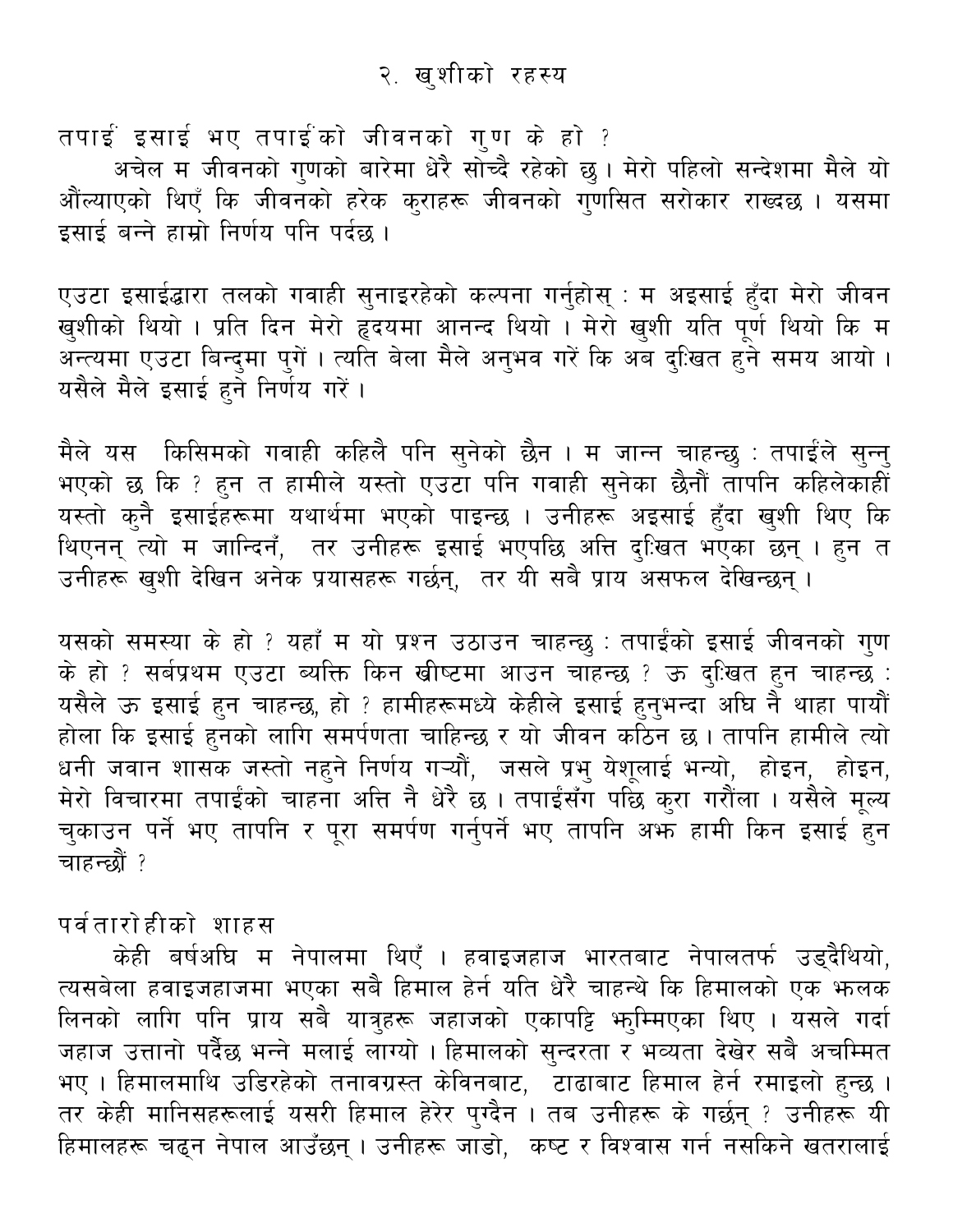# चुनौति दिन्छन् ।

उनीहरू किन यसो गर्छन् ? उनीहरूमध्ये केही पर्वतारोहीहरू कम उचाइका हिमाल चढेर सन्तुष्ट हुँदैनन् । उनीहरू सर्वोच्च शिखरहरू चढ्न चाहन्छन् । वास्तवमा, उनीहरू आरुनो जीवनको जोखिम उठाउँछन् र धेरैले त हिमाल चढ्ने कममा ज्यानै समेत गुमाउँछन् । हाम्रो जीवनको गुणको परिभाषा सोफामा अडेस लाएर बस्न सक्नु होला । तर पर्वतारोहीहरूका लागि अग्लो उचाइ चढ्नु र संसारलाई टुप्पोबाट निरिक्षण गर्नु हो, चाहे यसको लागि<br>बर्षौंको हिमाल चढ्ने तालिम लिन किन नपरोस्, कि पातलो हावामा स्वासप्रश्वासको कठिन कष्ट सहन किन नपरोस् । यिनीहरूका लांगि जीवनको गुण सहज समय होइन : गुणात्मक समय हो । पर्वतारोहीहरूलाई मात्र थाहा हुन्छ : शिखरमाँ पुग्दा र सारा विश्वलाई आफूमुनि हेर्दाको रोमाञ्चित पल कस्तो हुन्छ भनेर । धेरै बर्षको तालिम यही गौरवपूर्ण क्षणको तयारी थियो । यिनीहरूका लागि जीवनको गुण भनेको जित्नु हो : अपत्यारिलो अचम्मका कुराहरूमाथि बिजय प्राप्त गर्नु हो।

हुन सक्छ : प्रभु येशू यस्तै किसिमका मानिसहरू खोज्दै हुनुहुन्छ । उहाँ यस्ता खाल्का आत्मिकी शिखरहरू बिजय गर्ने तत्परता हो ।

#### सबै प्रयास जीवनको राम्रो गुण प्राप्तीका लागि

जीवनका हरेक पक्ष जीवनको गुण बारेमा हुन्छ, तर त्यसलाई कसरी बुभिन्छ,<br>त्यसमा भर पर्छ । यदि हामी बिशाल बजार वा डिपार्टमेन्ट स्टोर जान्छौं भने एउटा कपडा पसलपछि अर्को कपड़ा पसल देख्न सक्छौं । मलाई कहिलेकाहीं अचम्म लाग्छ कसले यति धेरै कपडा किन्छन्, किनकि म आफूसँग भएका लुगाहरू नै धेरै समय टिक्ने हुन्छन् । साँचो भन्ने हो भने धेरै मानिसहरूका लागि त राम्रो लुगा लगाउन् नै जीवनको गुण हो ।

अर्को उदाहरण लिनुहोस् । के तपाईंको घरमा टेलिभिजन सेट छ ? वास्तवमा धेरैसँग टेलिभिजन छ । के तपाईसँग ब्ल्याक एण्ड हवाइट टेलिभिजन छ ? अवश्य छैन होला । यो आजकाल प्राय प्रयोगबाट हटिसकेको छ । म सोध्न चाहन्छु : ब्ल्याक एण्ड ह्वाइट गौरागरी कार्य क्रमानगढ लेडरीसको छै । से रोडरी गोर्ल्खु र रामके २ उ ल्याइट<br>हेर्नुहुन्छ भने के गलत समाचार सुन्नुहुन्छ ? के तपाईंको लागि समाचारवाहकले कुन रंगको<br>कपडा लगाएको छ भन्ने हेर्न महत्वपूर्ण छ ? होइन । त्यसो भए किन हाम उन्नामाना है।<br>धेरै सरोकार राख्छ, जब कि जीवनको गुणसित यसको पूरापूर सम्बन्ध छ । यसैले हामीले जीवनको गुणमा लगातार सुधार गर्नुपर्छ । लाखौँ रुपैथाँ लाग्ने अनेकौँ वैज्ञानिक अनुसन्धानहरू अभ्र राम्रो रंगिन र प्राविधिक श्रेष्ठता हासिल गर्न सकिन्छ, जसले गर्दा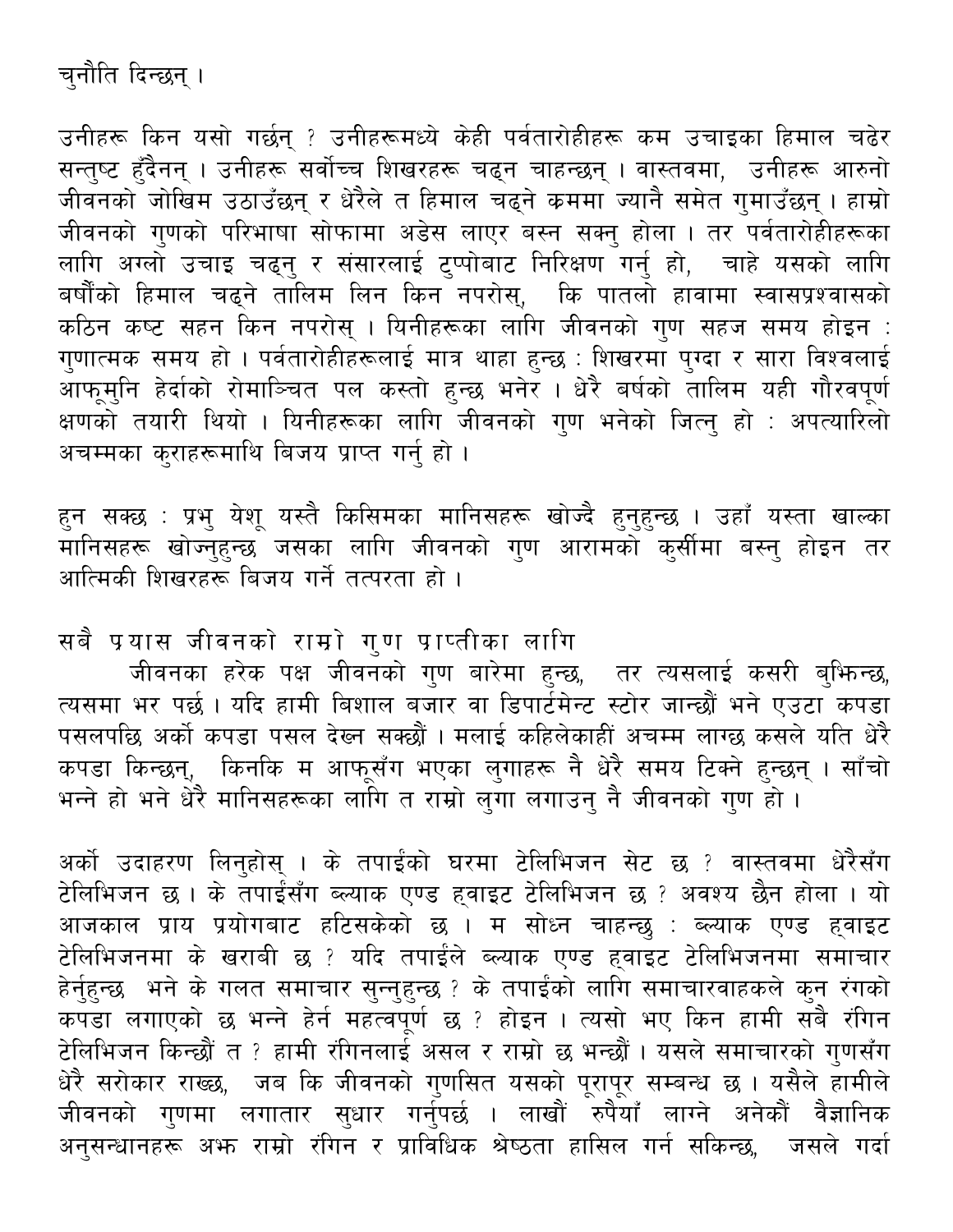उनीहरूले हाम्रो गोजीबाट बढ्ता पैसा धुत्न सक्छन् ।

किन डाक्टरी अनुसन्धान गरिन्छ ? किनकि हामी क्यान्सर जस्तो बिमारीबाट उपचार पाउन चाहन्छौं । तर के हामीले कहिल्यै यो प्रश्न गरेका छौं कि क्यान्सर हुनुमा के खराबी छ ? धेरै मानिसहरूलाई क्यान्सर भएपछि के यो ठूलो समस्या भएको छ ? यो प्रश्न सोध्नु मूर्खता सार सहरूसर स्वर्ग सर्वमाली गुला आ पूर्ती समर्थन मर्द्या छै । यो प्रवर्ग सान्द्र हुनु ठूलो<br>समस्या हो, किनकि क्यान्सरले हामीलाई मार्न सक्छ । हामीलाई थाहा छ, मृत्युले जीवनको<br>गुण अन्त्य हुने कुरा ब्यक्त गर्छ । हामीमध्य औषधि अनुसन्धानमा लगाइन्छ र जीवनको गुणलाई जीवित राख्ने उपायहरू पत्ता लगाउन कोशिस गरिन्छ । औषधि पसलहरूमा देख्न सकिन्छ, विभिन्न प्रकारका दर्द हटाउने तथा खोकीका औषधिहरू । किनकि हामीलाई यो थाहा छ, दर्द र खोकीले हाम्रो जीवन गुणलाई नष्ट गर्छ र हामीलाई खुशीसाथ जीवन जीउन रोक्छ।

के परमेश्वर हामीलाई दुःखित भएको चाहनुहुन्छ ?

यसैले यो स्पष्ट छ कि जसरी जीवनको गुण, जीवनको निम्ति अनिवार्य छ, उस्तैगरी यो आत्मिक स्तरमा लागू हुन्छ । यसैले हामी छिट्टै परमेश्वरको बुभ्हाइतर्फ नजाओै । हामी या आत्मक स्तरमा लागू हुन्छ । यसल हामा ाछ<sub>टै</sub> परमरपरका पुकाइतक नजाजा । हामा<br>कहिलेकाहीं शंका गर्छौं कि जीवनको गुण सम्बन्धमा उहाँको फरक धारणा छ । हामी सोच्छौं<br>कि उहाँको लागि इसाई जीवन एउटा दुःखित जीवन हो । जति धेरै हामी दुःख यसैले खुशी लागेको बेला हामी दोषी महसूस गर्छौं । कारण हाँमीलाई लाग्दछ कि हामी अनात्मिक कुरामा फर्स्यौं ।

हामी मठहरूमा सन्यासीहरूलाई देख्छौं । के उनीहरूमा दुःखपूर्ण आध्यात्मिकता छैन ? उनीहरू खस्रो लुगा लगाउँछन्, ज्यादै साधारण खाना खान्छन् र बिरलै संसारिक थोक<br>प्रयोग गरि बाँच्छन् । सायद उनीहरूले मौनतामा पनि बस्नुपर्ने हुन्छ, यसैले मठहरूमा लामो मौनता कायम गरिन्छ । उनीहरू आपसमा समेत कुरा गर्न सक्दैनन् भने, अनुमान गर्नुहोस् त, उनीहरू हाँस्छन् भने कति ठूलो सजाय होला ? यस्तो देखिन्छ कि कुनै पनि<br>प्रकारको मनोरञ्जनमाथि रोक छ । यसैले हामीलाई लाग्छ, उनीहरू दु:ख खोज्दैछन् ।

सायद हामीहरूले उनीहरूलाई गलत बुभिन्रहेका छौं । हिमाली पर्वतारोहीहरू जस्तै<br>उनीहरूले पनि अर्कै किसिमको जीवनको गुणलाई खोज्दैछन् । हिमाल चढ्ने बेला<br>पर्वतारोहीहरूलाई राम्रो राम्रो लुगाहरूको आवश्यकता पर्दैन । पर्वतमा भ्नुण्डिरह उनीहरू (केन्टुकी) भुटेको कुखुराको आनन्द लिन सक्दैनन् । त्यसैले उनीहरू जीवनको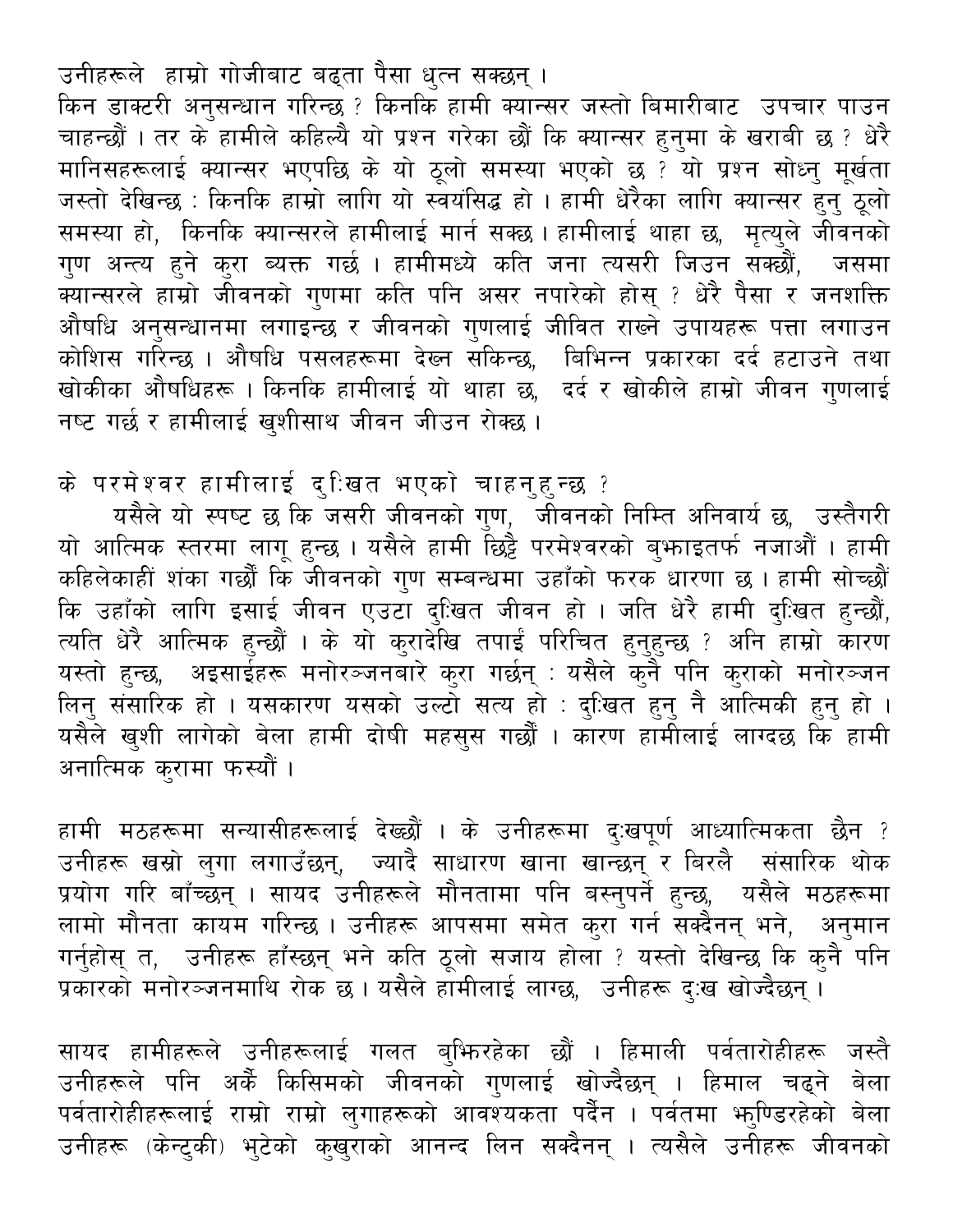सामान्य मनोरञ्जनलाई एकापट्टि पन्छाउँछन्, त्यसबेला उनीहरू आरुनो उद्धेश्यतर्फ कोशिस गर्दै गरेका हुन्छन्, हिमालको चुचुरामा पुग्ने प्रयत्न गर्दै गरेका हुन्छन् । यदि त्यो सन्यासी जसले साँचो रुपमा परमेश्वरमा भएको आनन्द खोज्दैछ भने त्यसले असल गर्दैछ । उसलाई थाहा छ कि ऊ अर्कै किसिमको जीवनको गुणको खोजी गर्दैछ । तर यसको उल्टो, यदि उसले दुःखमा जीएर उद्धार पाइन्छ र मुक्ति प्राप्त गर्ने यही नै एउटा बाटो हो भन्ने ठान्दछ भने ऊँ पूरै करा बुभन चुकेको छ।

#### पावलसँग यो आनन्दको गुण थियो

१ तिमोथी ६:१७ मा प्रेरित पावलले एउटा बिषेश महत्वपूर्ण कुरा भनेका छन्, परमेश्वरले आनन्दको निम्ति प्रशस्त गरी सबै कुराहरू हामीलाई पठाउनुहुन्छ । प्रेरित पावले दुःख र कष्ट धेरै बुभ्रेका ब्यक्ति थिए । उनी खीष्टका असल सिपाही थिए । यदि तपाईं उनीसित जीउनु भएको भए, तपाईंले उनको जीवनमा यो प्रकारको जीवनको गण पाउनुहुन्थ्यो । तर हामी आफूमा नि ? हामीलाई चिन्नेहरूले हाम्रो जीवनमा के भेट्छन् ? के उनीहरूका अगाडि जीवनको गुण देखा पर्दछ ? के उनीहरूले हामीमा आत्माको फल भेट्छन् ?

हामी सबैले आत्माको फल जान्दछौं (गलाती ५:२२-२३) । जब हामी नौ प्रकारका आत्माको फल हेर्छौं, तब हामी थाहा पाउँछौं, प्रत्येक गुण जीवनको गुणसँग सरोकार राख्दछ । के यो<br>कुरा हामीलाई स्पष्ट छैन र ? परमेश्वरले हामीलाई पवित्र आत्मा दिनुहुन्छ ताकि हामीले यो .<br>विशेष जीवनको गुण पाउन सकौं, प्रेमको न्यानोपन, आनन्दको प्रशस्तता, शान्तिको .<br>निश्चयता । साथै धैर्यता र नम्रताका अलवा यी सबै सुन्दर कुराहरू सूचीमा आउँछन् । ्<br>यसको मतलव : यदि पवित्र आत्माले हाम्रो जीवन भर्नुहुन्छ भने, हामी यस किसिमको जीवनको गुणले जिइरहेका हुनेछौं । यदि हामी सबै कुराले भरिइयौं भने के हामी दुःखित हुन सक्छौं र ? फोरि यो प्रश्नलाई पल्टाउँदा, यदि तपाई दुःखि महशुस गर्नुहुन्छ भने, के<br>आत्माले भरिन तपाईलाई सम्भव छ ? तपाईको आफ्नै जीवन हेर्नुहोस् । आफ् रहेको वर्तमान अवस्थालाई हेर्नुहोस् । तपाईको वर्तमान जीवनको गुण कस्तो छ ?

# परमेश्वर हाम्रो खुशीको वास्ता गर्नुहुन्छ

धर्मशास्त्रमा तपाईले जहिंतहिं पाउनु हुनेछ कि परमेश्वरको वास्ता जीवनको गुणसँग<br>सम्बन्धित छ । जब प्रभु येशूले आरुनो सेवाकाइ शुरु गर्नुभयो, ती कुराहरू सिकाउनु भयो,<br>जुन कुराहरूलाई डाँडाको उपदेश भनी हामी राम्ररी जान्दछौं (मत्त ्<br>बाइबलले यसलाई आठवटा स्वर्गीय आशिषहरू वा धन्यहरू भन्दछ जबकि त्यहाँ नौवटा वाक्यांशमा धन्य शब्द छ र यीनै नौ गुणहरू आत्माका नौ प्रकारका फलहरू हुन् । अभ्र चाखलाग्दो करा त धन्य शब्दको अर्थ खुँशी हो । यसैले डाँडाको पहिलो उपदेशलाई अनुवाद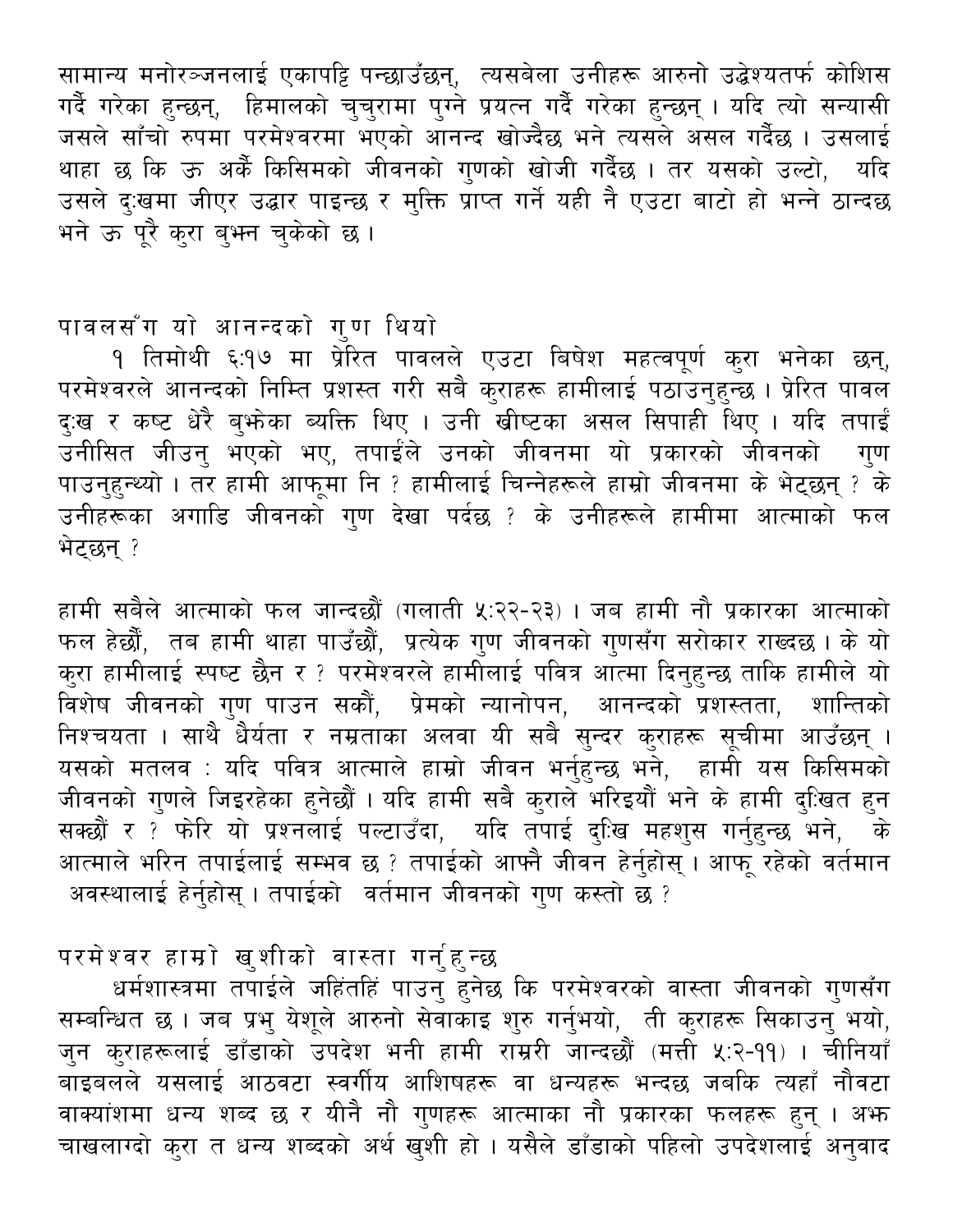गर्न सक्छौं : "खुशी हो त्यो मानिस, जो आत्मामा दीन छ।" म चाहन्छु कि यो सधैं यसरी नै अनुवाद गरियोस्, किनकि धेरै मानिसहरूलाई धन्य शब्द खासै केही लाग्दैन । त्यसैले मत्तीमा प्रभुले हामीसँग नौ पटक "त्यो मानिस खुशी हो" भन्नुभएको छ । चाखलाग्दोसँग .<br>ध्यान दिनुपर्ने एउटा कुरा के छ भने, प्रभुले आरुनो सेवाकाइ खुशीलाई जोड दिएर शुरु<br>गर्नुभयो । के तपाई खुशी हुनुहुन्छ ? के म खुशी छु ? यदि छैनौं भने, उहाँको सेवाकाइ अहिलेसम्म हामीसम्म आइपुगेको छैन ।

# शुद्ध हृदय नै खुशीको रहस्य हो

खुशीको रहस्य के हो ? यी पदहरूमध्ये एउटा हेरौं, खुशी त्यो मानिस हो जसको हृदय शुद्ध छ, किनभने उसले परमेश्वरलाई देख्नेछ (मत्ती ५:८) । हामी यहाँ यो देख्छौं कि यदि हामी हृदयमा शुद्ध छौं भने, परमेश्वरले आरुनो खुशी हामीलाई दिनुहुन्छ र त्यो खुशी परमेश्वरलाई देख्नुमा निहित छ । यो खास पदमा के .<br>सिद्धान्त रहेको छ भने, जबसम्म हाम्रो हृदय शुद्ध हुँदैन तबसम्म हाम्रो हृदय अपवित्र रहन्छ<br>। त्यो शुद्ध भन्ने शब्द जसलाई अनुवाद गर्दा पवित्र मानिएको छ, यसको शाब्दिक अर्थ हुन्छ शद्ध । यदि तपाईको हृदयमा कुनै प्रकारको अशुद्धता छ भने, तपाई खुशी हुन सक्नुहुन्न ।

यो सिद्धान्तको कुरा होइन् । यो एउटा साधारण अभ्यासको कुरो हो । यदि हाम्रो हृदयमा कुनै प्रकारको कटुता छ र कसैलाई मुटु छेड्ने बोल्छौं भने, वा कसैप्रति हाम्रो हृदयमा डाह छ<br>भने, के हामी अफ्नै आफूलाई खुशीमा पाउन सक्छौं ? अहँ सक्दैनौं । कारण, यो पाप वा<br>अशुद्धताले हाम्रो सम्पूर्ण भित्री मनुष्यलाई दुर्घन्धित बन . लोभ । जबसम्म होम्रो हृदयमाँ लोभ हुन्छ, तबसम्म हामी खुशी हुन सक्दैनौं । किनकि हामीसँग जे जति छ, त्यसैमा हामी सन्तुष्ट रहन सक्दैनौं । यस्तै मण्डलीको कसैले राम्रो कार हाँक्दैछ, त्यसको डाह यदि मलाई हुन्छ भने, मैले आरुनो खुशी गुमाएको हुनेछु । म खुशी हुन सक्दिनँ, किनभने मेरो हृदय बिटुलिएको छ, मेरो हृदयमाँ अपवित्रता छ । यो कुनै<br>अब्यबहारिक सिद्धान्त होइन । यसलाई हामी त्यसरी नै जाँच्न सक्छौं, जसरी प्रयोगशालामा क्नै बस्त् जाँचिन्छ । हाम्रो आफ्नै जीवनको अनुभवबाट यो करा थाहा पाउन सक्छौं ।

# आत्मालाई प्रत्येक अशुद्धता खोज्न दिओं

जारमाली है करवे के जरीखता खो को पिया।<br>अत्मालाई सबै अशुद्धता खोज्न दिनैपर्छ । थोरै मात्र अशुद्धताले पनि खुशीलाई चुडेर लैजान्छ ।<br>अत्मालाई सबै अशुद्धता खोज्न दिनैपर्छ । थोरै मात्र अशुद्धताले पनि खुशीलाई चुडेर लैजान्छ ।<br>सम्भ् कहाँ जाँदैछौं भन्ने बिल्कुलै जान्दैनौं भने को, कहाँ जाँदैछ भनेर वास्ता गर्दै मदत गर्ने त क्रै आउँदैन ।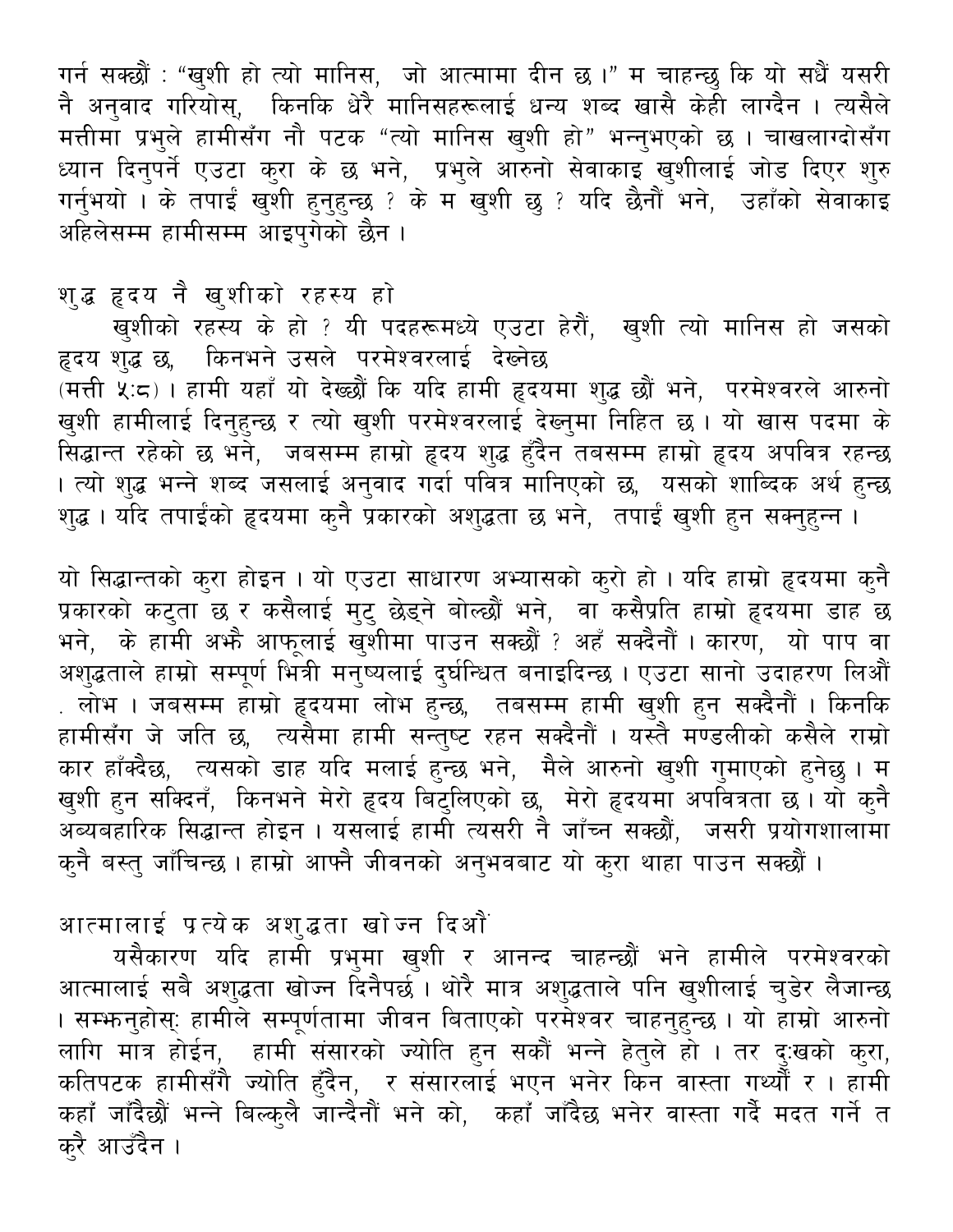हामी सबै यसरी बुभ्छौं कि यदि मैले एउटा सुन्तला निचोरें भने त्यसको रस निस्कन्छ । यो ्<br>सबै बालकलाई समेत थाहा छ । फोर यही सुन्तलालाई म बल गरी निचोरौंला, तर के यसको सट्टामा स्याउको रस निस्कला र ?ँवा यसैलाई बिस्तारै नरमपूर्वक गोल्भेंडा, गोल्भेंडा, गोल्भेंडा भन्दै निचोरौंला, तर के यसबाट गोल्भेंडाको रस आउला र ? हामीलाई<br>यसको उत्तर थाहा छ । तर धेरै इसाईहरूमा एउटा हाँसलाग्दो घटना पाइन्छ, यदि तपाईले उनीहरूलाई बिस्तारै निचोर्नुहुन्छ भने, अलिअलि दबाब दिएर निचोर्नुहुन्छ भने,<br>उनीहरूबाट निस्कने अलिकति भएपनि खीष्टको चेला जस्तो देखिन्छ, भ्रुण्डै भ्रुण्डै सुन्तलाको रस जस्तो देखिन्छ । तर यदि उनीहरूलाई जीवनले कार दुर्घटनाले जस्तै भन्दका दिएर मुक्का दिन्छ भने, तिनीहरूबाट निस्कने करा गोलभेंडाको रसभन्दा हजारौं गुणा नराम्रो हुन्छ । तेजाब जस्तै डरलाग्दो हुन्छ ।

भोलि बिहान अफिसमा तपाईंको सहकर्मीले अचानक तपाईमाथि कफि पोखाउनु भयो भने, तपाईंको प्रतिक्रिया कस्तो हुन्छ होला ? के यो सुन्तलाको रस, गोल्भेंडाको रस वा यीभन्दा<br>खराब होला ? के तपाई उफ्रेर उसको कठालो समात्दै "एइ, के खोजेको आँखा देख्दैनस् ? हेर्, मेरो सर्ट बरबाद भयो !" भन्नुहुन्छ ? यदि भन्नुहुन्छ भने, तपाईंको सहकर्मीले सोच्नेछ कि तपाईको मण्डलीले सिंहहरूलाई चेलाको रुपमा तालिम दिंदो रहेछ, वा मण्डलीले चेलाहरूलाई सिंह बनाउँदो रहेछ ।

#### रसलाई हेरेर हामी आफ्नैबारे सिकौं

यी कुराहरूबाट हामी के सिक्न सक्छौं ? यदि हामी हृदयमा शुद्ध छौं र हाम्रो हृदयमा कुनै प्रकारको अशुद्धता छैन भने, हामीलाई जसरी निचोरे पनि, डरलाग्दो निचोरे पनि, नरमपूर्वक निचोरे पनि हाम्रो प्रतिकृयामा खासै कुनै फरक पर्दैन । यद्यपि हामीसँग थुप्रै<br>आफ्ना बाहानाहरू छन् । यदि हामी आश्चर्यले नबाँधिएको हुँदा हो त हामीले यसरी प्रतिकृया गरेका हुने थिएनौं । म जान्न चाहन्छु : तपाईं कस्तो प्रतिकृया गर्नुहुन्छ, यदि मैले तपाईँलाई अचानक समातें भने ? एकदिन म<sup>ॅ</sup>नचिन्ने गरी आउँछु र<sup>ॅ</sup>तपाईँलाई धक्का दिएर लडाइदिन्छु : त्यसपछि तपाई के प्रतिकृया देखाउनुहुन्छ ? के तपाईं भन्नुहुन्छ, "एइ, निहुँ खोज्छस्, ँआँखा देख्दैनस् ?" सायद तपाईंले मलाई च्याप्प समातेर ३,४ँमुक्का हान्न पनि बेर मान्न्हन्न होला।

यस्तै प्रकारले, हामीभित्र जे छ त्यो परमेश्वरले पत्ता लगाउनुहुन्छ । जब अचानक परमेश्वरले तपाईलाई एक धक्का दिनुहुन्छ त्यसबेला तपाईले कस्तो प्रतिकृया देखाउनुहुन्छ, कहिल्यै सोच्नुभएको छ ? तपाईं वास्तवमा कस्तो हुनुहुन्छ भन्ने कुरा तपाईले अरुहरूलाई कसरी प्रतिकृया गर्नुहुन्छ, त्यसले देखाउँछ ।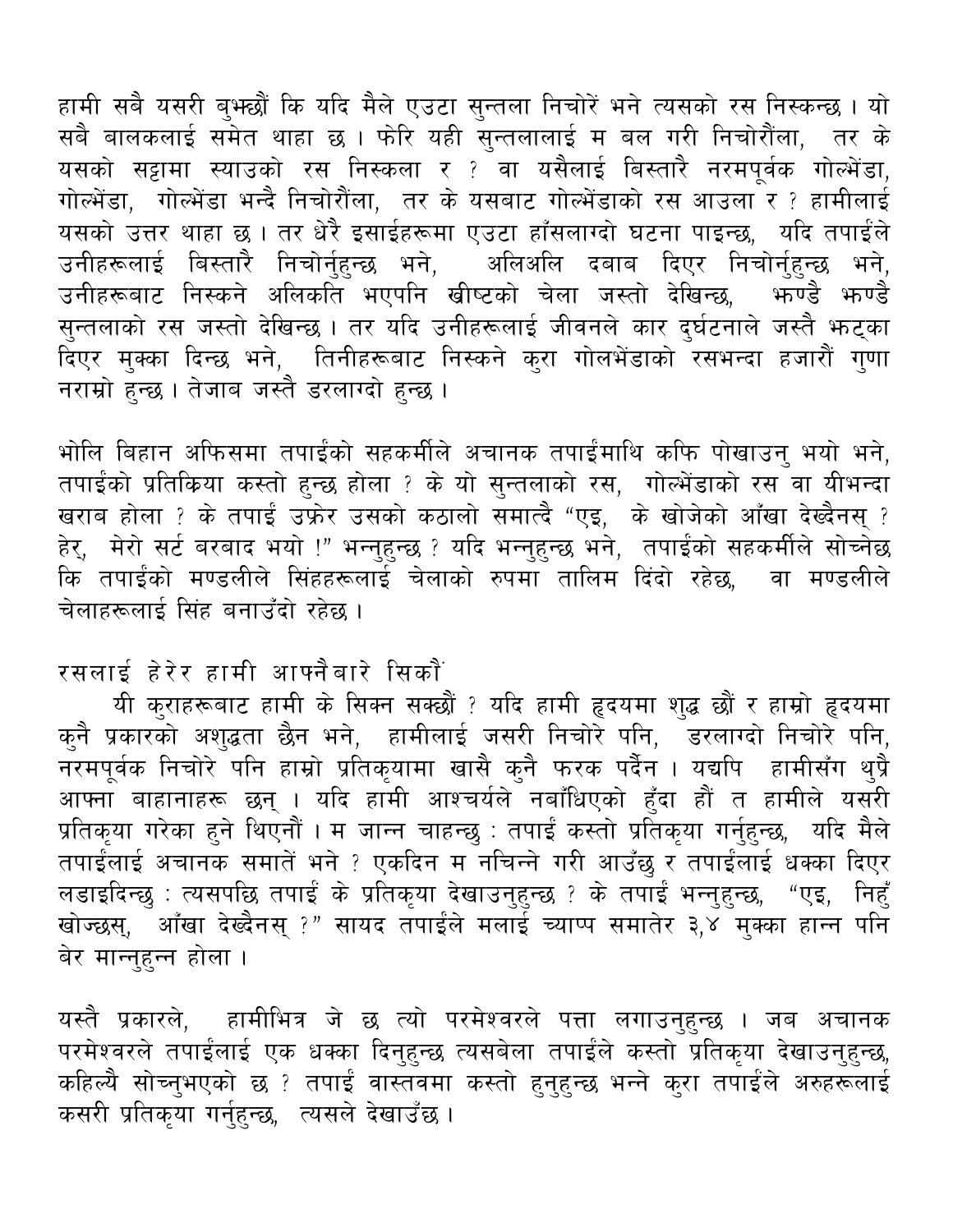जब कनै ब्यक्तिले अचानक तपाईंको विवाहबारे वा छोराछोरीबारे वा तपाईलाई बाधा दिने वा ब्याकुलमा पार्ने कुनै कुराबारे सोध्छ भने त्यसबेला के हुन्छ ? के तपाईं त्यो बिषयलाई आलटाल गर्ने कोशिस गर्नुहुन्छ ? कि तपाई एक्कासी त्यो समयलाई सम्भन्नुहुन्छ, जन समय कसैलाई अघि नै दिइसक्नुभएको छ र ढिलो भएको छ ? त्यस्ता संवेदनशील कुराहरू के के हुन् : जसको बारेमा हामी कुरा गर्न त के, केही भन्न पनि चाहँदैनौं ? यदि हामीसँग यस्ता जोखिमका बिषयहरू छन् भने अचम्म मान्न् पर्दैन, हामीसित खुशी हुँदैन ।

परमेश्वर हामी खुशी भएको चाहनुहुन्छ

म अहिले ज्यादै ब्यवहारिक कुरा गर्दैछु । परमेश्वरले हामी खुशी भएको चाहनुहुन्छ । मतलव, तपाई मात्र खुशी रहन सकून् भनेर होईन, तर यसले सबैलाई प्रभाव गरोस् भनेर हो । तपाईंले कहिल्यै याद गर्नुभएको छ, जब हामी दुःखि हुन्छौं, हामी परिवार अनि मण्डलीमा सबैलाई नै दुःखि बनाउँछौं ? प्रार्थनाको लागि भेला भएको बेला हामीहरू गोलो घेरा भएर बस्छौं, यदि एकजनाको अनुहार मलिन छ, नियाँउरो छ भने, सबैले उसलाई हेर्छन् अनि सबै दुःखि बन्छन् । यसरी दुःखले पूरै मण्डलीलाई असर गर्दछ ।

हामी संसारको ज्योति हुन बोलाइएका हौं । यो धेरै आत्मिकी जस्तो लाग्छ । तथापि आत्मिकता के हो त ? के हामी आत्मिकताबारे परिभाषा बताउन सक्छौं ? आम धारणा यो छ कि एउटा आत्मिक ब्यक्ति त्यो हो, जो बिरामी जस्तो देखिन्छ, जसको ढाड नम्रताले गर्दा कुप्रिएको छ, जसलाई आफूले लगाउने लुगाहरूमा समेत साह्रै कम वास्ता छ, किनभने संसारिक कुराको लागि उसँग समय छैन । ऊ मण्डलीमा पनि गम्भिर रहन्छ । सिमित मात्रामा मात्र हाँस्छ, धेरै हाँस्दैन । किनभने ऊ ठान्दछ कि मण्डलीमा धेरै खुशी हुने बानी उचित होईन । के यहि हो साँचो आत्मिकता ? म विस्वस्त छु, जब हामी प्रभुलाई राम्ररी बुभ्त्छौं, तब हामी आध्यात्मिकताबारे धेरै मतहरू परिवर्तन गर्छौं ।

के तपाईको जीवनगुणले अरुलाई आकर्षित गर्छ ?

हामीले काम गर्ने ठाउँमा, हामीले बाइबल पल्टाइबसेको कारण हाम्रा साथीहरू हामीप्रति आकर्षित हुन्छन् ? के हामीले आरुनो छात्तीमा "म येशूको हूँ" लेखेको बिल्ला लगाएको कारण उनीहरू प्रभुतिर आकर्षित हुन्छन् ? वा हाम्रो जीवनको गुण नै त्यस्तो चीज हो, जसले उनीहरूलाई भन्न लगाउँछ : "अहो, यो मानिस फरक छ ! योसँग प्रेम छ, खुशी छ, शान्ति छ। मलाई थाहा छैन यो के हो, तर यो मानिससँग केही विषेशता छ।" ्<br>यस्तो प्रकारको गुणलाई हामीले केही गरिरहन्**पर्दैन । यो आफै बोल्दछ, किनकि हामी** यसले भरिन्छौं अनि यो आफै हामी भएर बग्दछ । तथापि हामीलाई मानिसहरूले बटार्छन्, मिच्छन ।

ज-जसले प्रभु येशूलाई चिनेका छन्, उनीहरूले हामीलाई भनून् कि प्रभु कस्तो हुनुहुन्थ्यो,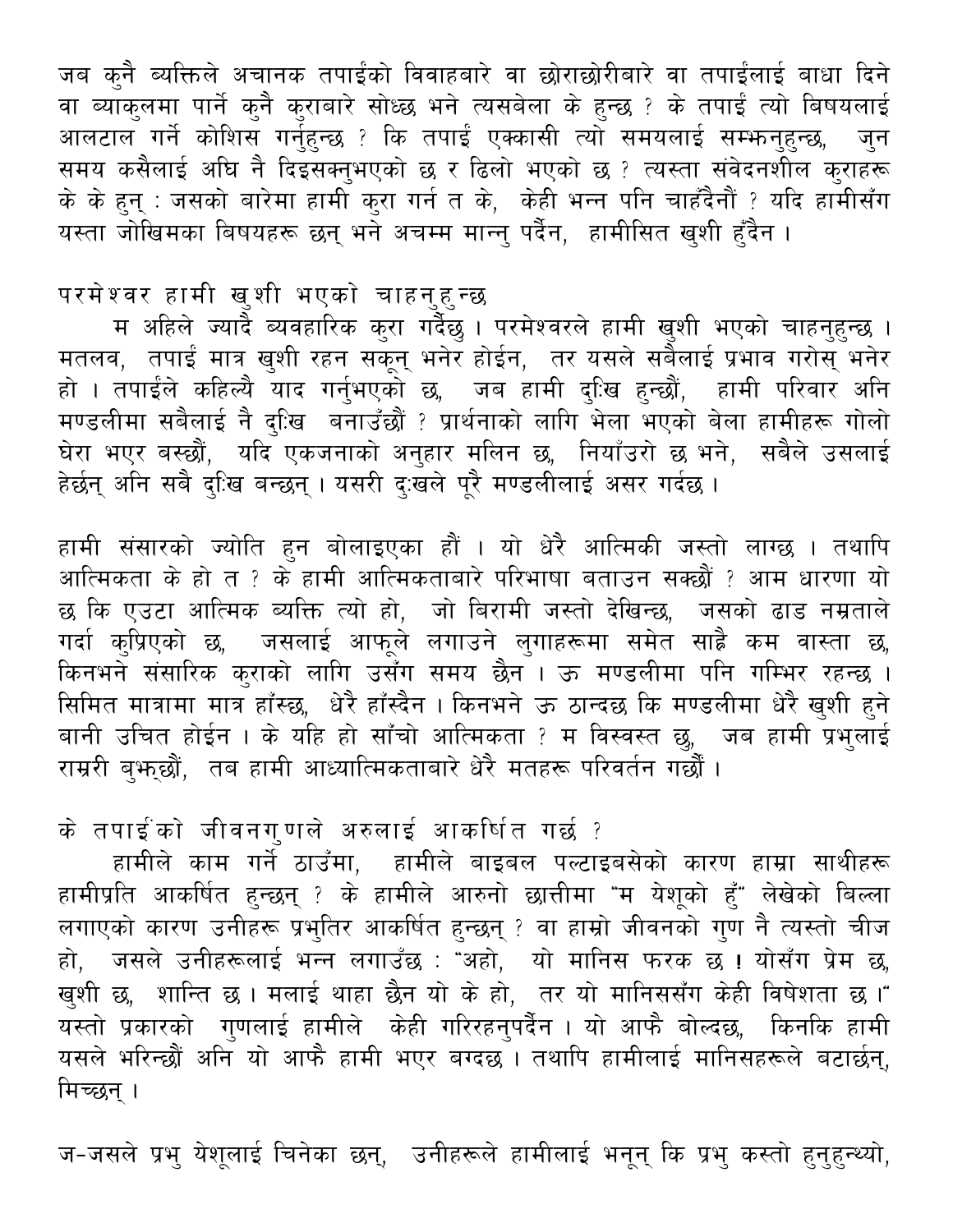जसले गर्दा हामी पनि उहाँ जस्तै हुन सक्छौं । येशू कस्तो हुनुहुन्थ्यो ? यो हामी यूहन्ना १:१४ मा पढ्न सक्छौं, हामीले उहाँको महिमा देख्यौं....अनुग्रह र सत्यले पूर्ण । पूर्ण भन्ने शब्दमा ध्यान दिनुहोस् । अनुग्रह चाहिं प्रेमको अर्को अभिब्यक्ति हो । जहाँ प्रेम छ, त्यहाँ अनुग्रह छ । जहाँ अनुग्रह छ,ँ त्यहाँ प्रेम छ । यी दुई छुट्याउन नसकिने कुरा हुन् । अनि सत्य पनि छ, र सत्य सधैं चोखो हुन्छ । सत्य, शुद्धता र चोखोपन पनि नर्छाट्टने कुराहरू हन् ।

किनभने उहाँ अनुग्रह र सत्यले पूर्ण हुनुहुन्छ । उहाँबाट निस्केको रसले हामीलाई कहिले पनि नमिठो स्वाद दिँदैन । भित्र जे कुरोले भरिएको हुन्छ बाहिर त्यही निस्कन्छ । यद्यपि, उहाँलाई जाल रचेर समातिन्छ, कुटिन्छ र तिरस्कार गरिन्छ, तापनि उहाँबाट जे निस्क्यो, त्यो अनुग्रह र सत्य नै थियो । यसैले येशूलाई दोहोऱ्याइ - दोहोऱ्याइ अधर्म गरिंदा र दुष्ट्याइँ गरिंदा पनि उहाँले बदला लिनु भएन<sup>े</sup>। यसै गरि प्रेरित पावलले भनेका छन्, "जब हामी श्रापित हुन्छौं, हामी आशिषित हुन्छौं" (१कोरिन्थी ४:१२) । जब तिनीहरूले प्रभु येशूलाई कुसमा चढाएं, त्यतिबेला पनि उहाँको जीवनको गुण समान थियोःपिता, यिनीहरूलाई क्षेमा दिनुहोस् (लूका २३:३४)। जब भालाले उहाँको कोख छेड्यो, रगत र पानी बग्यो, अनुग्रह र सत्यले पूर्ण थियो ।

तपाईंभित्र र मभित्र जे कुरा छ त्यही कुरा बाहिर निस्कन्छ । यसर्थ म प्रार्थना गर्दछु, हामीबाट जे निस्कन्छ, त्यो प्रेरित पावलले भने जस्तै होस् : हामी जीवनको निम्ति जीवनको सुगन्ध हौँ (२ कोरिन्थी २:१६) । तपाईंले बाबरीको एउटा पात लिनुहुन्छ र<br>पिस्नुहुन्छ भने, तपाई सुगन्ध पाउनुहुन्छ । तर तपाईलाई पिस्ने हो भने के आउँछ? अपवित्र प्रतिक्रया निस्कन्छ वा प्रभुको उहीं मिठासपूर्ण प्रतिकया निस्कन्छ ?

हाम्रो भित्री बोभन याद गरौं

हाम्रो भित्री प्रतिकृयाहरूलाई कसरी जाँच्ने ? सहायताको निम्ति म धेरै ब्यवहारिक बन्न चाहन्छु । जब तपाई घरमा वा आरुनो काममा थकाइ मार्दै हुनुहुन्छ, त्यसबेला तपाई आफैलाई नियाल्नुहोस्, आरुनो तनावपूर्ण शरीर हेर्नुहोस् । किनकि यसले हाम्रो भित्री रसबारे केही कुरा स्पष्ट<sup>ँ</sup>पार्दछ । जब तपाई तनावग्रस्त हुनुहुन्छ, तपाईसँग खुशी हुँदैन । कोही मानिसहरू सुत्दा समेत दात किट्ने गर्छन् । तनावका कारणहरू पत्ता लगाउनुहोस् र समाधान गर्नुहोस् । यो कुनै किसिमको चिन्ता हुन सक्छ । उदाहरणको लागि, जब हामीले समूहमा केही कुरा बताउनु पर्ने हुन्छ, त्यसबेला हामीसँग धेरै चिन्ता हुन्छ । हामी चिन्ता सर्छै : हामीले बोल्ने कुराहरूलाई अरुहरूले कसरी लिने हुन् ? यस्तो लॉग्न स्वभाविक छ । अर्कोतिर, यदि हामी समूहमा अथवा मण्डलीमा एक अर्कालाई साँचो प्रेम गर्छौ भने, यो डर र चिन्ता हामीबाट हट्नेछ । डरले चिन्ता उत्पन्न गराउँछ र चिन्ताले तनाव गराउँछ । हामीमा के कारणले तनाव छ ? हामीहरू आफैलाई जाचौं : के हामीमा तनाव छ ?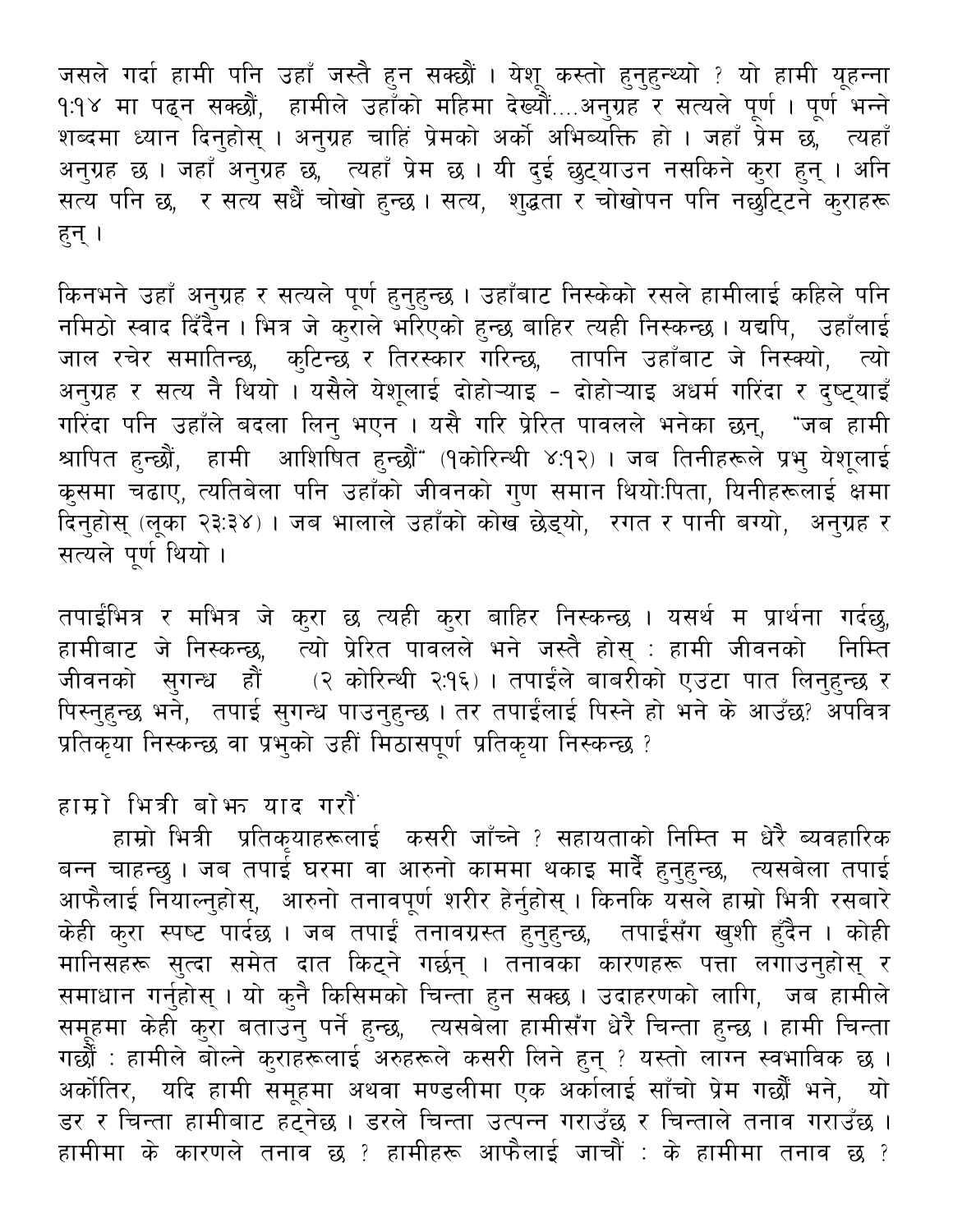हाम्रो जीवन निष्कलंक राखौं

हामीहरू प्रत्येकको जीवनमा विभिन्न प्रकारका दागहरू छन् । हामी हृदयमा शुद्ध हनको लागि यी सबै दागहरू धोइन आवश्यक छ । यदि एक बोतल पानीमा १**४** पानी फोहोर छ भने, हामीसँग अभ्तै शुद्ध र सफा एक बोतल पानी छैन। त्यो अशुद्ध १% पानीले पूरै ९९% पानीलाई प्रदुषित पारिदिन्छ । सफा हुनुको औचित्य पूरै सफा हो, नभए यो साँचो ू<br>सफा हुन सक्दैन । सेतो तन्नाको अलिकति अंश मात्र मैलो छ भने, यसको मतलब हुन्छ, तन्ना सफा छैन, तन्ना कुनै पनि हालतमा सफा होइन ।

त्यो ब्यक्ति खुशी हो, जो हृदयमा शुद्ध छ, भन्ने वाक्यको अर्थ हुन्छ : हृदय पवित्र हुनुपर्छ,<br>यदि कोहि परमेश्वरमा खुशी छ भने, उसको हृदय चोखो हुनु पर्दछ । यसमा कुनै किसिमको दाग, धब्बा हुनु हुँदैन । त्यसैले दाउदले प्रभुसँग यसरी प्रार्थना गरे, हे परमेश्वर मलाई जाँच्नुहोस् र मेरो हृदय बुभ्रनुहोस्, मलाई खार्नुहोस् र मेरा भित्री बिचारहरू जान्नुहोस्, र हेर्नुहोस् मेमा कुनै दुराचरण छ कि छैन, र मलाई अनन्तको चालमा डोऱ्याउनुहोस्, (भजन संग्रह १३९:२३-२४) । दाउद आफूमा सानो भन्दा सानो पाप अधर्मता छ कि भनी हेर्न चाहन्थे । थोरै भन्दा थोरै अशुद्धता समेत लुकेको नहोस् भनी हेर्न चाहन्थे । किन यस विषयमा दाउद यति धेरै चाँसो राख्छन् ? अलिकति मैलो हुनु, अशुद्ध हुनु त हामीहरू सबैलाई स्वभाविक छ, होईन र ? अनी यस्तो स्वभाविकता १, २, ३ हुँदैन, यदि तपाई खुशी प्राप्त गर्न चाहनुहुन्छ भने । येशूमा जीवनको पूर्णता पाउन चाहनुहुन्छ भने, त्यस्तो हुँदैन । यसैले यो उद्वेश्य राखी हामी परमेश्वर पुकाछौँ : मलाई धुनुहोस् प्रभु, ताकि म शुद्ध हुन सक्

यसैले म उत्साहले प्रार्थना गर्छु कि नयाँ बर्षसँगै तपाईंहरू सबै नयाँ अनुभवमा प्रवेश<br>गर्नुहोस् : पावलले भने जस्तै कि परमेश्वरले आनन्दको निम्ति प्रशस्त गरी सबै कुराहरू हामीलाई पठाउनुहुन्छ । यसैगरी १ कोरिन्थी ११:२८ मा पावल प्रभुभोजको बेला फोरे भन्छन् : हरेकलाई स्वयं जाँच्न देऊ, तर प्रभुभोजमै होईन । उनी थप्दै भन्छन्: कोही बिरामी भए, <u>कोही मरे । अलिकति अशद्धताले हाम्रो परै प्रणालीलाई शारीरिक र आत्मिक रुपमा विषाक्त</u> बनाइदिन्छ ।

त्यसैले आज बेलुकी तपाई सुत्नअघि, परमेश्वरलाई आरुनो हृदय चाहार्न(जाँच्न)दिनुहोस्, अनी तपाई पनि परमेश्वरसँगै आरुनो हृदय चाहार्नुहोस् कि त्यहाँ कुनै किसिमको घृणा, कटुता, तितो, अमिलो वा केही जुन तपाईंले बिर्सनु भएको कुरा होला जो परमेश्वरले भिन्न्स<br>चाहनुहुन्छ, तपाईबाट निकाल्न चाहनुहुन्छ । जसले गर्दा, आज रात तपाई राम्ररी सुत्न सक्नुहुन्छ । तपाईले आरुनो दाँत निद्रामै किट्नु हुनेछैन । तपाईको हृदय शुद्ध रहोस्, जसले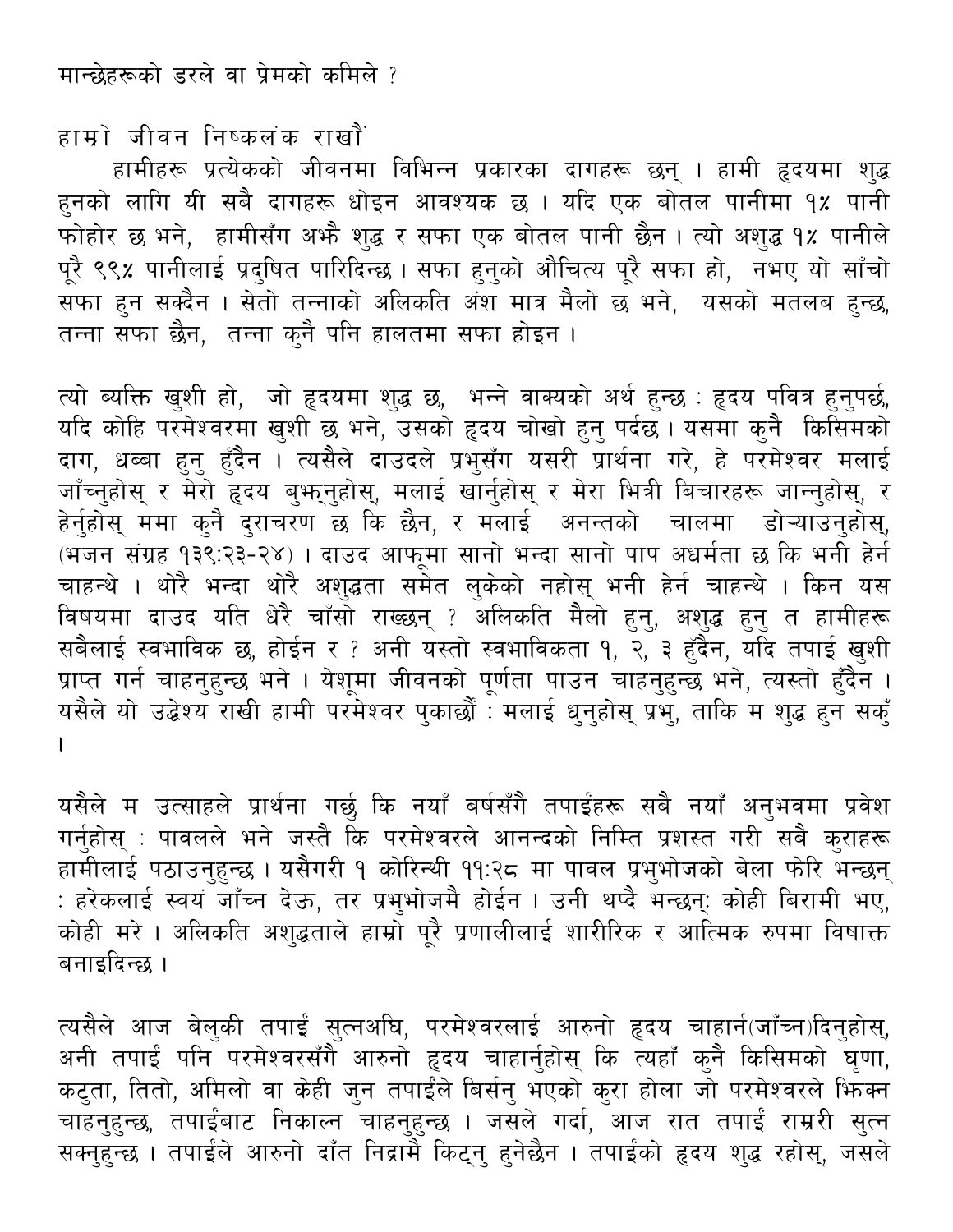गर्दा प्रभुमा तपाईलाई यो खुशी मिल्नेछ ।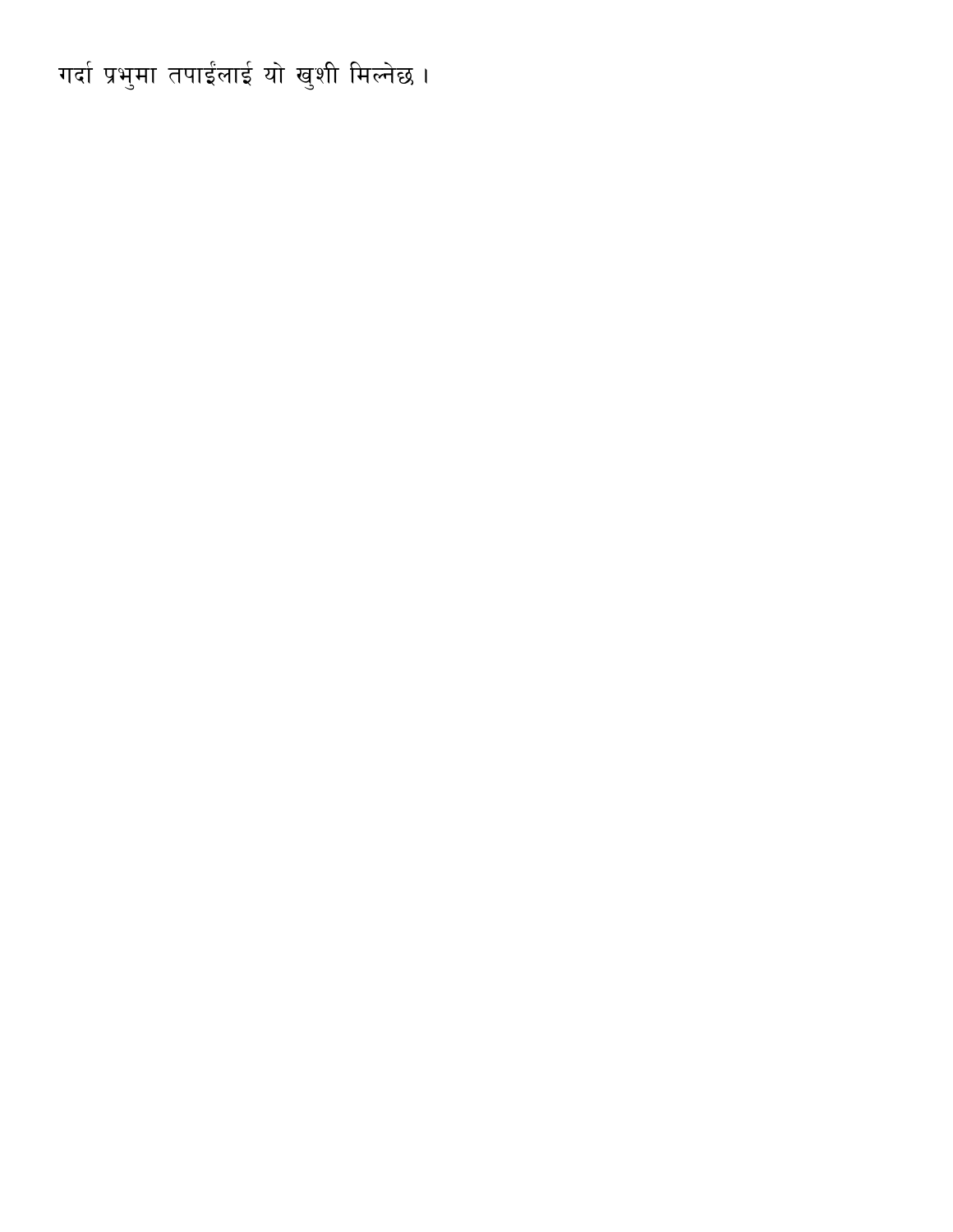<span id="page-21-0"></span>मसँग एउटा सपना छ । के यी शब्दहरू तपाईंका लागि नौला छन् ? यी शब्द रेभ.मार्टिन लुथर किंगको लोकप्रीय शब्दहरू थिए । एक अफ्रिकी मूलका अमेरिकी सकिय कार्यकर्ताको हैैसियतले संयुक्त राज्य अमेरिकामा भएको जातीय रंगभेद र पूर्वाग्रहको बिरुद्धमा यस्तो सशक्त भाषण आरुनो ठूलो भेलामा दिएका थिए । उनले आरुनो सपनाको लागि जीवन दिए । आफ्नै अडिगताको कारण उनको हत्या समेत भयो । के तपाईंसँग सपना छ ? तपाईंको सपना के हो ? के तपाई आरुनो सपनाको लागि मार्टिन लुथर किंग जस्तै मर्न तयार हुनु भएको छ ? जब म संयुक्त राज्य अमेरिका घुम्छु, म एउटा विशेष कुरा के पाउँछु भने, त्यँहाँका धेरै शहरहरूमा मार्टिन लुथर किंग नामाकरण गरेका धेरै सडकहरु छन् । यसले यो देखाउँछ कि उनको सपनाले अमेरिकामा एउटा ठूलो प्रभाव पाऱ्यो । अमेरिकी जनताका बीच उनी एउटा आशाको बिन्दु बनेका छन् । उनको सपनाको परिणाम स्वरुप आज अफ्रिकी मूलका अमेरिकीहरूको धेरे राम्रो स्थिती र प्रतिष्ठा संयुक्त राज्य अमेरिकामा छ । के यो सपना मर्न सुहाउँदो थियो ? यो स्पष्ट देखिन्छ कि त्यो सपना पूरा हुनको लागि उनको मृत्युले एक प्रभावंशाली तत्वको रुपमा काम गऱ्यो ।

तपाईंसँग सपना हुन आवश्यक छ

.<br>तपाईंको सपनाले तपाईंको जीवनको दिशा बोध गर्दछ । यदि तपाईंसँग सपना छैन भने यसको मतलब तपाईंको कुनै लक्ष्य छैन । यदि तपाईंको सपना चैं एउटा राम्रो घर र<br>एउटा कार पाउनु हो भने, यी कुराहरू नै तपाईंको जीवनको सबथोक हुनेछ । जब अन्तमा ्<br>तपाईले घर र कार पाउनुहुन्छ, त्यसपछि उसो तपाईसँग सपना हुँदैन । तपाईको सपना पूरा भएको छ।

म तपाईंका सुन्दर सुन्दर सपनाहरूका बारेमा कुरा गर्न चाहन्छु र ती निर्दयी यथार्थहरूका बारेमा करा गर्न चाहन्छ जसले तपाईका सपनालाई डरलाग्दो सपनामा परिणत गरिदिन्छ ।

हामी इसाईहरू सपना देख्नेहरू हुनुपर्छ । परमेश्वरले जब हामीलाई पवित्र आत्मा दिनुहुन्छ, तब हामीलाई स्वप्नदर्शी बनाउने प्रतिज्ञा गर्नुहुन्छ । "र त्यसपछि म मेरो आत्मा सबै मानिसहरूमाथि खन्याउनेछु र तिमीहरूका छोराछोरीहरूले भविष्यबाणी कहनेछन्, तिमीहरूका बूढा मानिसहरू स्वप्नदर्शी हुनेछन् र तिमीहरूका तन्नेरीहरूले दर्शन देख्नेछन् "(योएल २:२८, प्रेरित २:१६) । मलाई के कुराले दुःख दिन्छ भने अति थोरै इसाईहरू सपना वा दर्शन देख्छन् । परमेश्वरले हामीमा सपनाहरू दिनुहुन्छ । एउटा इसाई दर्शन र सपना बीनाको हुन्छ भने त्यतिको उदास लाग्दो र पट्याइ लाग्दो कुरा केही पनि हुँदैन होला । जब मान्छेमा दर्शन हँदैन, त्यस्तो मानिस मर्दछ भनी बाइबलले भन्दछ ।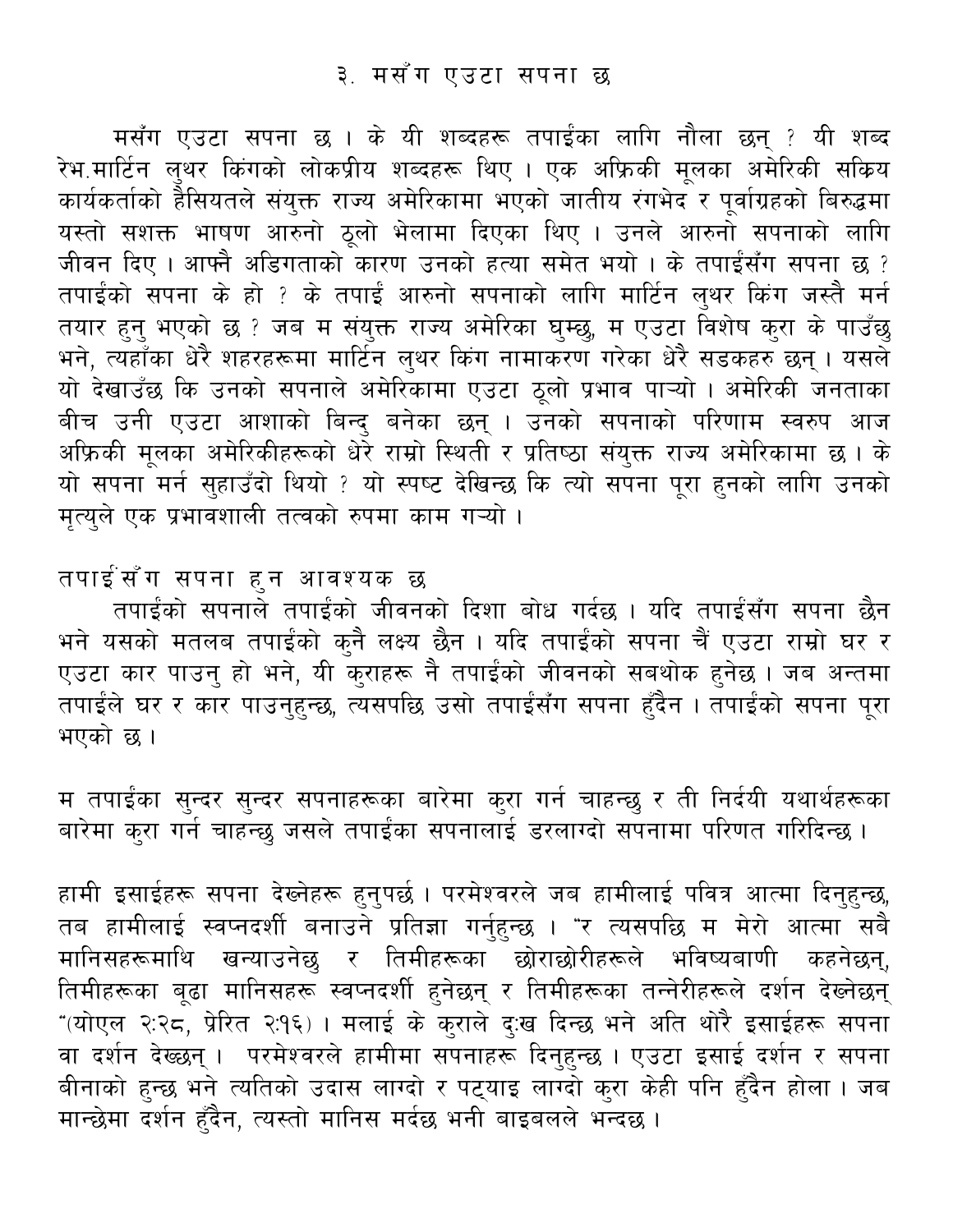हाम्रा सपनाहरू किन बिफल हुन्छन् ?

हुन त जटिल परिस्थितीहरूका सामनामा सपनाहरू डरलाग्दो सपनामा परिणत हुन्छन् । उदाहरणको लागि आज चीनलाई लिनुहोस् । यो अहिले दर्शनबीनाको देश छ । एक पटक उनीहरूले कम्युनिष्ट समाजवादी आदर्शको संपना देशको अगाडि राखेका थिए । तर आज यो सपना भत्किएर डरलाग्दो सपनामा परिणत भएको छ।

जब हामी स्वप्नदर्शी हुन्छौं, हामीले आरुनो सपना साकार पार्न जटिल परिस्थितीहरूलाई .<br>स्पष्ट जान्न आवश्यक छ । हामीले आफ्ना खुट्टाहरू नचिप्लियोस् भनी दह्रोसँग जमिनमा राख्नुपर्छ।

हाम्रा सपनाहरू किन बिफल हुन्छन् ? तिनीहरू यसकारण बिफल हुन्छन् कि तिनीहरू जीवनका जटिल परिस्थितीहरूका सामु टिक्न सक्दैनन् । यसलाई हाम्रो हृदयमा पाप भनिन्छ । पापले सधैं सपनालाई डरलाग्दो (खराब) सपना बनाउँछ । हामी यो आफ्नै अनुभवबाट जान्दछौं । विवाहमा दुलहा र दुलहीले एउटा सुन्दर सपना राखी कुरा गर्न थाल्छन् । तपाईं यिनीहरू एकले अर्कोलाई हेर्ने हेराइमा हेर्नुहोस्, कुरा गर्दा एकले अर्कोलाई दिने मुस्कानमा हेर्नुहोस् त । त्यो मण्डली विवाह, गुञ्जयमान बाजाका संगीत, ती फूलहरू, ती सेतो पहिरनमा सजिएकी दुलही, आरुनो आकर्षक कालो सुटमा सजिएको दुलहा. कस्तो सपना ! एउटा अधिकारीको रुपमा म धेरै विवाहहरू गएको छु, र सधैं प्रार्थना गर्दैछु, मेरो आशा छ,<br>यो सपना पछिसम्म रहोस् । तब अचानक उनीहरू सपनाबाट ब्यूँफिन्छन् र बाभन थाल्छन्, भनगडा गर्न थाल्छन् । छिटै मेरोमा उही पूरानो दुई मानिस वैवाहिक सल्लाहको लागि आउँदैछन् ।

# सपना कसरी भयंकर सपनामा परिणत हुन्छ ?

के भयो त्यो सुन्दर सपना, जुन अहिले भयंकर सपना भएको छ ? एक पटक धेरै राती एक जोडीले वैवाहिक सल्लाह लिन मलाई फोन गरे। दुई घण्टादेखि म उनीहरूका सपना, ्<br>जुन अहिले भयंकर सपना भएको छ, सुन्ने प्रयत्न गर्दैथिएँ । ती आफ्ना आँसु थाम्न सकिरहेका थिएनन् । कस्तो नराम्रो सपना !

तर तपाईं चाहिं इसाई जीवन उहिले नै भयंकर सपना भैसक्यो भन्नुहुन्छ । तब जीवनमा सपना देख्नका लागि के बाँकि रहयो र ? हाम्रा भयानक परमेश्वर<sup>ॅ</sup>जो धार्मिक र पवित्र हुनुहुन्छ, उहाँ हाम्रा सबै चाहहरू हेर्दै हुनुहुन्छ, र हामी जतिखेर चुक्छौं, त्यतिखेर दण्ड दिनका लागि उहाँ तयार हुनुहुन्छ । प्रत्येक दिन हामी पापसँग धेरै संघर्ष गर्छौ । धेरैमा हाम्रो<br>सफलता छैन । यदि यो भयंकर सपना भैसकेको छैन भने पनि हाम्रो टाउको दुखाउन अलिकति भए पनि काफी छ । दिनको अन्त्यसँगै हामी घिस्रंदै प्रभुकोमा जानुपर्छ र दोहोऱ्याइ तेहऱ्याइ भन्नुपर्छ, "मलाई माफ गर्नुहोस्, मलाई माफ गर्नुहोस्, मलाई माफ गर्नुहोस् ।" यो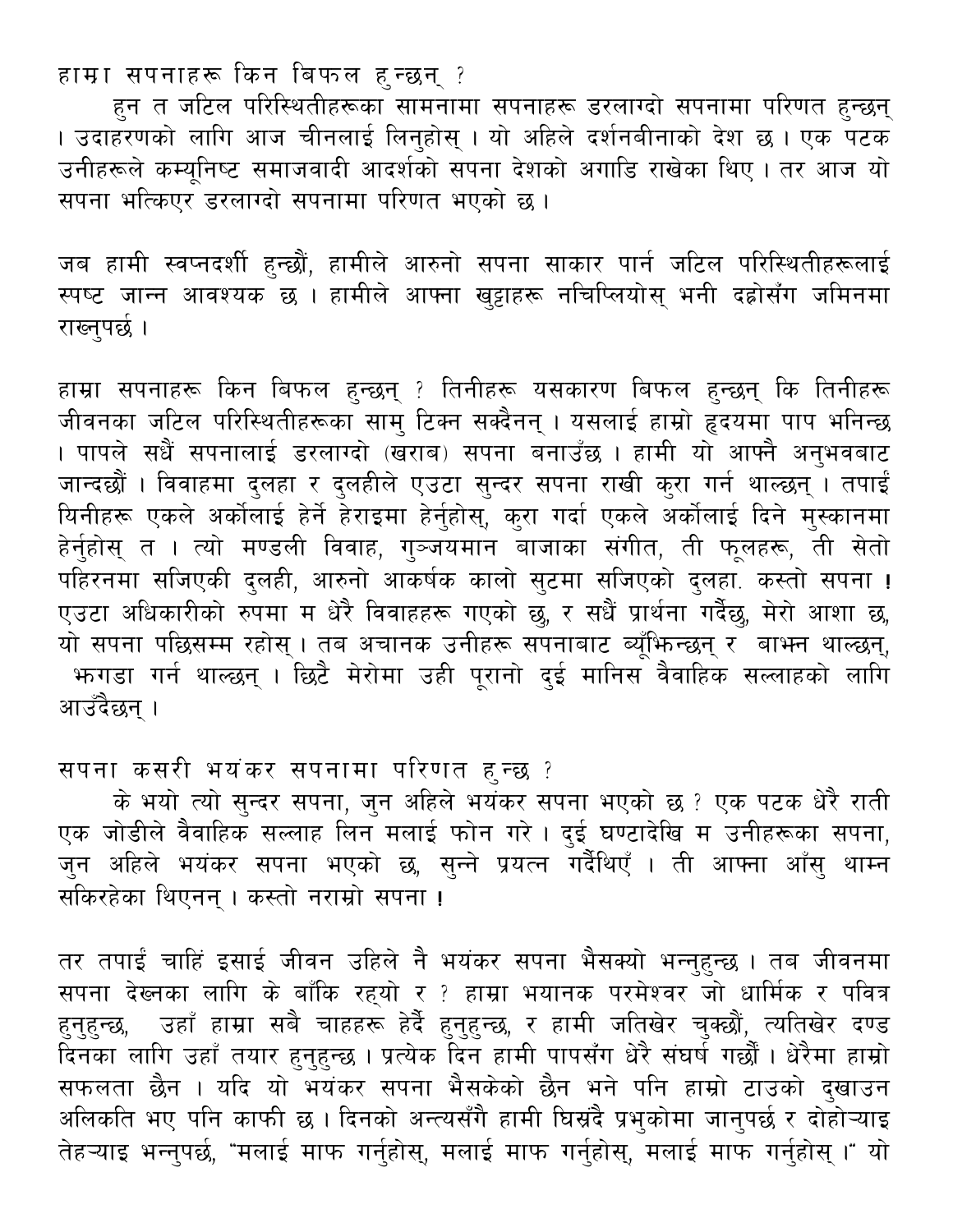देखिन्छ कि हाम्रो पूरै इसाई जीवनमा हामी दुःखी छौं । यसर्थ, जब गएको दुई वटा प्रवचनबाट फिलिप्पी ४:४ र १ तिमोथी ६:१७ पढ्छौं, जहाँ पावल खुशी र परमेश्वर जो हामीलाई आनन्दको लागि प्रशस्तसँग सबै थोक दिनुहुन्छ, को बारेमा चर्चा गर्दैछन्, त्यहाँ एउटा भिन्दै इसाईत्व देखिन्छ, जसको बारेमा हामी केही पनि जान्दैनौं ।

#### पापले हाम्रा सपनाहरू नष्ट गर्छ

हाम्रा सपनाहरू बिगार्ने कुरो पापको क्षमता हो । जब हामी पाप भन्ने शब्द देख्छौं, हामीले यसलाई यो दृष्टिले हेर्नु हुँदैन कि परमेश्वर हामीलाई सँधैं पापी छौ भनी दोष्याउन चाहनुहुन्छ र हामीलाई नरकको डर र भयावहले अत्याउन चाहनुहुन्छ । कहिलेकाही हामी परमेश्वरलाई आरुनो बुबा जस्तै चित्रण गर्छौं, जो धेरै कठोर र कुरो नबुभने हुनुहुन्छ, तर परमेश्वर त्यस्तो हुनुहुन्न । बरु यसलाई हामीले यसरी हेर्नुपर्छ कि परमेश्वरको प्रेम हाम्रो लागि छ र उहाँ हामीलाई पापबाट बचाउन चाहनुहुन्छ । उहाँ हामीलाई उहाँको प्रेम बुभ्रेको चाहनुहुन्छ र प्रेमसाथ भन्नुहुन्छ, "म तिमीलाई प्रेम गर्छु, म तिमीलाई तिम्रो लागि आरुनो प्रेमबारे बताउन चाहन्छु।"

पापले हाम्रो जीवनको गुण नष्ट गर्छ। छोटो समयको लागि आनन्द दिएर भए तापनि पापले तपाईंको आनन्द खोसी लैजानेछ (हिब्रू ११:२५)। यदि पापले हामीलाई केही आनन्द नदिने भए कसैले पाप गर्दैनथे । मानिसहरू काम<sup>े</sup> गर्छन् किनकि उनीहरू अलि राम्रो जीवनको ग्णको अपेक्षा गर्छन् । यसैले, यदि पापले अलिकति भए पनि केही समयको लागि आनन्द दिन्छ भने किन नगर्ने ? तर तपाईले पछि हुने परिणामहरूलाई पनि विचार गर्नुपर्छ । तपाईं लामो समयको खुशी चाहनुहुन्छ, छोटो समयको आनन्द होईन । किनकि केही पाएर रमाउनको लागि धेरै मान्छेहरू भण्डार र पसलहरूबाट चोर्छन् । क्यानाडामा मात्रै पसल चोरी बर्षेनी २.४ खर्ब डलर हुन्छ । के तपाईं यो कल्पना गर्न सक्नुहुन्छ ? हामीले दश लाख डलरको कुरा गरिरहेका छैनौं । हामी सय करोड डलरबारे कुरा गरिरहेका छैनौं । हामी २.४ खर्ब डलरबारे कुरा गरिरहेका छौं । एक खर्बमा ९ वटा शून्य हुन्छ । यसले दिमाग खियाउँछ । यो औसतमा क्यानाडाका प्रति लोग्नेमान्छे, स्वास्नीमान्छे र केटाकेटीलाई ८३ डलर पर्छ । यसको अर्थ यो हुन्छ कि अरुहरूले चोरेको सामानको क्षति तपाईं र मैले बर्षेनी ८३ डलरभन्दा बढी (किनकि धेरै केटाकेटीले तिर्दैनन्) तिरिरहेका छौं । त्यसैले पाप भनेको हामीले मण्डलीमा कुरा गरेका बस्तु मात्र होईन । पाप भनेको यी राम्रा क्यानाडाको पसलमा गरेको चोरी हुन्, जसको खातिर हामीले तिर्नु पर्दैछ । केही पसल चोरहरू पकाउ परेर आरुनो नाम अपराधी रेकर्डमा चढाइ उनीहरूकोँ भविष्य नाश गरेका छन् । जसको फलस्वरुप उनीहरूको भविष्य बरबाद भएको छ । यस प्रकारको पापले हरेक ब्यक्तिको सपनालाई डरलाग्दो सपनामा परिणत गर्छ ।

पापले विवाहहरू बिच्छेद गराइदिन्छ । बिच्छेद भएका विवाहहरूले दुई जोडीमा, केटाकेटीमा र परिवारमा दुःख ल्याउँछ । कसैको विवाह किन बिच्छेद हुन्छ ? यो स्वार्थीपन, जिध्दी प्रवृति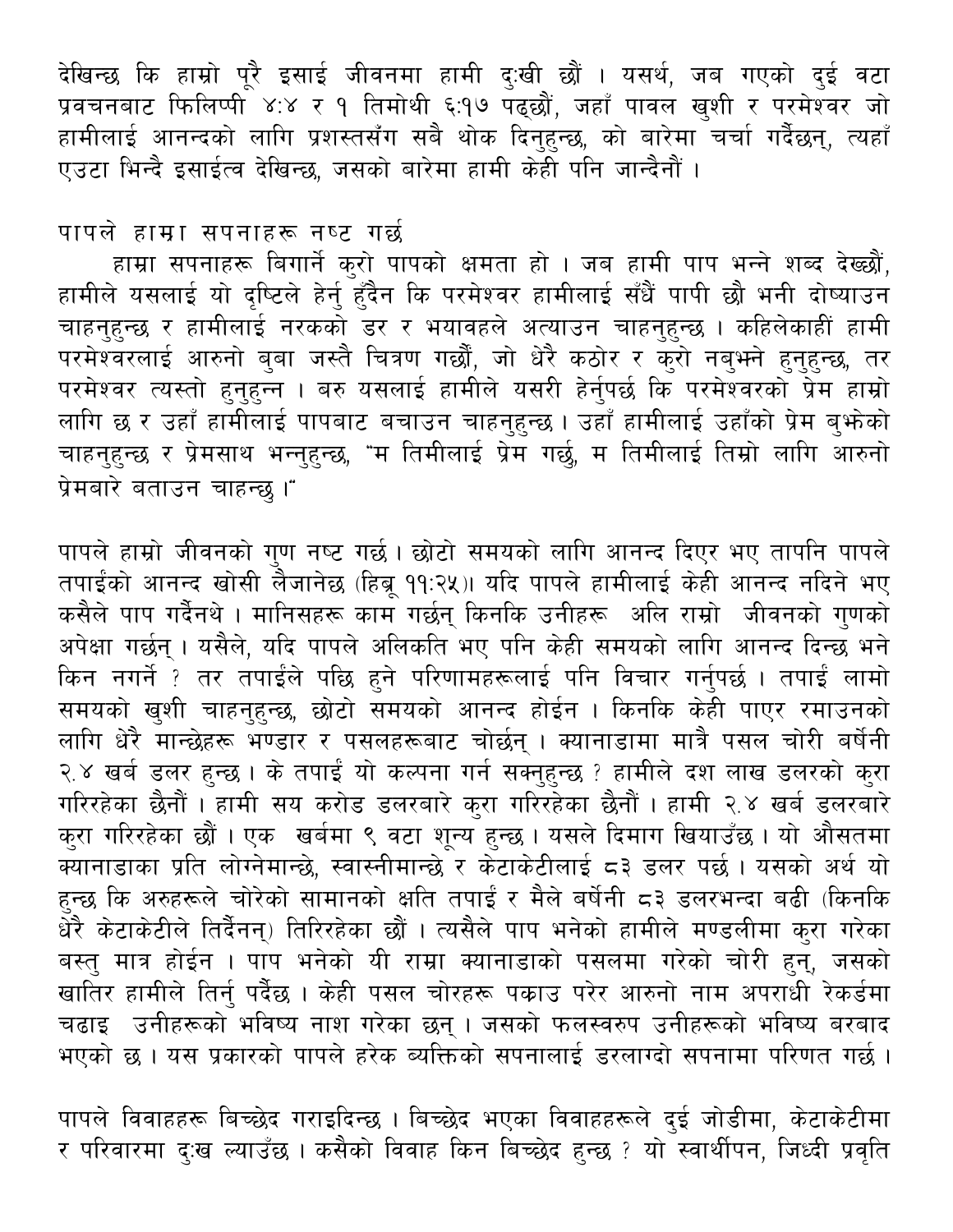वा कुनै पापको प्रकार हो, जसले बिच्छेद गराउँछ । ती दम्पति जसको मैले अगाडि उल्लेख गरें, जसमा श्रीमति चाहिं दुई घण्टाभन्दा बढी रोइन्, त्यहाँ श्रीमानले दोहोऱ्याउदै दाबी गऱ्यो, "मसँग अधिकार छ, म श्रीमान् हुँ, त्यसैले मसँग अधिकार छ ।" म त्यो वाक्यांश सुनेर थाकें। यसैले मैले समस्या कहाँ छ भनी उसलाई भनें। उसको नपत्याउँदो त्यो स्वार्थपनमा, उसको दृष्टिमा श्रीमतिको कुनै अधिकार छैन । म यस प्रकारको मानसिकता बुभिदनँ, जहाँ श्रीमान् र श्रीमति आरुना अधिकारलाई लिएर भन्गडा गर्छन् ।

#### यो सपना के हो ?

यो सपना के हो ? म धेरै ब्यवहारिक ब्यक्ति हूँ । जब हामी मण्डली भवन खडा गर्नेबारे कुरा गर्छौं, हामीसँग एउटा सपना, एउटा धारणा हुनुपर्छ । यो सत्य हो कि हामी सँगसँगै काम गर्नुपर्छ, तर के को लागि ? यदि हामी सुन्दर बनावट बनाउन चाहन्छौं भने हामीले आरुनो दिमांगमा त्यो बनौट देख्न सक्नुपर्छ । हाम्रो हृदयमा एउटा स्पष्ट धारणा हनुपर्छ।

एउटा नयाँ समाजको रुपमा मण्डली बनाउन हामी बोलाइएका छौं । दुर्भाग्यवश आज, जब हामी मण्डलीबारे सोच्दछौं, हामी एउटा भवनबारे सोच्दछौं वा मानिसहरूको एउटा ठूलो वा सानो समूह सोच्दछौं । तर हामी मण्डलीलाई परमेश्वरबाट योजना गरिएको एउटा नयाँ समाजको रुपमा सोच्दैनौं ।

उदाहरणको लागि हामी चीनलाई हेर्छौ । हामी देख्छौं कि चीनसँग बिल्कुलै एउटा नयाँ समाजको सपना छैन । यदि चीनसँग सपना छैन भने, त्यो बिलाउने छ । यदि हामी चीनलाई वास्ता गर्छौ भने हामीले चीनमा एउटा सपना ल्याउनु पर्छ । मैले बिभिन्न पटक चीनमा भ्रमण गर्दा, मेरो हृदय धेरै भारी भयो । चीनमा दिशाबोध छैन, बिशेषगरी यूवाहरूको बीचमा, जसमा अभेै केही आदर्श बाँकि नै छ । त्यहाँ मैले धेरै बिधार्थीहरूसँग कराकानी गरें। उनीहरूलाई लागीरहेको छ कि पढाइको भविष्य छैन । पढेर फाइदा छैन ।

त्यहाँ बिभिन्न कारणले गर्दा भविष्य छैन । पहिलो कारण, जवानहरूले चीनमा क्नै आरुनो लक्ष्य पाउँदैनन् । उनीहरू कता गइरहेका छन् भनी जनताहरू जान्दैनन् । दोश्रो, डिग्री पास गर्नेले पर्याप्त पैसा कमाउँन सक्दैन । सानोतिनो ब्यापार गर्ने वा सडकमा टिसर्ट बेच्नेले बढी पैसा कमाउँछ । तर डिग्री गर्नेले पैसा कमाउँन सक्दैन । तब पढेको मतलब के भयो ?

यसबाहेक, देशको वास्ता गरेर केही गर्ने कोहि पनि देखिंदैन । बाँकि रहेको जे जति सपना छ, बढ्दो भ्रष्टाचारले त्यसलाई पनि खत्तम पारिदिन्छ । हन सक्छ अतितमा यी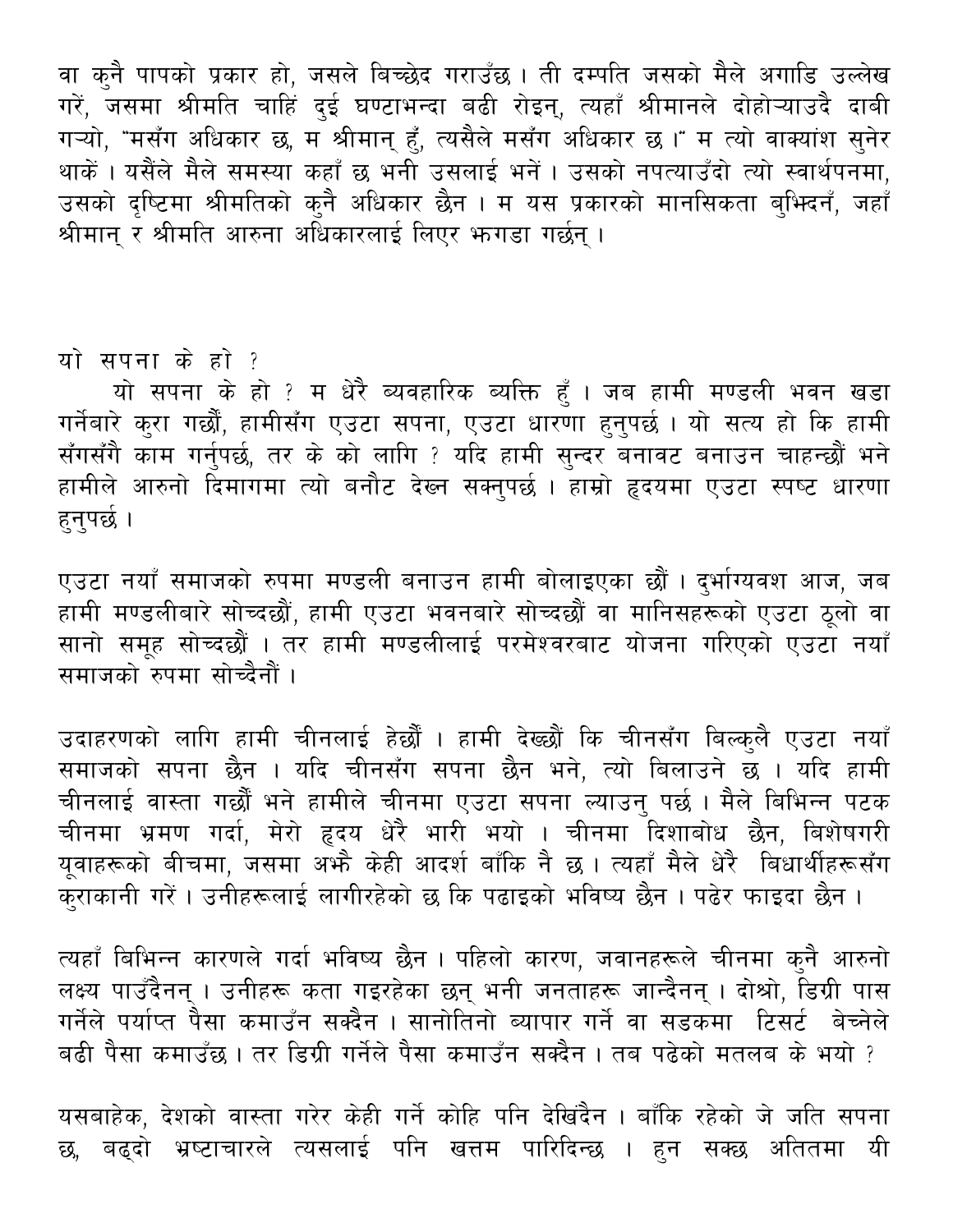कम्यूनिष्टहरूसँग एउटा नयाँ समाज सृजना गर्ने कुनै किसिमको सपना थियो । तर उनीहरूले यो सपना गुमाएका छन् । सबै जनाले आफ्ना ओहदामा रही धन कमाउँन प्रयोग गर्दैछन् । यदि यस्तै गर्दै जाने हो भने, तपाईलाई थाहा छ यो चीन देशको अवस्था के हुन्छ ।

हामी बिदेशमा बस्छौं र भन्छौं, "हामीले गर्न सक्ने त्यहाँ केही छैन ।" साँच्चै यदि हामीसँग सपना छ भने, हामी त्यहाँ केही कुरा गर्न सक्छौं । त्यसकारण मैले भनें कि परमेश्वर त्यो<br>परमेश्वर हुनुहुन्छ, जसले सपनाहरू दिनुहुन्छ । योएल दुई अध्याय (प्रेरित २ अध्यायमा उदत गरिएको छ) त्यो आत्माको खन्याइले पेन्तिकोसमा पुरा भयो ।

के तपाईले दर्शन पाउनुभएको छ ?

के तपाईले त्यो आत्मा पाउनुभएको छ, के तपाईले त्यो दर्शन पाउनुभएको छ, जसको कारण, तपाई सबै प्रकारका दुःखकष्ट सहनसक्नुहुन्छ ? एउटा इसाई दर्शनको यो महत्वपूर्ण कुरा हो । एक इसाईले ती सबै जटिल परिस्थितीहरूलाई जान्दछ र ती सबैलाई जित्नको लागि निरन्तर लागीरहन्छ । जब एउटा इसाई प्रत्येक पटक कुनै प्रकारको समस्यामा जकडिएर ढल्छ भने, हामी जान्दछौं कि उनीसँग दर्शन छैन । तर दूर्भाग्यवश, यस्ताहरू मण्डलीमा अत्ति धेरै हुन्छन् । खीष्टको सिपाही हुन र जस्तोसुकै कष्ट सहनको निम्ति तपाईसँग यस्तो सपना हुनुपर्छ, जसको लागि तपाई मर्न समेत तयार हुनुहुन्छ ।

म प्रार्थना गर्छु कि परमेश्वरको आत्मा तपाईंमा आउनुहुन्छ र तपाईंमा यो सपना हुनेछ ।<br>तपाईंलाई कष्ट हुनेछ किनकि पाप र पापको पक्ष लाग्नेहरू तपाईं जतासुकै गए तापनि<br>तपाईंको बिरोध गर्नेछन् । जब तपाई सपना पाउनुहुन्छ, यसको निम्ति त आघात हुन सक्छ किनकि जोसँग सपनाहरू हुन्छ, उनीहरूलाई सपना नहुनेहरूद्धारा सधैं बिरोध गरिन्छ । उनीहरू तपाईंको खिल्ली गर्नेछन्, बिरोध गर्नेछन् । पूरानो नियममा, जोसेफ एउटा महान स्वप्नदर्शी थिए । उसको आरुनै सपनाको कारण, उसका आफ्नै दाजुभाइले .<br>उनलाई मार्न खोजे । परमेश्वरको हस्तक्षेपले मात्र उनको जीवन बचायो । अचम्म लाग्छ, होईन त ?

कम्यूनिष्टहरूसँग एउटा सपना बाँकि नै थियो, यो कुरा धेरै अघिको हो । उनीहरू लामो<br>हिंडाइ गर्न समेत इच्छुक थिए । उनीहरूले सबै किसिमका कष्टहरू सहे । यस सपनाको रिंडाई सेने समसे इच्छुक ग्वर्ड् में उसाहरूस सब किससमयमें केन्ट्रहरू सह में वस समका<br>खातिर धेरै जना मरे । तर आज यो सपना बिलायो । कोही पनि केही कुराको निम्ति कति<br>पनि सताइन चाहँदैनन् । अहिले भ्रष्टाचारको लागि समय छ । एवं प्रक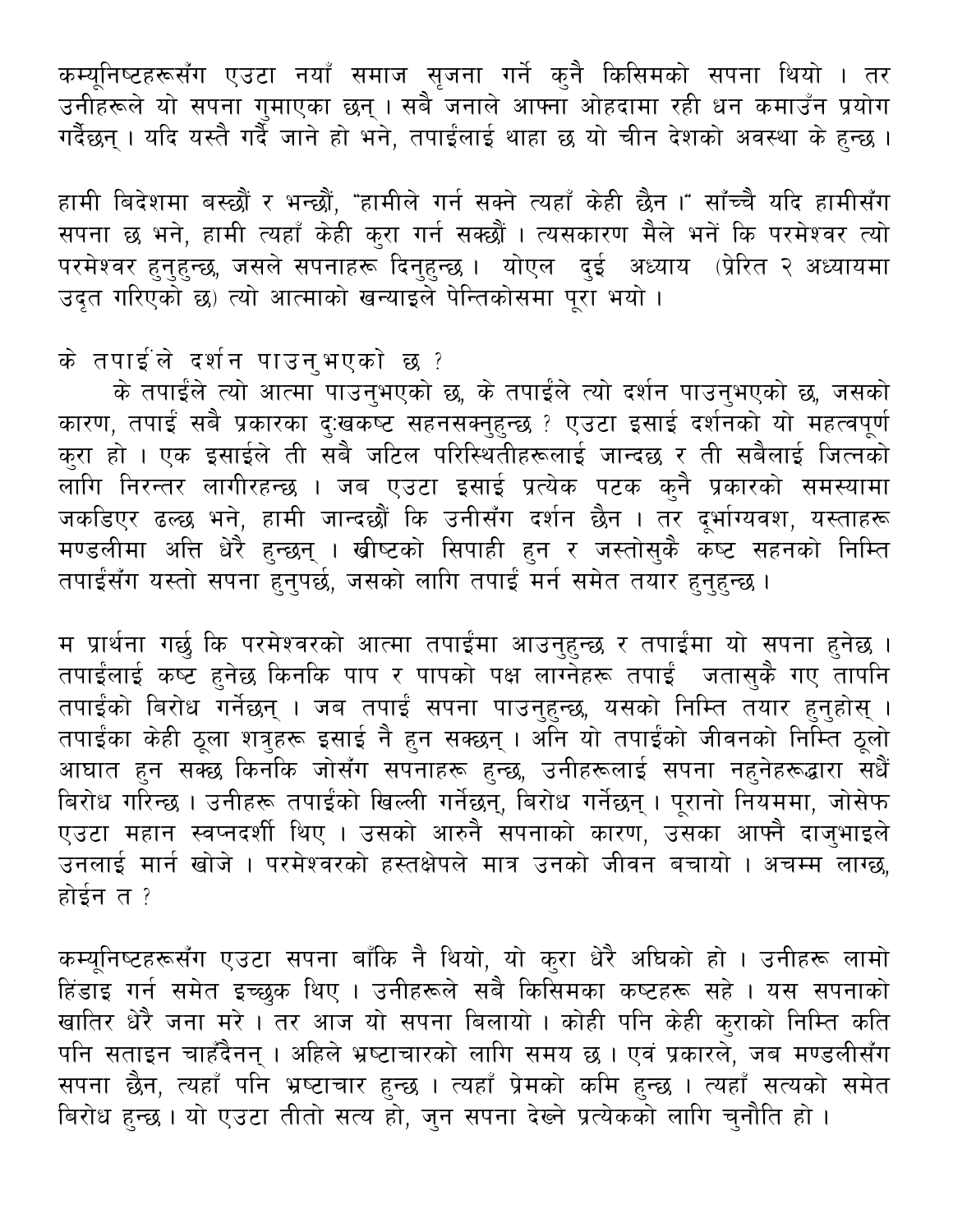पापको शक्ति

संसारमा पाप छ । पापको शक्ति कति डरलाग्दो छ । भरखरै समाचारमा सुनें कि एउटा छोरोले आफ्ना बाबु आमालाई मार्नलाई एउटा हत्यारालाई भाडामा लियो किनभने ऊ .<br>पैतृक सम्पति लिन चाहन्थ्यो । ऊ आमा बाबुको सम्पतिले पापमा सुखको आनन्द लिन<br>चाहन्थ्यो । तर यो सम्पति मोज गर्न ऊ धेरै समयसम्म बाँचिरहनेछैन, किनभने अब ऊ आरुनो जीवनको लामो समय बिताउन जेलमा गइरहेको छ । त्यहाँ उसले आरुनो हत्याको बारेमा सोच्दै धेरै समय बिताउँनेछ । उसको स्वार्थपनको मोहको शक्तिले आरुनो आमा बाब् समेत बाँकि राखेन । हाम्रो सपना साकार हुनको लागि बाबुआमा र छोराछोरीबीच प्रेम र सम्मान हुनु नितान्त आवश्यक छ । यो एउटा महत्वपूर्ण सिद्धान्त पनि हो । तर पापले हरेक सिद्धान्त र जीवनको गुणलाई नष्ट गर्छ । के तपाईलाई लाग्छ कि बाइबलमा पाप मात्रै एक धार्मिक धारणाको रुपमा रहेको छ ? होईन, यो त जीवनको एउटा यथार्थ हो, छोराछोरी बाबुआमालाई मार्दैछन्, बाबुआमा छोराछोरीलाई मार्दैछन् । यो डरलाग्दो स्थिती हो ।

त्यसकारण, एउटा सपना बनाउन हामीमा पापलाई जीत्ने क्षमता हुनुपर्छ । हामीले सर्वप्रथम पापलाई जितेको हुनुपर्छ, किनकि हामी प्रत्येकभित्र पाप हुन्छ। हामी धेरै ब्यबहारिक बनौं । रात्मा सम्मान में बुद्धाओं सम्मान की सम्मान सक्दैनौं भने, कसरी एउटा वास्तविक<br>सपना बनाउन सक्छौं र ? मलाई धेरै वैवाहिक जीवनहरू थाहा छैन जसमा सबै कुराहरू<br>मिलेको होस् । धेरै जोडीहरूका लागि यो सधैंको एक बेचैनी हो । यदि हाम्रो बाहेक केही होइन भने, त्यहाँ कसरी एउटा सुन्दर सपनाको लागि आनन्द हुन सक्छ ? यदि<br>वैवाहिक समस्यालाई जित्नको लागि परमेश्वरको शक्ति काफी छैन भने, कहाँ त्यो शक्ति एउटा नयाँ समाजको स्थापना गर्न प्रयाप्त होला र ? हामी सबै बकबास मात्र गर्दछौं ।

म एउटा सपनादर्शी हुँ तर म एक यथार्थवादी पनि हुँ । अगाडि तेर्सिएका कठिनाइहरूका ्<br>सम्बन्धमा मसित कुनै भ्रम छैन । हामी समस्याको जरा पाप हो भनी जान्दछौं, तापनि यसलाई जित्न सक्ने शक्ति हामीसित छ ।

#### हाम्रो सपनामा रहेका कुराहरू

हाम्रो सपना के हो ? सपनाभित्र रहेका कुराहरू म एकचोटी हेर्न चाहन्छु । यो नयाँ समाजको सिद्धान्त के हो ? हामी सँगसँगै बनाउँदैछौं भनेको के हो ? हामी रोमी १५:१-५ मा पाइने धेरै आधारभूत र प्रारम्भिक सिद्धान्तबाट शुरु गरौं ।

अब हामी बलियाहरूले निर्धाहरूका निर्बलतालाई सहनु पर्दछ, आफ्ना खुशी मात्र गर्नु हुँदैन ।<br>हामी हरेकले आरुनो छिमेकीलाई उसको भलाइको निम्ति सुधार्नलाई खुश तुल्याउनु पर्छ । .<br>किनकि खीष्टले पनि आफैलाई खुश तुल्याउनु भएन, तर जसो लेखिएको छ, "तपाईलाई गाली गर्नेहरूका गाली ममाथि पऱ्यो । "किनकि जत्ति कुरा अघि लेखिए, ती सबै हाम्रो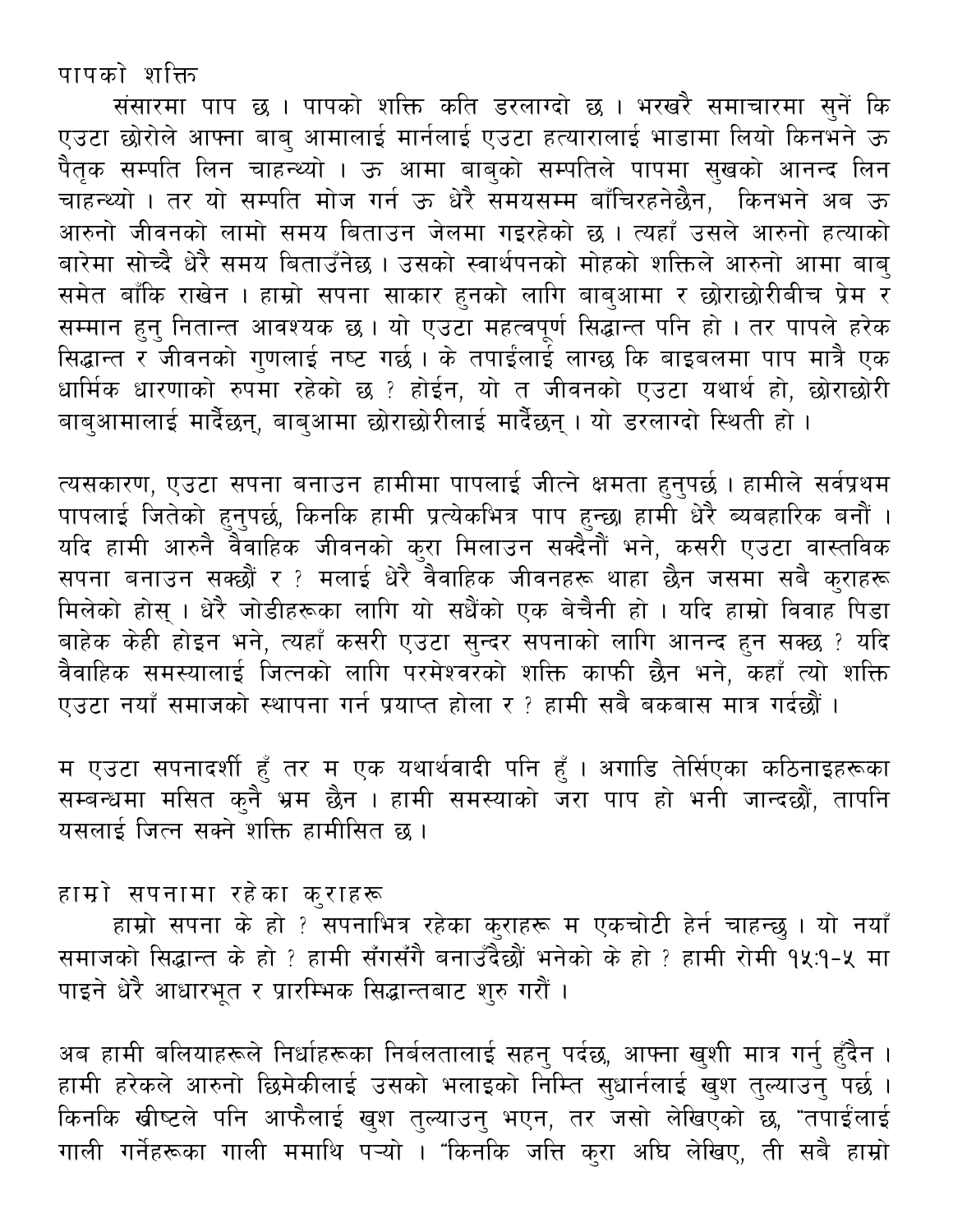शिक्षाको निम्ति हो, कि धिरज र धर्मशास्त्रको शक्तिद्धारा हामीलाई आशा होस् । अब धिरज र शान्तिका परमेश्वरले तपाईंहरूलाई खीष्ट येशुका अनुसार आपसमा एउटै मन दिऊन् ।

म यो परिच्छेदमा खुश तुल्याउनु भन्ने शब्दको प्रयोग लेखेर राख्नुहोस् भन्न चाहन्छु । यो<br>पहिलो पदमा देखा परेको छ , आफैलाई खुश नतुल्याउनु र दोश्रो पदमा हामी हरेकले<br>आरुनो छिमेकीलाई खुश तुल्याउनु र तेश्रो पदमा खीष्टले आफैलाई खुश अर्कालाई खुश तुल्याउन् चाहीं अरुलाई प्रोत्साहन दिन् र अरुको जीवन बनाउन् हो ।

अब हामी एउटा समाजको चित्रण गरौं, जहाँ मानिसहरू आफैलाई खुशी तुल्याउनु होइन, तर सधैं अरुलाई कसरी उत्साह दिने र अरुलाई कसरी बनाउने भन्नेबारे सोच्दछन् ।

हाम्रो विवाहमा यो लागू गरौं

हाम्रो विवाहमा यसलाई प्रयोग गर्ने कोशिस मात्र गर्नुहोस् । विवाहहरू किन बिच्छेद हुन्छन् ? एउटा विवाह जुन थालनीमा एकदम राम्रो थियो, बितेको बखत पनि राम्रो थियो, हनीमूनको बेला पनि राम्रै भएको विवाह कसरी बिग्रन्छ, कसरी नराम्रो हुन्छ ? उत्तर एकदम सरल<sup>ें</sup>छ । यसको रहस्य चाहिं सरल छ र साँचो छ । हामीले यो सोच्नु हुँदैन कि सत्यता<br>चाहिं सत्य बन्नको लागि धेरै जटिल हुनुपर्छ । सत्यको बारेमा ठूलो कुरा चाहिं यो छ कि यो धेरै साधारण भैकन पनि लागू गर्न कठिन हुन्छ ।

तपाई देख्नुहुन्छ, विवाह अगाडि हामी अरुलाई खुश तुल्याउन खोज्दै थियौं । हामी सोधीरहन्थ्यौँ, : तपाईं के गर्न चाहनुहुन्छ ? तपाईलाई कहाँ जान मन लाग्छ ? के हामी यो किनौं ? तपाईं यो मन पराउनुहुन्छ कि त्यो मन पराउनुहुन्छ ? दुवै पतिपत्नी एकअर्कालाई खुश तुल्याउन प्रयत्न गर्छन् । आहा, कति राम्रो हुन्छ जब तपाईँहरू गीर्जाघरको सिंढीबाट सँगसँगै ओर्लनुहुन्छ ?

तर विवाहपश्चात के हुन्छ ? विवाहको रमाइला केही समय पश्चात नै एउटा आधारभूत परिवर्तन सिद्धान्तमा देखापर्न थाल्दछ । "अब तिमीले मलाई खुशी तुल्याउनैपर्छ **!**" प्रत्येक मानव सम्बन्ध यस्तै आधारमा टुट्दछन् । बाबुआमा र छोराछोरीका बीचमा पनि यस्तै नियम लागू हुन्छ । यसलाई हामी एउटा मिठो नामले पुकार्छौ. हजूरबालाई बाले, बालाई छोराले । तर समस्या स्पष्टसँग सिधै अगाडि छ । आमाबाबु जोड दिन्छन् कि उनीहरू<br>आमाबाबु हुन्, यसैले छोराछोरीले उनीहरूलाई खुशी तुल्याउनुपर्छ । अर्कोतिर छोराछोरी भने,<br>यदि तपाईहरू मलाई खुशी बनाउनुहुन्न भने म तपाईहरूलाई किन खुशी त सोच्दछन् । यसरी नै मानव सम्बन्धहरू तनावपूर्ण हने गर्छन् ।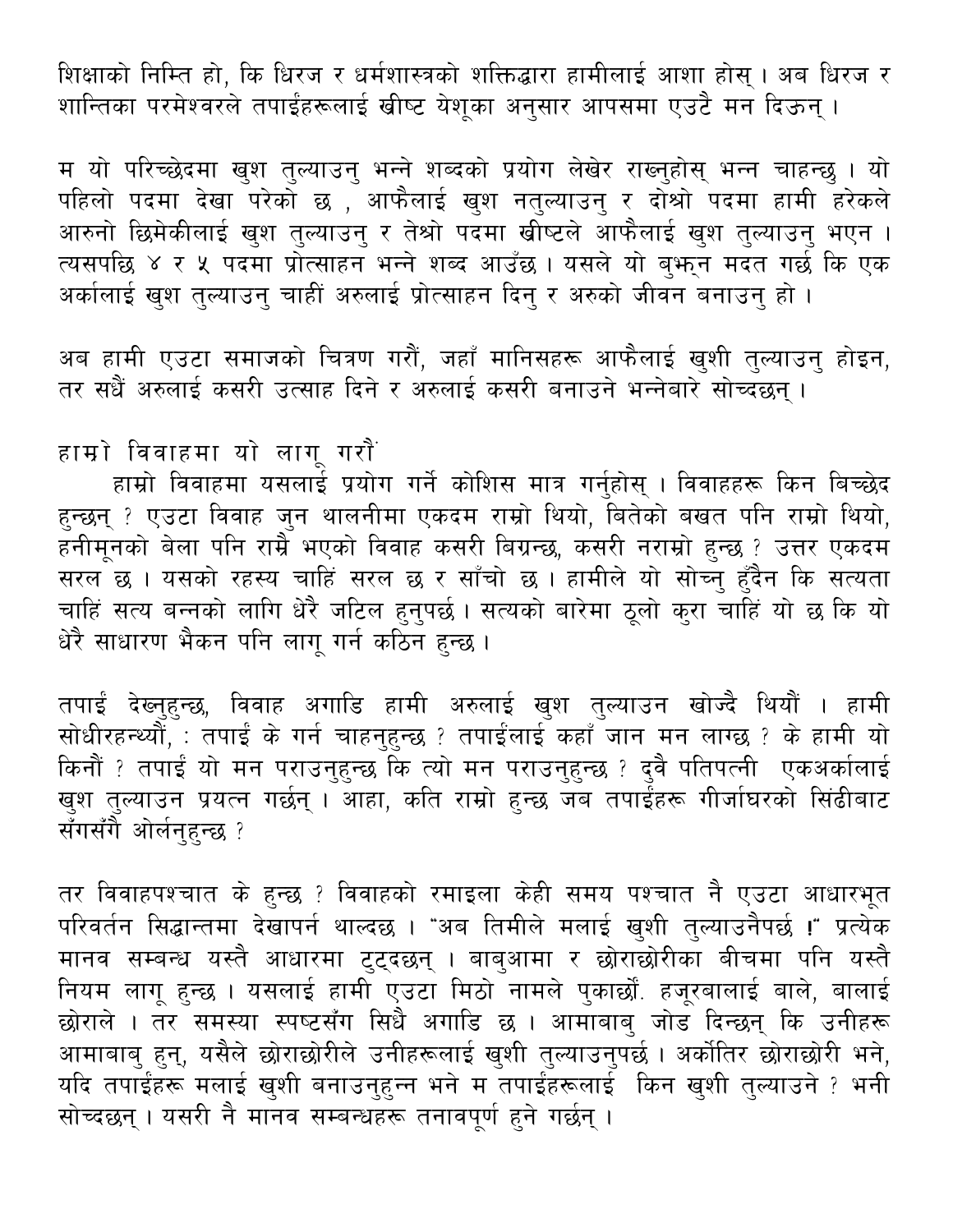यदि हामी एकअर्कालाई खुशी तुल्याउने सिद्धान्त पछ्याउछौं भने के हुन्छ ? जब एक जोडीले विवाह गर्छन्, उनीहरूले एकै प्रकारको साभ्रा सपना राख्नुपर्छ । यदि त्यो सपना सँगसँगै एकपल खुशी क्षण बिताउनु मात्र केन्द्रित छ भने, यो सपनामा खासै केही छैन । तर यदि उनीहरू उस्तै लक्ष्य र दिशा राख्छन् भने, त्यसपछि उनीहरू परमेश्वरका लागि केही काम उपाहरू उस्त सदन र दिया संख्छन् मग, स्वर्तनाछ उपाहरू करनरवस्था साम कहा काम<br>पूरा गर्न गइरहेका छन् । अनी यस्तो विवाहमा लक्ष्य र सपना दुवै हुन्छन् । तर यो दुवैको<br>लक्ष्य हुनुपर्छ । यदि एकजनासँग यस्तो सपना छ र अर्कोसँग छैन भने अर्कोलाई प्रोत्साहन दिन् हो, साहस दिन् हो ।

#### मण्डलीमा उस्तै समस्या

यसरी नै मण्डलीमा उस्तै समस्याको उदय हुन्छ । हामी एकअर्कामा आशाहरू राख्छौं । हामी अपेक्षा गर्छौं कि तपाई एउटा इसाई भएकोले तपाई बढी जान्ने हुनुपर्छ, तपाईले यो<br>गर्नुपर्छ, त्यो गर्नुपर्छ । तपाई त्यति आत्मिकी हुनुहुन्न । तपाई मेरो बुभ्राइको परमेश्वरको स्तरमा आउनहन्न । यस्तो आशाको परिणाम स्वरुप, हामी एकअर्कालाई दबाव दिन्छौं ।

वास्तवमा सपनाहरू मानिसहरूलाई प्रोत्साहन दिनु हो । जहाँ एउटा सपना हुन्छ, मानिसहरू<br>यसैमा खिचिन्छन् । तपाईले उनीहरूलाई ठेल्नु पर्दैन । प्रेरित भएपछि उनीहरू आफै मन<br>लगाएर काम गर्छन् । तर जब सपना बिलाउँछ, तपाई उनीहरूलाई गाली गर फाइदा छैन । गालीले त समस्यालाई भन्न खराब बनाउँछ ।

बेसबलको एउटा समूहको म एक प्रशिक्षक थिएँ । एक प्रशिक्षक भएर तपाईले खेलाडीहरूलाई धक्का दिनुपर्छ, कि त प्रोत्साहन दिनुपर्छ । अभ्र राम्रो गरोस् भनी अगाडि बढाउन या त तपाईंले उनीहरूलाई चिच्याउनुपर्छ, वा तपाईंले "प्रयास नराम्रो थिएन र म जान्दछ कि तिमीहरू अभ्र राम्रो गर्न सक्छौ" भन्न सक्नुपर्छ । तपाईले उनीहरूका अगाडि लक्ष्य<sup>ँ</sup> देखाइ त्यसमा पुग्न प्रोत्साहन दिनुपर्छ । यो एक भिन्दै तरिका हो र प्रोत्साहनमा हुने शक्ति साँच्चै अनौठो छ।

ब्यक्तिगत रुपले म आफैले यसबारे बढी सिक्नुपर्छ । प्रशंसा दिनमा म धेरै कन्जुस ब्यक्ति हुँ ।<br>गएको साल मण्डली सेवा पश्चात्, जब मैले एकजना सहकर्मीलाई उहाँले राम्रो प्रवचन<br>दिनुभयो भनें, उहाँ यत्ति छक्क पर्नुभयो कि उहाँको मुख आँ ्<br>अनी मैले ज्यादै दोषी अनुभव गरें । भरखरका बर्षहरूमा म धेरै कम प्रशंसा दिइरहेको छु ।<br>सायद यो गर्नुको कारण म हाम्रो सहकर्मीहरूका स्तर अभ्र माथि उकास्दैछु । तर यसको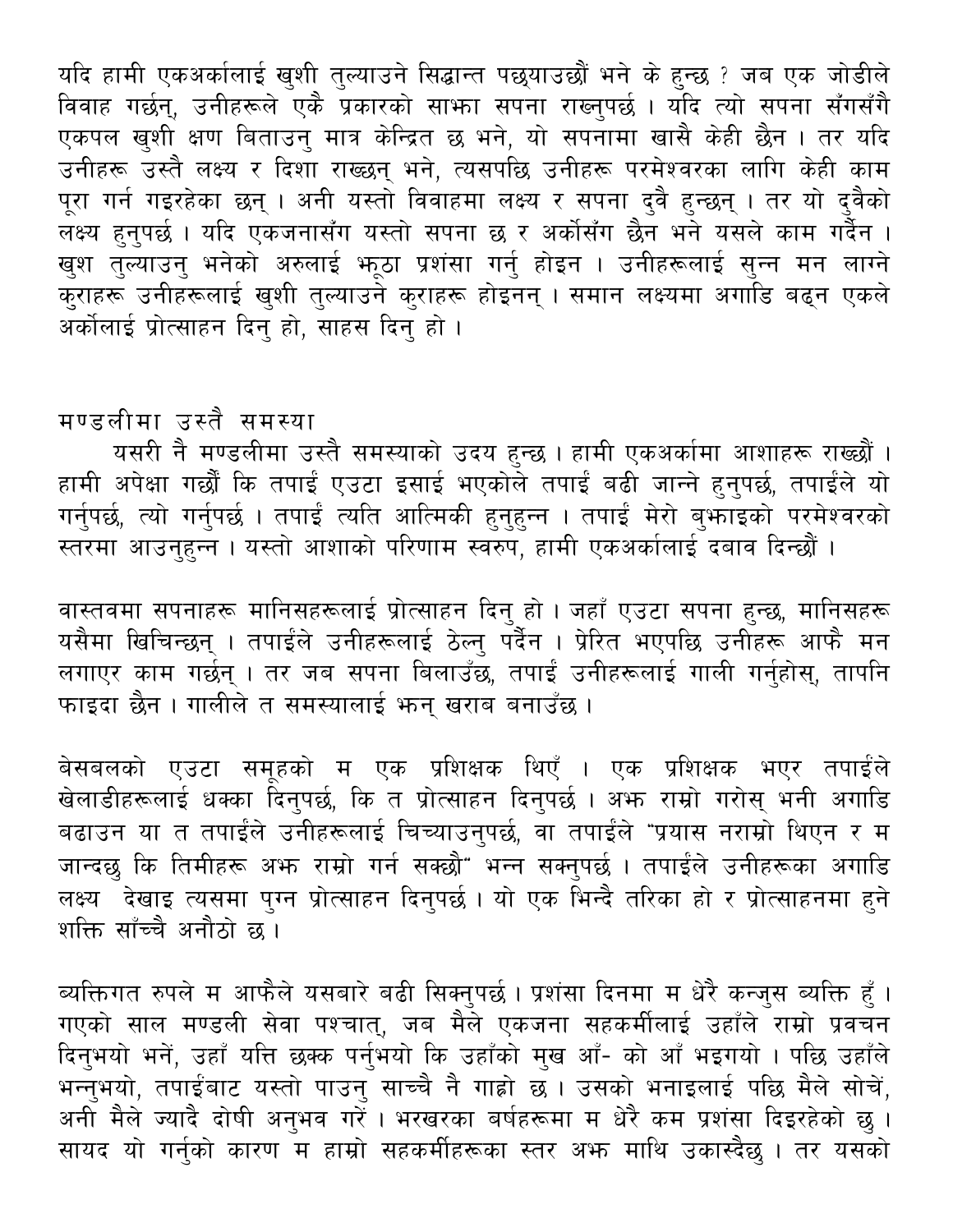लागि प्रयाप्त प्रोत्साहन दिन नसक्नु चाहिं मेरो कमजोरी हो ।

वास्तवमा नयाँ समाज वास्तामा आधारित छ

यो एउटै कुरालाई सोच्नुहोस् कि यो नयाँ समाज परमेश्वरले हामीलाई दिनुभएको त्यो एउटा सपनामा आधारित छ । उदाहरणको लागि, हामीबीच रहेका गरिबहरूलाई यो नयाँ समाजले कसरी वास्ता गर्छ ? हङ्गकङ्गमा, यो कुरा हामी मण्डलीहरूमा गर्ने कोशिस<br>गर्छौं । पश्चिमी समाजहरूमा सरकारले नै यी सबै गरिदिन्छ । यी इसाई सरकारहरू जो नाम मात्रका इसाई छन्, ले बाइबलबाट नयाँ समाजको बिचारहरू लिएका छन् । मण्डलीले वास्ता गर्ने विभिन्न आवश्यकताहरू, यी गर्ने गरेका प्रत्येक कुराहरू, (जस्तैः अस्पतालहरू, अनाथालय, बृद्धाश्रम) इसाई सरकारहरूले गर्ने प्रयास गर्दैछन् । तर हङ्गकङ्गमा अहिलेसम्म यस्तो अवस्था छैन । यसैले हाम्रा मण्डलीहरूमा, हामीबीच रहेका गरिब र बृद्धहरूलाई हेरचाह गरिन्छ । हामी खाँचोमा परेका मानिसहरूलाई सहायता गर्छौं र विधवाहरूलाई हेरविचार गर्छौं । हाम्रो मण्डलीहरूमा कोहि पनि भोकै जाँदैनन् ।

यसैले यो नयाँ समाज हावामा बनाइएको महल जस्तो होइन । हामी आवश्यकतामा परेका जो कोहिलाई पनि सहायता गर्छौं । कहिलेकाहिं कसैलाई पढ्न आवश्यक छ तर पैसा छैन भने, त्यस्ताहरूलाई सहयोग गर्न हामी प्रयास गर्छौं । जो विरामी छन्, उनीहरूलाई हामी भेट्छौं र हेरविचार गर्छौं । आवश्यक प्रत्येक कुरा मण्डलीमा पूरा हुन्छ । प्रेरित २<br>अध्यायमा पवित्र आत्मा उहिलेको यरुसलेमको मण्डलीमा ओर्लनुभयो, तुरुन्तै नयाँ समाजले काम गर्न थाल्यो । धनीहरूले गरिबहरूलाई खाँचो नहोस् भनी पक्का गर्न उदारतापर्वक दिए। त्यसपछि सबैसँग प्रर्याप्त भयो।

हाम्रो छिमेकीलाई खुशी पार्नुको अर्थ उनीहरूका बोभ्र बोकिदिन् हो, चाहे त्यो विमार होस् या एक्लो वा अरु धेरै समस्याहरू । जसो गलाती २:६ ले भन्छ, तिमीहरू एउटाले अर्कोको भार उठाऊ । एक अर्काप्रतिको यस्तो वास्ता नयाँ समाजको धारणा हो । जब तपाईं यो नयाँ समाजको ब्यक्ति हुनुहुन्छ, तपाईंले कति पाउने ? भन्ने कुरा हुँदैन, तर तपाईंले कति दिन सक्नुहुन्छ ? भन्ने हुन्छ । जब सबैको दिने प्रयास हुन्छ, हामी भरिपूर्ण हुन्छौ ।

यी सबैथोक गर्नलाई पुनरुत्थानको शक्ति चाहिन्छ<br>यी सबैथोक गर्नलाई हृदय परिवर्तन गर्न सक्ने शक्ति चाहिन्छ । त्यो शक्ति पुनरुत्थानको शक्ति हो, जस्तै कि एफिसी १:१९-२० ्<br>औ उहाँको बलको सामर्थ्यको कार्यअनुसार हामी विश्वास गर्नेहरूतर्फ उहाँको शक्तिको<br>अत्यन्त महानता के हो ? जो खीष्टलाई मुर्दाहरूबाट बिउताउँदा र आरुनो दाहिने बाहलीतर्फ सबै शासन, स्वर्गीय स्थानहरूमा बसाल्न्भयो ।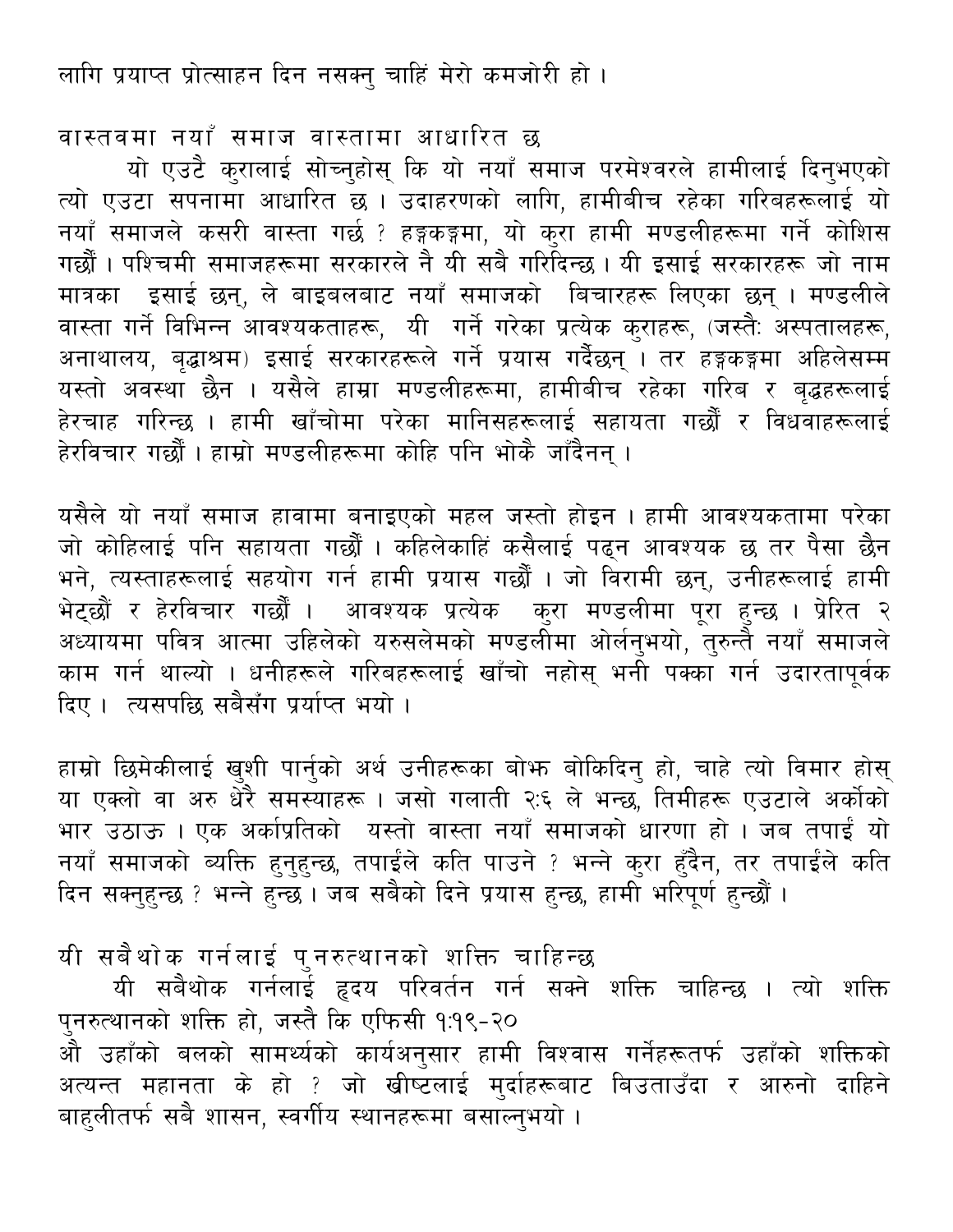यो शक्तिको पराकम भनेको येशूलाई, मलाई र तपाईंलाई मृत्युबाट बिउताउँनु हो । पावलले भविष्यको निम्ति मात्र होइन, वर्तमानको लागि पनि कुरा गर्दैछन् । सपना पूरा गर्नका लागि तपाईसँग मानव हृदय परिवर्तन गर्ने शक्ति हुनुपर्छ, जुन शक्तिले गर्दा अरुबोट खुशी चाहने मानिस अरुलाई खुशी बनाउन थाल्छ, अरुको खाँचो पूरा गर्न थाल्छ । परमेश्वरको राज्यको लागि पैसा गुमाउन प्रयत्न गर्ने इसाईहरूबाट म नोजकिएको छु । यी रकम दुई चार रुपैयाको होइन, तर क्यानडी डलर १,००,०००को हो । यो कसरी सम्भव होला ?

यो परमेश्वरको अचम्मको शक्तिले हो, जसले हामीलाई के पाउन सकिन्छ ? बाट के दिन सकिन्छ ? मा परिवर्तन गरेको छ । यी इसाईहरू आरुनो लागि राख्न सक्ने राम्रा मोटर कारहरू र आकर्षक राम्रो लुगाहरूमा वास्ता गर्दैनन् । यिनीहरूका एउटा बेग्लै सपना छ र उनीहरूलाई पुनरुत्थानको शक्तिले परिवर्तन गरेको छ ।

अनि तपाईं ? तपाईंको सपना के हो ?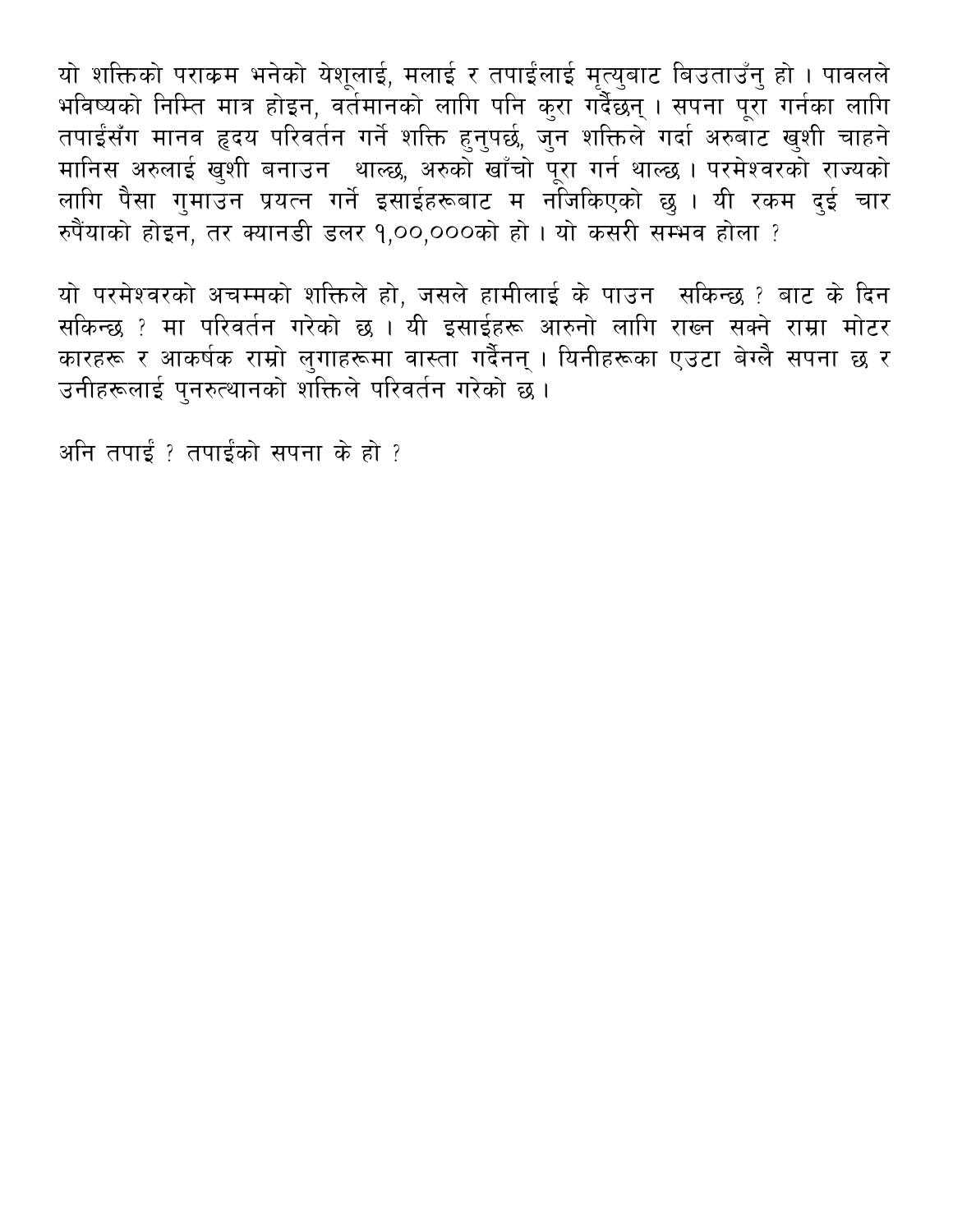<span id="page-31-0"></span>तपाईंको जीवनको लक्ष्य के छ ?

आज म बप्तिष्माबारे हाम्रो पाठ्यपुस्तकबाट इसाई जीवनको केही समस्याहरू उठाउन चाहन्छ ।

"ए भाइ हो, मैले पकिसकेको छु भनी म अभ्गै सम्भान्नँ तर पछाडिका कुराहरूलाई बिर्सेर अगाडिका कुराहरूतिर लम्केर म एउटा काम गर्दछु, खीष्ट येशूमा परमेश्वरको, माथिको बोलावटको पुरस्कारको लागि निशानातिर म अगाडि<sup>ँ</sup>बढ्दछु । यसैकारण हामी सिद्ध हुनेहरू चाहिं सबै यस्तै मनका होऔं, र तिमीहरू केही कुरामा भिन्न विचारका छौ भने परमेश्वरले तिमीहरूलाई यो पनि प्रकट गरिदिनु हुनेछ" (फिलिपी ३:१३-१५) । यी पदहरू अत्ति लोकप्रीय छन्, किनकि यी पदहरूलाई हामी पोष्टरमा अनी किताबमा चिनो लगाउने कोरेसोहरूमा ्रायः देखिरहन्छौ । पावलले हामीलाई यो भन्नुभयो कि प्रभुमा परिपक्व इसाईहरूले यसरी सोच्नुपर्छ, जसले गर्दा ऊ पछाडिका यी यावत सबै कुराहरूलाई भुल्छ र आरुनो सम्पूर्ण शक्ति एकिकृत रुपमा अगाडिका थोकमा लगाउँछ । यी पदहरू म सबैलाई बताउन चाहन्छु र विशेषगरी उहाँलाई, जसको बप्तिष्मा हँदैछ । तपाईको जीवनको लक्ष्य के हो ?

धेरै महत्वपूर्ण सिद्धान्त भएर पनि यो साधारण जस्तै देखिन्छ । तर पछाडिका कुरालाई बिर्सनु भनेको के हो ? विगतमा घटेका सबै घटनाहरूलाई बिर्सनुहुन्छ ? यदि यस्तो हुन्छ भने त, पूरानो करारको ठूलो भाग हामीले पढिरहनु परेन किनकि यसको अधिकांश भाग इतिहास हो । अगाडि बढ्नुको अर्थ के हो ? अगाडि रहेको त्यो कुरा के हो ? यसले अगाडि रहेको लक्ष्यबारे भन्दैछ, यसर्थ त्यो लक्ष्य के हो त ?

मैले तपाईंको जीवनको लक्ष्य के हो भनेर तपाईलाई सोधें भने के तपाईं मलाई बताउन सक्षम हुनुहुन्छ ? धेरै इसाईहरू जो आरुनो विश्वासमा इमान्दार छन्, उनीहरू पनि जीवनको लक्ष्य यही हो भनी निश्चित गर्न सक्दैनन् । के यो लक्ष्य भनेको बाइबल धेरै जान्नु हो ? के यो लक्ष्य भनेको सुसमाचार फैलाउनलाई मिशन जारी राख्नु हो ? हाम्रो अगाडिको लक्ष्य के हो, जसतिर हामी निरन्तर अघि बढ्नुपर्छ ? अन्ततः तपाईं देख्न सक्नुहुन्छ, त्यति स्पष्ट छैन । फोरि पनि म आशा गर्दछु कि यो प्रवचन सुनेपछि तपाईंले यी पदहरूबारे अत्ति जान्नुहनेछ ।

पाठ नं.१ : सद्धाम हुसेन

हालसालकै मुख्य समाचारहरूबाट यस कुरालाई अगाडि बढाउन चाहन्छु । यदि हामीसँग हेर्ने आँखा र सुन्ने कान छ भने परमेश्वर हामीहरूसँग समाचारहरूबाट बोल्नुहुन्छ ।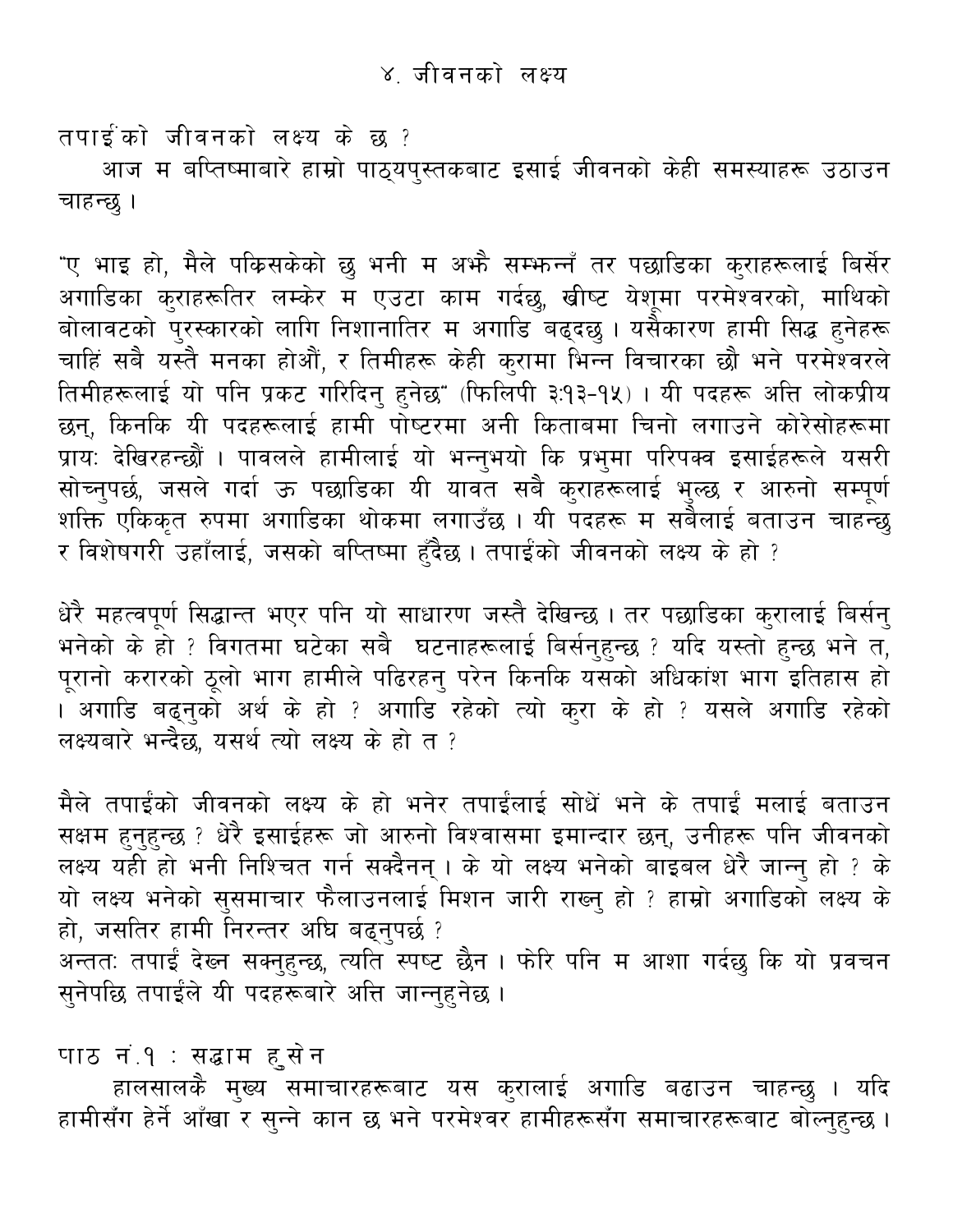दुई हप्ता अगाडि हामीले समाचार हेऱ्यौं कि सद्धाम हुसेन फोरि नयाँ कुराहरू लिएर उत्रिएको छ । तपाईले सोच्नु भएको होला, खतरनाक खाडी युद्ध पश्चात उसले केही पाठहरू सिक्यो होला । तर होइन, उसले कुनै कुरा पनि सिकेको थिएन । अब ऊ उत्तर पश्चिमका कुर्दहरूमा समस्या घुलाउन चाहन्छ<sup>ँ</sup>। त्यसैले अहिले समुद्रदेखि जमिन हान्ने क्षेप्यास्त्रहरू र यद्ध विमानहरू इराक विरुद्ध उडिरहेका छन् । उसलाई केही महत्वपूर्ण पाठहरू सिकाई मद्धत गर्नलाई तपाईले के गर्नपर्छ ?

के कुरा यही होइन जुन हामी धेरै इसाईहरूमा पनि पाउछौं ? म यस्तै भइरहेको देख्छ । उनीहरू परमेश्वरको आज्ञा नमानी एउटा नराम्रो अनुभवपछि अर्को नराम्रो काम गर्दैछन् ।<br>तर उनीहरूले यस्तो नराम्रो अनुभवबाट शिक्षा लिएको जस्तो लाग्दैन । उनीहरू घरिघरि उही फोहोरमा जान्छन् र उस्तै फोहोर बनाउँछन् । किन ?

#### पाठ नं.२ : शाही सम्बन्धविच्छेद

त्यसपछि दश दिन अघि, अर्को समाचार देखियो । यस पटक चाहिं वेलायती शाही परिवारबारे : राजकुमारी डायना र राजकुमार चार्ल्सको बीचको पारपाचुको अदालती घोषणा । पारपाचुके पश्चांत उनी राजकुमारी रहिनन् । उनको राजकुमारी पदवी रहेन । उनी .<br>सम्मानको त्यो उचाइबाट खसी एक साधारण नागरिक सरह हुन पुगेकी छिन् । विवाहको १५<br>बर्षपछि पनि यस्तो कुरा किन हुन्छ ? यो दोश्रो प्रश्न तपाईं विचार गर्नुहोस् । के यो प्रश्नको उत्तर अधिको इराक सम्बन्धित जस्तै छ ?

डायना र चार्ल्सको विवाह कस्तो एउटा दन्त्य कथा जस्तो भयो । १५ बर्षअघि यसले सारा संसारको ध्यान आकर्षण गरेको थियो । यी सुन्दरी जो साधारण नागरिक थिइन्, राजकुमारी ्<br>बनेकी थिइन् र एकदिन बेलायतकी रानी बन्नेथिइन् । यो कुराले यो सपना देखाउँछ कि सबै केटीहरू यसरी बन्छन् । यस्तो किसिमको कुरा तपाईँले दन्त्य लोककथाहरूमा मात्र पाउन्हुन्छ । तर अहिले साँच्चै रुपमा देखिन्छ कि डायना राजकुमारी भएकी छिन् र भविष्यको रानी बन्नेछिन् ।

त्यसबाहेक, उनले विवाह गरिरहेको ब्यक्ति कुरुप र बृद्ध राजा थिएनन् तर एउटा सुन्दर<br>राजकुमार, जो भविष्यका वेलायतका राजा थिए । उनी आरुनो शाही पोशाकमा, सुनको तक्मा र सुनका टाँकहरू सहित छेवैमा तरवार, सुन्दर रुप, सलक्क परेको खैरो केश थिए । प्रत्येक युवतीको निम्ति एउटा सपनाको राजकुमार !

त्यसपछि खराब समाचार : पारपाचुके । अवश्य पनि हामी पूरै अचम्मित छैनौं । बर्षौंदेखि अहिलेसम्म त्यहाँ समस्याहरू भइरहेको हामीलाई थाहा छ । जब सार्बजनिक रुपमा पारपाचको घोषणा भयो, साह्रै नमज्जा भयो । यो एउटा सपनाको अन्त्य हो । तर किन ?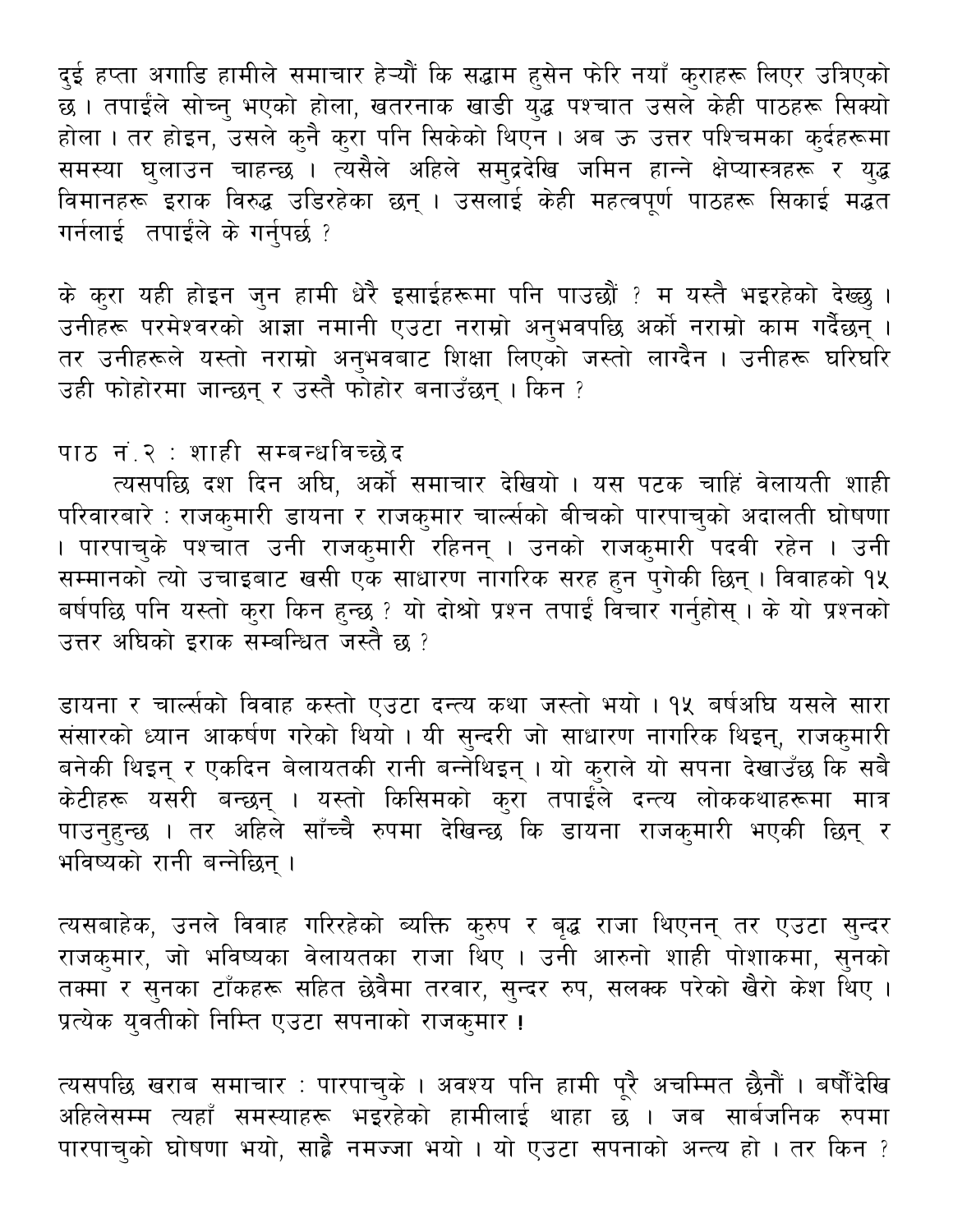सुनौलो भविष्य भएको, संसारले दिनसक्ने सबै प्रशस्ततासँग यी राम्रा जोडीको विहे किन पारपाचुकेमा आइपुग्यो ? तपाईलाई के लाग्छ ? के यो चारित्रिक फरकपनाले गर्दा हो ? तर प्रत्येक दम्पतिहरूका चरित्र फरक फरक हुन्छन् । कुन दुई मानिसहरू एक अर्कामा पूर्णरुपमा .<br>मिल्ला ? के चरित्र फरक हुनुको मतलब प्रत्येक जोडीले अन्तमा छुटि्टनु नै पर्ने हो त ? उनीहरूसँग प्रायः सबै स्रोत साधन र सार्वजानिक दबावले समेत यी शाही जोडीले आरुनो विवाह अन्तिमसम्म टिकाउन सकेन।

#### पाठ नं.३: असाधारण मान्छे

तेश्रो समाचार वृतान्तमा आऔं : त्यो चाहिं किस्टोफर रिभ्सको बारेमा हो । के तपाईं चिन्नुहुन्छ ऊ को हो भनेर ? ऊ एक असाधारण मानिस हो । ऊ राम्रो अग्लो बलियो मसल भएको साथी हो, निलो सुट लगाएर असाधारण मानिस (सुपरम्यान) को भूमिका खेल्छ । .<br>सिनेमाहरूमा, ऊ आरुना पाखुराहरू फैलाई आकाशमा उड्न पनि सक्छ । के तपाई आफू पनि उड्न सक्षम हुन मन पराउनुहुन्न? असाधारण मानिस ! अब रिभ्सलाई के भएको छ ? उसको घाँटीदेखि मुनि पक्षघात भएको छ । ऊ घोडाबाट लड्यो र घाँटी भाँच्यो । मैले उसलाई चिन्नै सकिनँ जब उसलाई मञ्चमा मेरुदण्डमा चोट<sup>ं</sup>परि बिमारी भएकाहरूका निम्ति पैसा उठाउन ल्याइयो । ऊ एकदम दयाका पात्र थियो । ऊ हवील चेयरमा बसेको थियो र अरुहरूले ठेली उसलाई यताउता लानुपर्थ्यो । ऊ आफै राम्रोसँग श्वास फेर्न पनि सक्दैनथ्यो, त्यसैले अक्सिजन प्रदान गर्न उसको मुखमा एउटा ट्यूब राखिएको थियो । यसैले, निश्चय नै ऊ सिनेमाको जस्तो सुन्दर असाधारण मानिस (सुपरम्यान) देखिंदैनथ्यो ।

यसमा हामीले सिक्नुपर्ने के शिक्षा छ ? ऊ शारीरिक कुशलताको शिखरतम धनबाट भनरी हवील चेयरमा बस्नुपर्ने भएको छ । यसबाट परमेश्वर हाँमीलाई के भन्न खोज्दै<u>हनह</u>न्छ ? यो किस्टोफर रिभ्स स्वयंको बारेमा होइन । ऊ आफैले त कुनै नराम्रो काम गरेन । तर सारा मानव समुदायलाई यसले सन्देश दिन्छ । मानिस सोच्लान्ँकि ऊ जे पनि गर्न सक्छ र कुनै पनि समस्या समाधान गर्न सक्छ, उपरान्त : उसलाई परमेश्वरको आवश्यकता पर्दैन । मानिसले यी सबै गर्न सक्ला र यसको लागि ऊ मात्रै असाधारण मानिस हुनुपर्छ । जब ऊ यो सुपरम्यानको अवस्थामा पुग्छ, उसले परमेश्वरलाई बिर्से हुन्छ । तर<sup>ँ</sup>यहाँ सुपरम्यान ्याफैलाई के भएको छ, हेर्नुहोस् । हलिउडका अरु कुनै हिरो वा हिरोइनलाई नभएर<br>सुपरम्यान आफैलाई यस्तो भयो । यो कस्तो संयोग हो ? सुपरम्यानले आफैलाई त बचाउन सकेन । तर ठिकै छ अरुहरूलाई बचाउन सक्नेछ ।

# "मा" हाम्रो आधारभूत समस्या

यो समाचार वृतान्तका सार शिक्षा यही हो : मानिसको जन्मजात समस्या । मानिसको आत्मिक समस्या ँऊ आफै हो । मानिसको समस्याको जरा के हो ? तपाईंको समस्याको जरा के हो ? यदि तपाईंले यसको उपचार गर्न् भएन भने तपाईं कदापि यो समस्या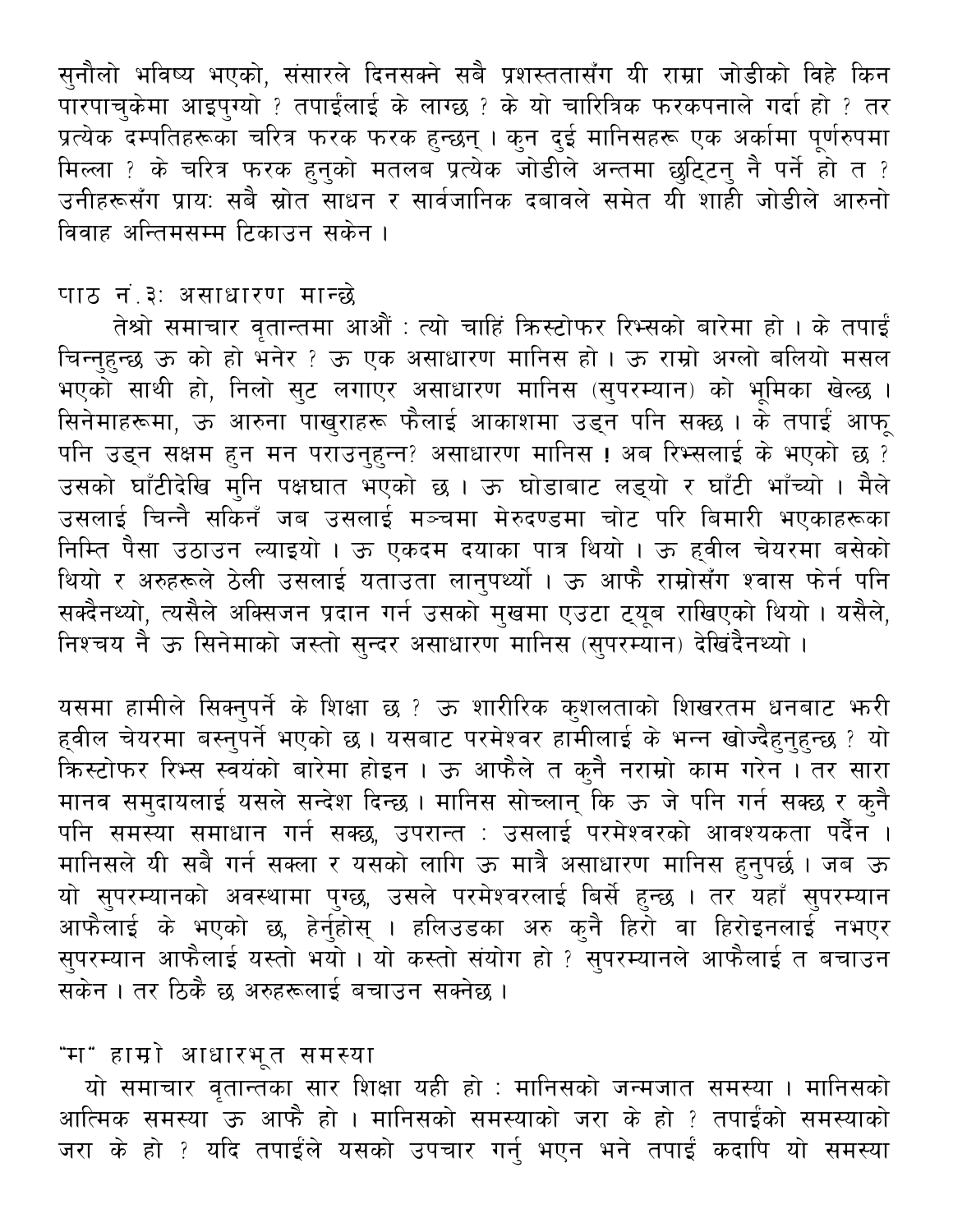समाधान गर्न सक्षम हुन सक्नुहुन्न । यदि कुन रोग हो भनी तपाईले ठिकसँग पत्ता लगाउन सक्नुभएन भने तपाईँ यसकोँ उपचार गर्ने सक्नुहुन्न । यदि तपाईं ठिकसँग रोग पत्ता लगाउनुहुन्न भने गलत उपचारले तपाईं विरामीलाईँ मार्न सक्<u>नुह</u>ुन्छ । यदि उपचारले रोगको लक्षण मात्र हटाउँछ भने यो समस्याको जरोसम्म पुग्न असफल छ । मुख्य समस्या मपाइँ हो, जसलाई अहं पनि भनिन्छ । मपाइँको उपचार गर्ने जस्तो अरु कुनैको उपचार गर्न गाह्रो हँदैन ।

सद्धाम हुसेन किन कुवेतलाई निल्न चाहन्छ ? ऊ जे जे गर्छ, मपाइँद्वारा प्रेरित भएर आफूलाई उठाउनको लागि गर्छ । उसले प्राचीन बेबिलोन शहरको पुनः निर्माण कार्यमा समेत प्रत्येक ईंटामा आरुनो नाम राखेको छ । इतिहासका किताबहरूमा ऊ बिजयी रुपमा रहन चाहन्छ। ऊसँग कुवेतभन्दा ठूलो महत्वकांक्षा छ। यदि उसलाई यहाँ नरोकेको भए ऊ कहाँ कहाँ जान्थ्यो भन्ने कसलाई के थाहा ? यस्तो नराम्रो हारपछि त उसले केही शिक्षा सिक्यो होला भनी तपाई सोच्नुहुन्छ होला । अ हँ, होईन, अहमुलाई केहीले पनि रोक्न सक्दैन

तपाईलाई के ले जागृत गराउँछ ?

तर के ऊ हामीहरू भन्दा पृथक छ त ? तपाई आरुनो हृदयभित्र हेर्नुहोस् : तपाई जे गर्नुहुन्छ सो गर्न तपाईंलाई के ले प्रेरित गर्छ ? यदि यो तपाईंको आनन्दको लागि, सन्तुष्टिको लागि, प्रशंसाको लागि होइन भने, तपाई यो किन गर्नुहुन्छ ? मानिस जहिले पनि आरुनो स्वार्थको ईच्छा पूरा गर्न प्रेरित हुन्छ ।

डायना र चार्ल्स्को जस्तो स्वर्णिम विवाह किन टुक्रिन्छ ? स्वार्थकै कारणले हो । कुनै पनि करा अरुको ईच्छामा चल्न दिंदैन । फलतः केही त टुट्ने नै भयो । स्वार्थको कारण विवाह नष्ट हुन्छ ।

सुपरम्यानको स्वरुप धेरै लोभलाग्दो हुन्छ किनकि हामी शक्तिको लागि लालायित छौं, जसले गर्दा असमर्थी (विपक्षी) विचारलाई जित्न सकिन्छ । तब आफूलाई जे ठिक लाग्छ त्यही गर्नलाई हामी आरुनो लागि बाटो पाउँछौं । मण्डलीमा विरोधहरू हुन्छन् किनकि मण्डलीमा कोही यस्ता मानिसहरू हुन्छन् जो आफूले सोचेको मात्र ठिक हो भन्ने ठान्छन् र अगुवाहरू गलत छन् भनी सोच्छन् । तर अगुवाहरूले सोच्न सक्छन् कि उनीहरू आत्मिकी छन्, त्यसकारण उनीहरू ठिक छन् ।

अहम् वा मपाइँ चैं अत्ति चतुर छ । राम्रा, मिठा शब्दहरूको पछाडि हामी हाम्रा वास्तविक उद्वेश्यहरू लुकाउँछौं, यो एँकदमै डरलाग्दो कुरा हो । तर आत्मिक जीवनमा यो एउटा खतरा मात्र होइन, एउटा महामारी करा हो । तपाईले के गर्नुपर्छ, म बताउँछ किनकि म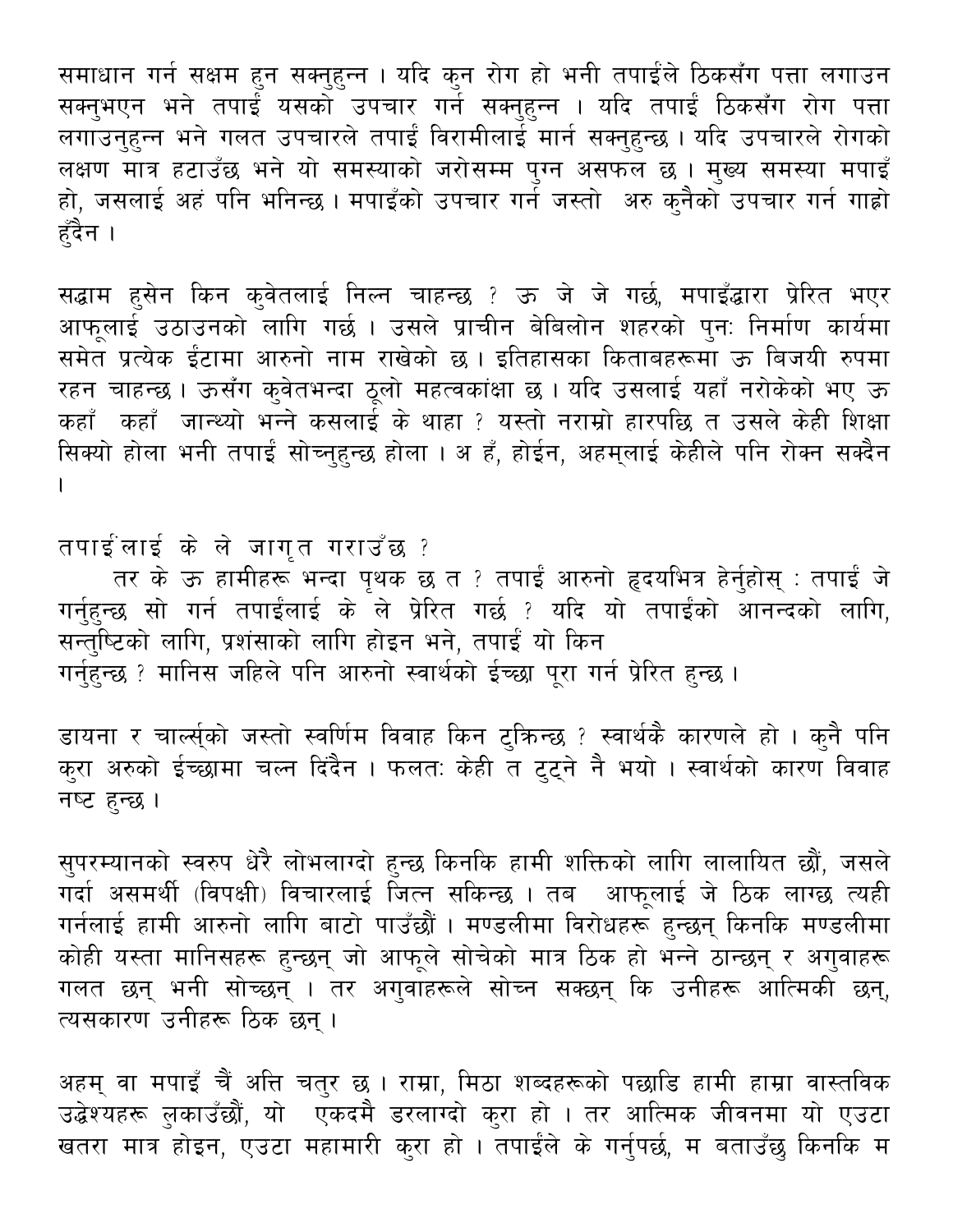तपाईं भन्दा आत्मिक छ। यो एउटा त्यस्तो उदाहरण जस्तो हो जहाँ केटाले केटीलाई भन्छ : तिमीले मसँग विवाह<sup>ँ</sup>गर्न गइरहेकी छौ किनकि म जान्दछु यो परमेश्वरको ईच्छा हो । म तपाईभन्दा धेरै बर्ष अघिदेखि इसाई भएको छु, यसैले तपाईँलाई भन्दा मलाई परमेश्वरको ईच्छा बढ्ता थाहा छ । मलाई ब्यक्तिगत रुपमा कमसेकम दुईटा कुराहरू वास्तविक भएको थाहा छ। एउटा इसाई जे चाहन्छ, त्यो गर्छ तर ऊ यसो गर्नलाई परमेश्वरको नाम प्रयोग गर्छ । हामीले गर्न सक्ने यो सबभन्दा नराम्रो करा हो तर दर्भाग्यवश मण्डलीमा यस्तै चलन लोकप्रीय छ ।

हामीलाई घमण्डी बनाउँने पछाडिका कुराहरु छोडौँ

तर फिलिपी ३:१३-१५ को पाठमा यो कसरी सम्बन्धित छ ? जब यसले हामीलाई पछाडिका कुरा बिर्स भन्छ भने, यसको मतलब के हो ? के सद्धाम हुसेनले त्यही गर्दैछ, जुन पावलले हामीलाई गर भनी भनेथे, जसले क्**वेतबाट पाएको शिक्षालाई बिर्सेर आरुनो** लक्ष्य आरुनो जय जयको लागि अगाडि बढ्दैछ ?

पावलले भनिरहेको सन्दर्भलाई बुभ्रुनु महत्वपूर्ण छ । उनले भनेनन् कि इतिहासबाट<br>सिकेका पाठहरूलाई बिर्सनुपर्छ । उनले बिर्सनुपर्ने कुराहरू त उनले महत्व दिने कुराहरू थिए । उनले भने कि जुन कुराँहरू उनलाई पहिले महत्वको लाग्थे अहिले उनी तिनैलाई फोहोर ठान्छन् । उनको लांगि ति चीजहरू कुनै महत्वका भएनन् । बरु त्यसको सट्टा उनी अर्कै कुरा खोज्दैथिए. येशूलाई जान्न । साथै, येशूलाई जान्नको लागि उनले यी कराहरूलाई छोड़न् पर्थ्यो ।

यी चीजहरू मपाइँका थिए, कि उनी एक फरिसी थिए (फिलिपी ३:५, प्रेरित २३:६)। फरिसी हुनु आजभोलि केही खराब लाग्ला, तर त्यसबेला फरिसी हुनु एक प्रतिष्ठाको कुरा थियो । उनी भन्ने गर्थे कि उनी हिब्रुहरूका हिब्रु सबभन्दा विशुद्ध हिब्रु थिए । अघिका यी सबै राम्रा क्**राहरू अब फाल्ने फोहोर भए । अतितमा यी सब**ँउनलाई गर्बका क्**रा थिए तर अ**ब उनलाई यी कुराहरू कति पनि महत्वका भएनन् ।

तर हामीलाई ? हुन सक्छ हाम्रो परिवारको पालनपोषणले हामीलाई राम्रो अनुभव गराएको होला । हुन सक्छ, हामीले हासिल गरेका सबै शैक्षिक उपाधिहरूले हामीलाई घमण्डी बनाएको होला । अब हामीले यी सबैलाई पछाडि छोड्नुपर्छ, किनकि यी चीजहरूले स्वयम्लाई घमण्डी बनाउँछ । म यो भन्न चाहन्छु कि घमण्डभन्दा खतरा कुरा अरु केही छैन<br>। अलिकति पनि घमण्डले हाम्रो हृदय अशुद्ध बनाउँछ । के तपाईँले प्रार्थना गर्न कोशिस<br>गर्नुभएको छ र पाउनु भएको छ, कि परमेश्वरले तपाईँको प्रार्थना ्णानिसहरू लगातार रुपमा परमेश्वरलाई अनुभव गर्छन् र कोही गर्दैनन् । फरक कहाँ छ ? एक ब्यक्तिले आरुनो मपाइँको उपचार गरेको छ र निरन्तर यसको धुलाइ गर्नेछ तर अर्कोले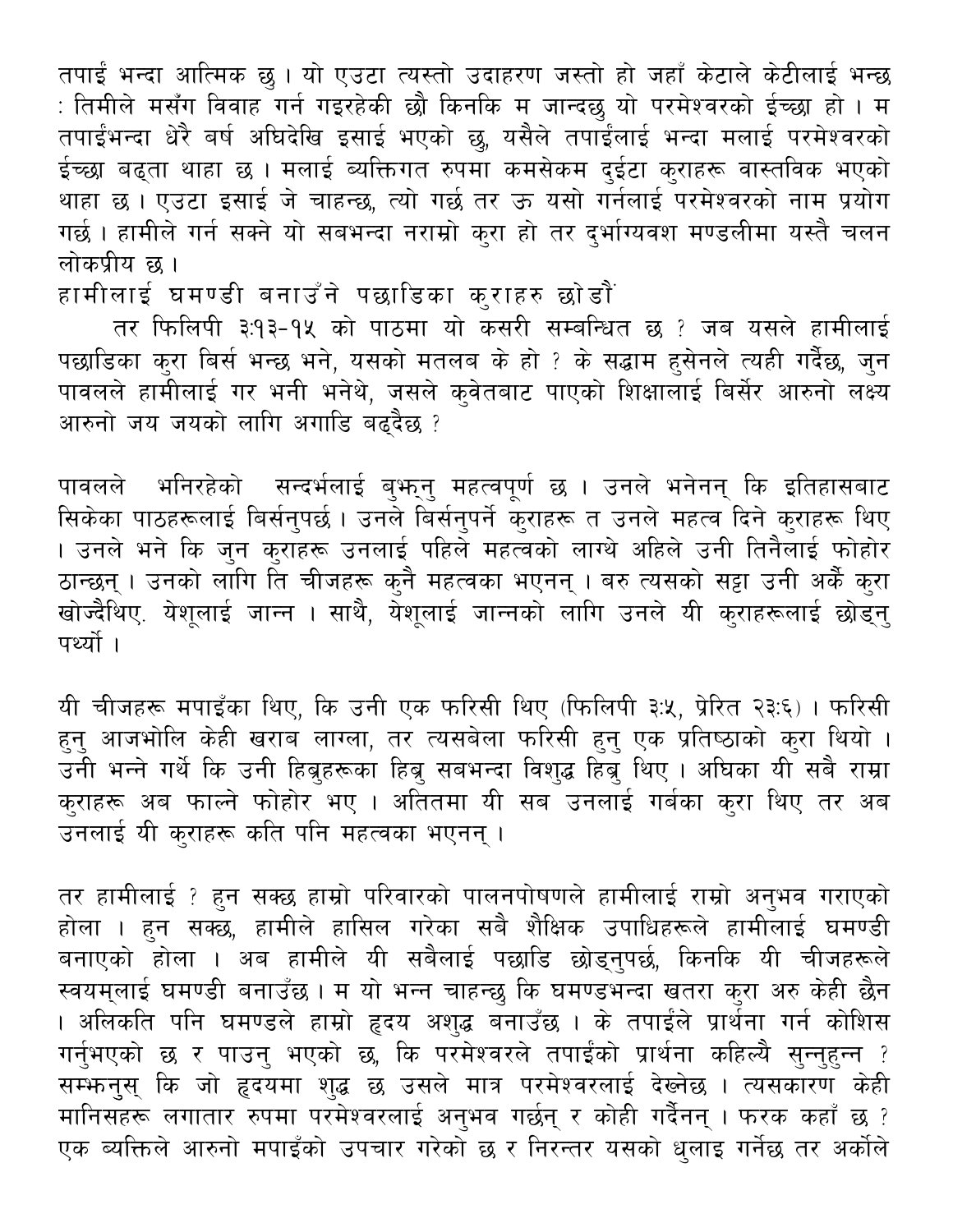गरेको छैन ।

बप्तिष्मा आत्मिक हुनलाई शुरुवात

आत्मिक जीवनको रहस्य यही हो । त्यसकारण पावल भन्छन् कि प्रत्येक परिपक्व इसाई यसरी सोच्छन् : "मैले पहिलेका सबै चीज छोडें र स्वार्थसँग सम्बन्धित सबै कुरा बिर्सेको छु । अब म परमेश्वरसँग सम्बन्धित कुरामा आरुनो ध्यान खिच्दछु ।" यदि तपाईको यो मानसिकता छ भने प्रार्थना गर्नुहोस् र परमेश्वरले प्रार्थनाको उत्तर दिनुहुन्छ । परमेश्वरमा मेरो पूर्ण विश्वास छ कि उहाँले उत्तर दिनुहुनेछ । यो धेरै लामो अनुभवमा आधारित छ । म सन् १९५३ मा परमेश्वरमा आएदेखिका मेरा यी ५३ बर्षहरूमा प्रभुले उत्तर नदिनु भएको<br>कुनै प्रार्थना छैन । हो, कहिलेकाहीं उहाँको उत्तरलाई मैले केही समय पर्खनुपर्छ तर उत्तर<br>अवश्यै आउँछ । कहिलेकाहीं उहाँको उत्तर यति चाँडो आउँछ कि म ल्याएको पनि हुन्नँ । उहाँले उत्तर दिनुभएको यस्ता समयहरू पनि छन्, जहाँ मैले अनुरोध<br>गर्न अघि नै उहाँ उत्तर दिनुहुन्थ्यो । म छक्कै पर्थे, मैले मागेकै छैन तर यहाँ उत्तर आइप्गेको छ । यशैयाले जे भनेका थिए, त्योसँग यो दरुस्तै छ : तिमीले बिन्ती गर्नुभन्दा अगाडि उहाँले उत्तर दिन<u>ह</u>न्छ । (यशैया ६५:२४)

बप्तिष्मा यथार्थमा यो हो : यो क्षणदेखि तपाईंको पछाडिका भाग बिर्सनुहोस्, ती सबै जुन अहंसँग सम्बन्धित छन्, तपाईंको स्वार्थी महत्वाकांक्षा, तपाईंको स्वार्थी घमण्डीपन । जब तपाई बप्तिष्मामा पानीभित्र जानुहुन्छ, तपाईंको बिगत गएको (मेटेको) हुन्छ । खीष्टसँग<br>मर्नुको अर्थ के हुन्छ ? यसको अर्थ हुन्छ : बिगत मरिसक्यो । मृत्युबाट ब्यूताइनुको अर्थ के<br>हो ? तपाई एउटा नयाँ दिशातिर चल्नुहुन्छ । तपाई अब एउ आफैबाट स्वतन्त्र हनुहुन्छ ।

हाम्रो बिगतबाट स्वतन्त्र होऔं

हामीले आफ्ना विगतका बोभ्रुहरू पनि बिर्सनु आवश्यक छ । वास्तवमा विगतले हामीलाई प्रायः सधैं दुखाउँछ : विशेषगरी जब ब्यर्थै मानिसले तपाईलाई नराम्रो गर्छ ्रस्तरीय ग्रीमान्दी आहे. जुदाउडी कार्मसारीय मार्ग करते हो माईको घाँटीमा पासो हुन दिनु<br>हुँदैन । आरुनो कामको सिलसिलामा मैले धेरै जनालाई सल्लाह दिनुपर्छ, र मैले धेरै<br>मानिसहरूलाई भेट्नुपर्छ जो बिगतका ठूलो बोभ्र लिएर बाँचेका ह अठ्याउने पासो घाँटीमा राखेर तपाई अगाडि बढ्न सक्नुहन्न ।

येशू तपाईलाई बिगतबाट स्वतन्त्र गर्न चाहनुहुन्छ । त्यसकारण यो पदमा दुई वटा खण्डहरू<br>छन्: तपाई बिगतबाट स्वतन्त्र गरिएको हुनुपर्छ ताकि तपाई अगाडि जान सक्नुहुन्छ । यो बिर्सन् भन्ने शब्द वास्तवमा (ग्रीकमा) अविच्छिन्न वर्तमान कालमा छ, यसको अर्थ हुन्छ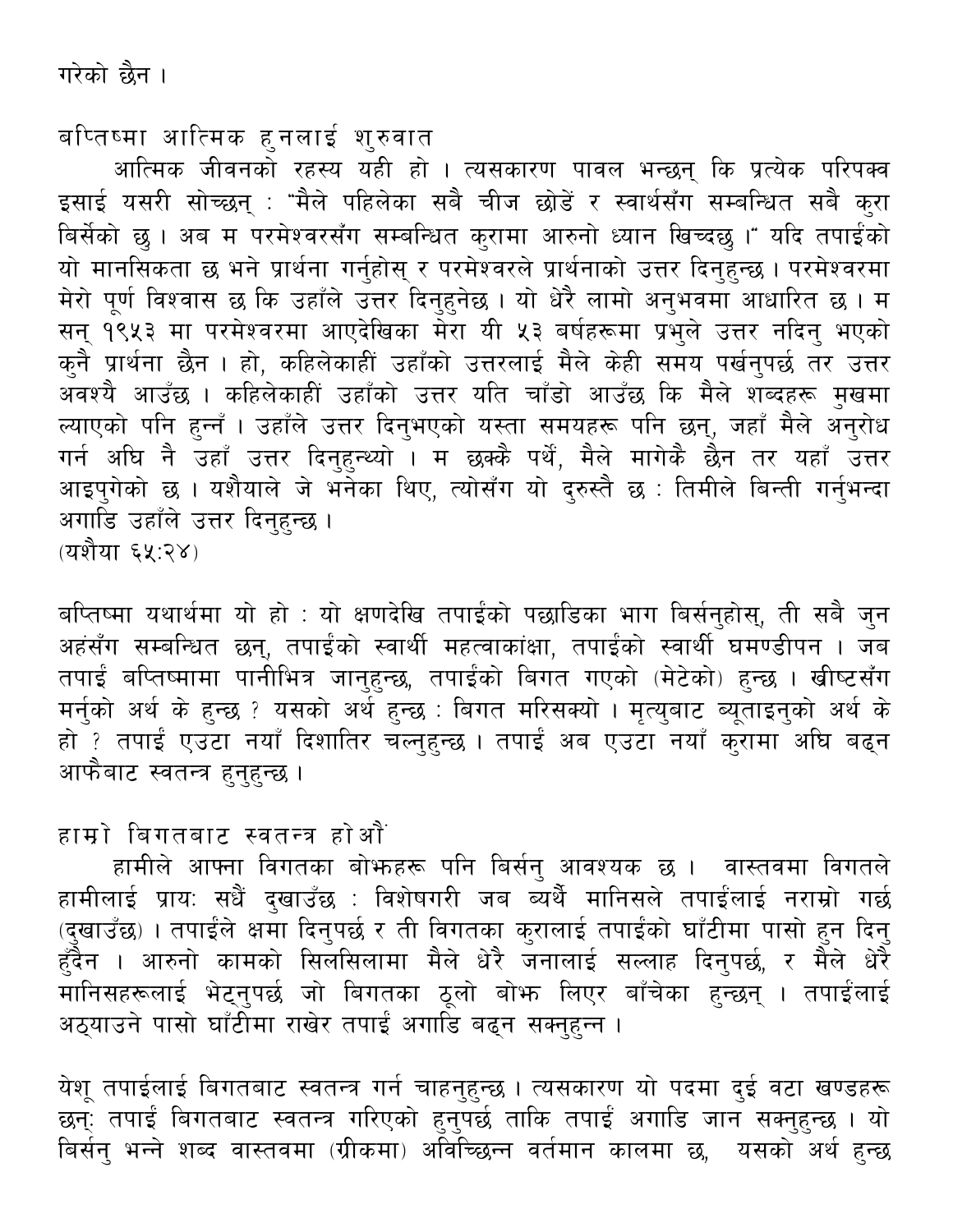निरन्तर बिर्संदै जाने । अगाडितिर बढ्ने काम तपाईंले जारी राख्नुपर्छ । यो पनि अविच्छिन्न वर्तमानमै छ । ग्रीक भाषामा अगाडि बढ्दै भन्ने शब्द एकदमै गम्भिर छ जसको अर्थ अंग्रेजीबाट खासै स्पष्ट आउँदैन । यसको चित्रण साधारणत एउटा चेलापन जस्तो छ । चेलापन भनेको पछयाउनु हो. येशू अगाडि हुनुहुन्छ, म पछाडि । त्यसकारण पछाडि के छ ?<br>म । मैले बिर्सनुपर्ने के हो ? मलाई । यदि तपाई यसो गर्न सक्नुहुन्छ भने, स्वतन्त्रता कस्तो<br>हुन्छ भनी जान्नुहुनेछ । अर्को शब्दमा, चेलापन तबसम्म ्<br>पछाडिको स्वयंलाई बिर्सनहुन्न । त्यसपछि भने, तपाई उहाँ जस्तै हुन येशुमा अघि बढुनुहोस्

हामी शुरुदेखि स्वार्थले भरिएका छौं

गम्भिर मानसिक समस्या भएका मानिसहरूलाई मैले हेर्नुपर्छ। यी मानिसहरूका मुख्य चिन्ह म पाउँछु : शुरुदेखि नै पूर्ण रुपले स्वार्थले भरिएका छन्ँ। यिनीहरू आफैमा थुनिएँका छन् । मानसिक बिमारको लक्षण नै भित्रतर्फ हेर्नु हो . आफैले पूर्ण रुपमा दिमाग भर्नु हो । तपाईंको वर्तमान अवस्था कस्तो छ ? भर्खर दिइएको सीमासम्म नभए पनि धेरै मानिसहरूमा अलिकति भए पनि मानसिक समस्या हुन्छ, मात्रै यो पूरै दिमाग ढाँक्ने मात्रामा नहोला । तर यो यस्तै दिशातिर बिकसित हनसक्छ ।

जब तपाई यस्ता मानिसहरूसँग कुरा गर्नुहुन्छ, उनीहरू सधैं आफ्नै बारेमा कुरा गर्छन् ।<br>उनीहरू आफूबाट टाढा जाँदैनन् । परिणाम स्वरुप, अन्तमा उनीहरूका कुनै साथी हुँदैनन् र<br>उनीहर ज्यादै एक्लो बन्छन् । आरुनो मात्र कुरा गरिरहने मानि .<br>आरुनो कामबारे कुरा गर्न, आरुनो रुची वा अरुचीबारे भन्न, आरुना शौखहरू बताउन, अनि आरुनो देशको गौरबबारे भन्दाखेरि पनि उनीहरू यसलाई यसरी मिलाउँछन् कि मानौं यो उनीहरूको आफ्नै गौरब हो । उनीहरूले आरुनो वाक् स्वतन्त्रता अर्केेतिर मोडेका छन् । तथापि तपाईं आफै पर्णरुपमा उनीहरूमा अहं रहेको देख्न सक्नुहुन्छ।

मण्डलीमा कोही थियो जो समस्याहरू लिएर मैकहाँ आइन् । तिनी सधैं उस्तै कुराहरू "म यस्तो, म त्यस्तो" भन्ने गर्थिन् । यो अरुहरूलाई असहय भैसकेको थियो । धेरै सहकर्मीहरूले तिनलाई सहयोग गर्ने प्रयत्न गरे तर परिणाम ठिक निस्केन । यस्तै कुराहरू यहाँ सधैं भैरह्यो, किनकि वास्तवमा उनी आफ्ना समस्याहरूबारे कुरा गर्न मन पराउँथिन्ः जसलाई उनी एकदमै घृणा गर्थिन् । यहाँ उनी स्वयंले घृणालाई माया गर्ने सम्बन्ध थियो । अन्तमा सबै सहकर्मीहरूले तिनलाई सहयोग गर्ने प्रयत्न त्यागिदिए, त्यसैले तिनी मकहाँ आईन् ।

मैले भनें, ठिक छ, म तपाईंलाई एउटा सल्लाह दिन्छु, तर यदि आरुनो समस्याबाट मुक्ति चाहनुहुन्छ भने तपाईं यो सल्लाहमा पूर्णरुपमा बस्नुपर्छ । अहिलेदेखि तपाईंले आरुनोबारे कुरा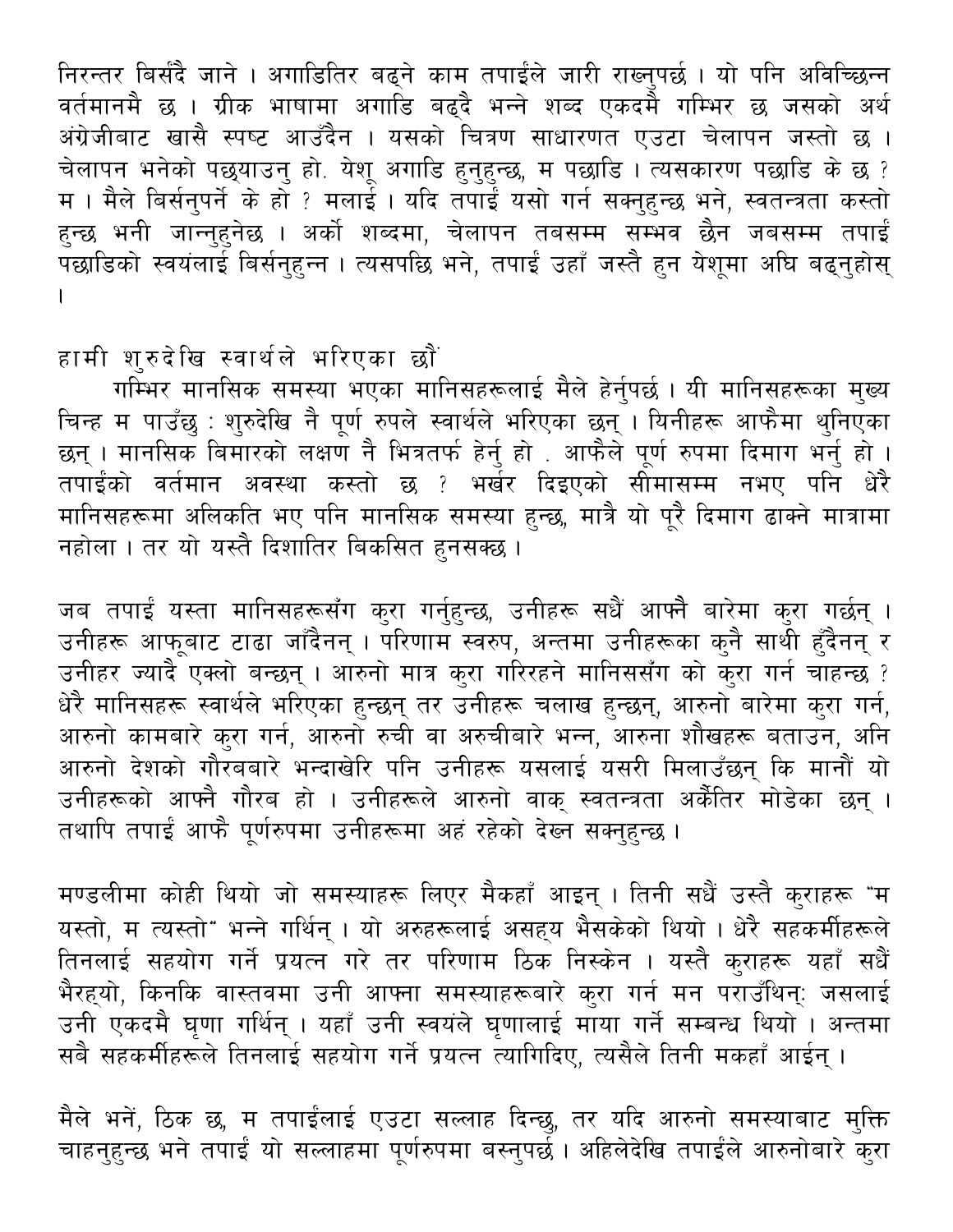गर्न मनाही छ । तपाईं फेरि आफ्नै बारेमा कुरा नगर्नुहोस् । कोहीसँग पनि तपाईं आरुनो बारेमा कुरा गर्नुहुने छैन, तपाईको पतिसँग पनि ।

उनी वाल्ल परिन् : "म आफ्नै बारेमा कुरा नगरी कसरी बाँच्न सक्छु ?" तपाईंलाई थाहा छ, के भयो ? जब तिनले आरुनै बारेमा कुरा गर्न छाडिन्, तब तिनले चंगाइ पाइन्, तिनी आफैबाट स्वतन्त्र भएकी थिइन् । तिनले ऑफैलाई नै बिर्सन सिकिन् । त्यसबेलादेखि तिनी यसैमा लागीपरेकी छिन् र तिनी धेरै असल ब्यक्ति भएकी छिन् । एक समय, तिनीसँग कोही पनि बोल्न चाहँदैनथे किनकि तिनी जहिले पनि आफ्नै बारेमा मात्र करा गर्थिन् । तर अब तिनीसँग धेरै साथीहरू छन् किनकि तिनी अरु मानिसहरूको सरोकार राख्ने गर्छिन् ।

प्रभु, मेरो "म" लाई आगो लगाउनुहोस्

ग्रीकमा "अगाडि बढ्दै" शब्दको अर्थ सशक्त र गहन छ भनेर मैले भनिसकें । यस प्रकारको अगाडि बढाइ इसाईहरूमा देखिनँ । धेरै कम इसाईहरूमा मात्र यस्तो सशक्तता, गंभिरता र यस प्रकारको असाधारणता छ जसले मानिसहरूलाई खिच्दछ।

अफ्रिकाका प्रख्यात अन्वेषक र परमेश्वरको दास डेविड लिभिङ्गस्टोनले एक पटक आरुनो डायरीमा लेखे, "मसँग अद्भूत बौद्धिक वैयक्तिक गुण छैन, तर आज म एउटा असाधारण इसाई हुने निश्चय गर्छु।" म आशा गर्दछु कि हामी सबैले भन्नेछौं : म परमेश्वरको अनुग्रहद्वारा एउटा असाधारण इसाई हुन संकल्प गर्छ । जीवनमा यो नै एउटा अर्थपूर्ण लक्ष्य हो ।

आज जो बप्तिष्मा लिंदै हुनुहुन्छ, उहाँको लागि म भन्दछु : प्रभुलाई तपाईंले आफूलाई आगो लाउन दिन्होस् । अन्धकारमा ज्योति बन्नुहोस् । मैले थाँहा पाँएँ कि यदि असाधारण इसाई भएर परमेश्वरको लागि केही बन्नुहुन्न भने इसाई हुनु ब्यर्थ छ।

यो हाम्रो बोलावट हो । मण्डली जोश नभएका साधारण इसाईहरूले धेरै भरिसक्यो । कसैले वेस्लीलाई उनको प्रवचनको रहस्यबारे सोध्योः जसको उत्तरमा उनले भने, "म आफैलाई आगो लगाउँछ र मानिसहरू म जलेको हेर्न आउँछन् ।" यो "अगाडि बढ्दै" शब्दको गम्भिरता र गहनता यहाँ तपाईं देख्नुहुन्छ । यहाँ तपाईंले देख्नुभयो कि एउटा मानिस जसलाई थाहा छ, ऊ के को लागि बाँच्दैथियो ।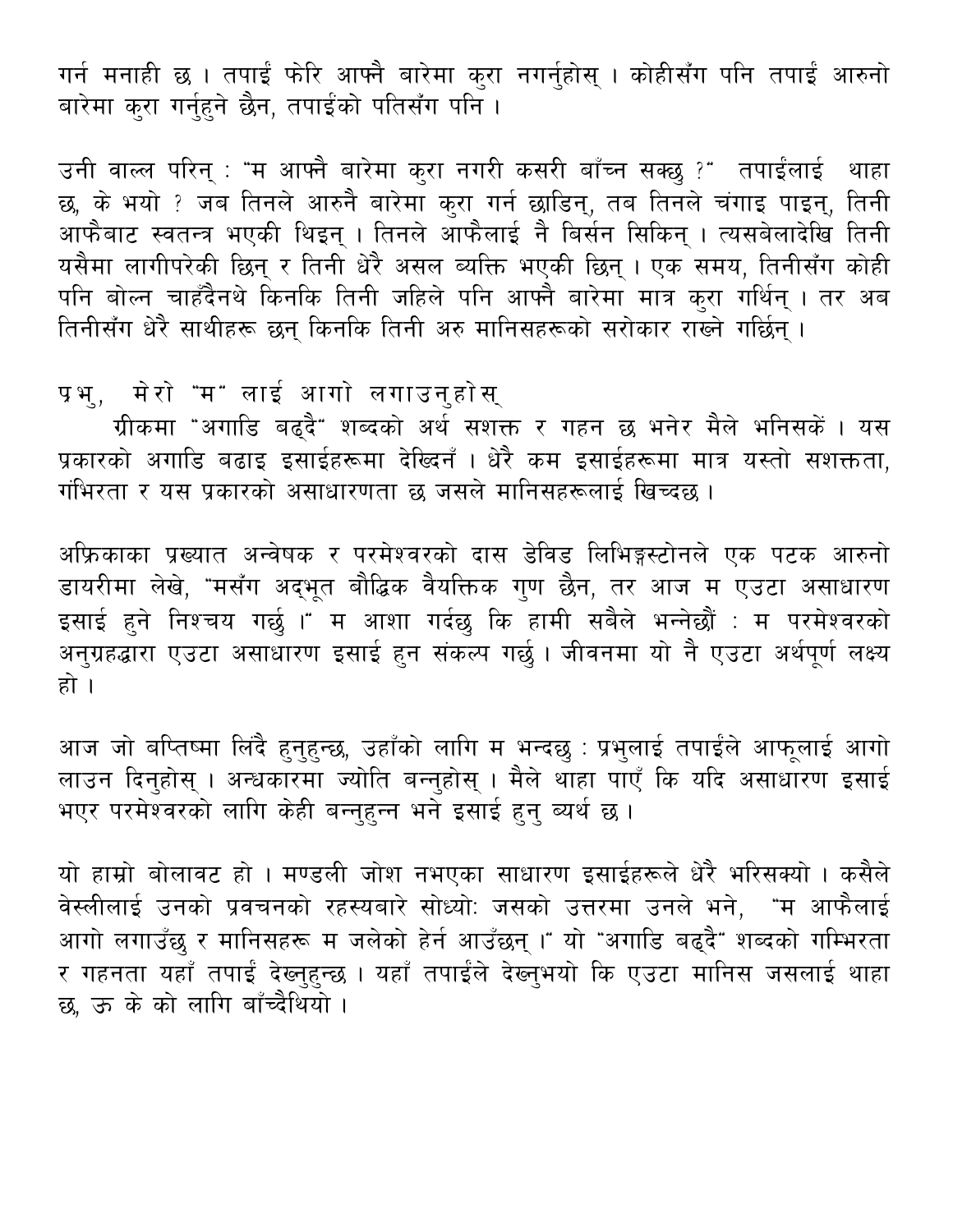म प्रार्थना गर्छु कि प्रभुले तपाईंहरू प्रत्येकलाई एउटा आत्मिक आगो (आत्मिकी जोशिलो)<br>बनाउनुहुन्छ । म प्रार्थना गर्छु कि तपाईंहरू प्रत्येकलाई थाहा होस् कि तपाईं के को लागि<br>बाँच्दै हुनुहुन्छ । अनि तपाईंले आफैलाई नबिर्सेसम्म य लगाएर उहाँ जस्तै हुन अगाडि बढ्नुहोस् ।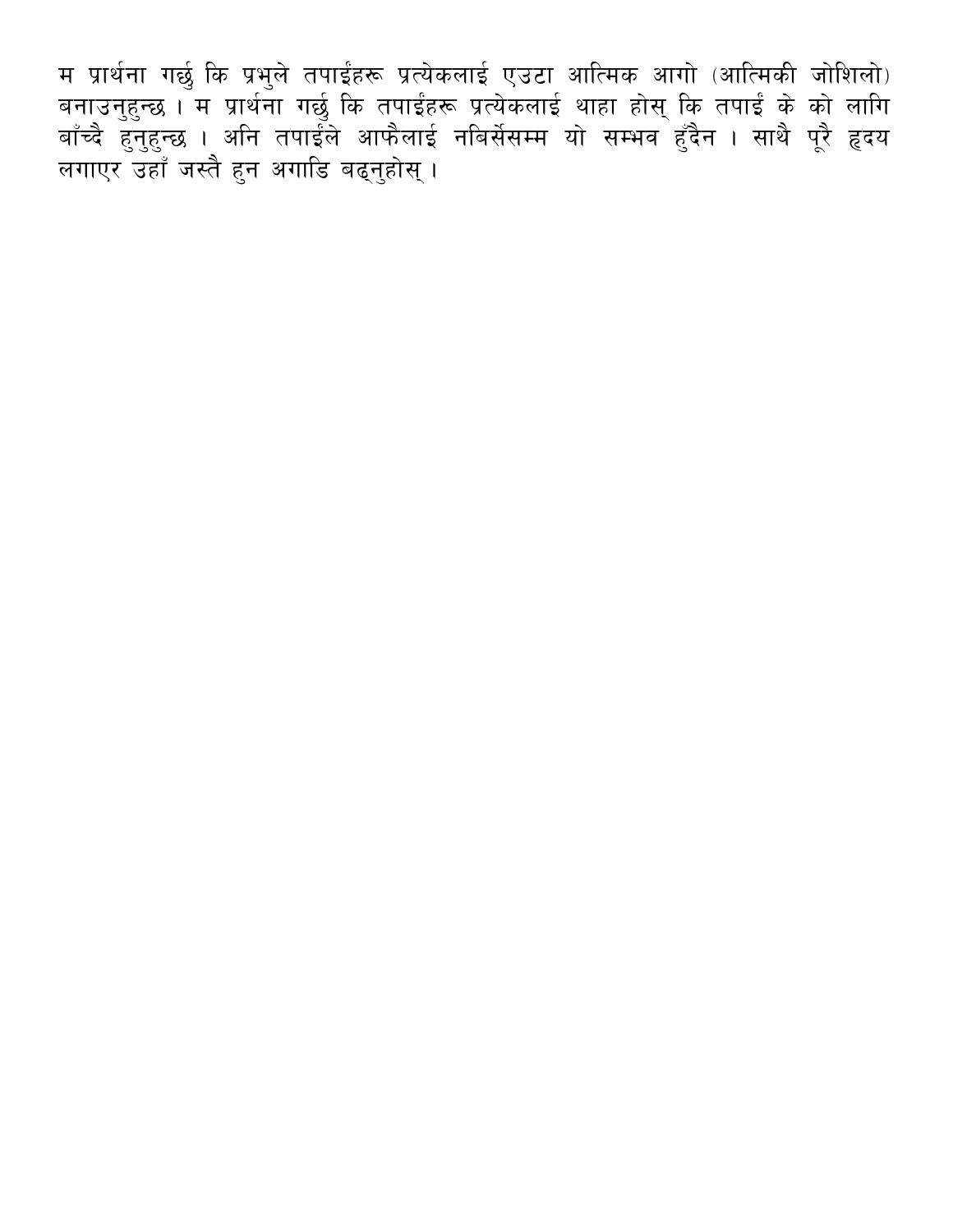#### <span id="page-40-0"></span>५. परमेश्वर मित्र हुनुहुन्छ

परमेश्वरको मध्यस्थता

समस्यामा परमेश्वरले हामीलाई जमानतमा छोडाएको हामी चाहन्छौं । के परमेश्वर हाम्रो मित्र हुनुहुन्छ ? उहाँको मित्रताप्रति हाम्रो अवधारणा खासगरी यस्तो हुन्छ : उहाँले हामीलाई कठिन अवस्थाबाट निकाल्नुहुन्छ, जुन अवस्थामा हामी लडेका थियौँ । उहाँ त्यो ब्यक्ति हुनुहुन्छ जसले हामीलाई कठिन समयहरूमा आपतबिपतहरूबाट बचाउनुहुन्छ । यस प्रकारले परमेश्वरसँग मित्रता छ भनी हामी कति जनाले सोच्छौं र जीवन<sup>ँ</sup>र मृत्युको अवस्थामा प्रभु मलाई सहायता गर्नुहोस् भनी प्रभुलाई पुकार्छौं ? मैले हालसालै परमेश्वरको मध्यस्तताको एउटा ब्यक्तिगत बर्णनको संगालो पढिरहेको थिएँ । यी बर्णनहरूमध्ये एउटा चैं अमेरिकाको मध्य पश्चिममा बस्ने पाष्टरको बारेमा थियो । यस पाष्टरको श्रीमति तीनको आमालाई स्याहार सुसार गर्नलाई जानु भएको थियो जो धेरै बिमारी भएकी थिइन् । तिनी र तीनकी आमा भेट्न जाने कममा उहाँले हप्ताको सत्र घण्टा यात्रा हरेक हप्तामा गर्नुपर्थ्यो । यस यात्रामा चाहे कारबाट होस् वा बसबाट होस् यात्रा अति नै थकित हुने गर्थ्यो, यसको लागि उहाँको पाष्टरको थप कर्तब्यहरू थियो ।

त्यो आवश्यक परेको बेलामा एकजना मित्र उहाँलाई सहायता गर्न आउनुभयो । त्यो मित्र चैं त्यही चर्चको एकजना किसान हुनुहुन्थ्यो जससँग सानो हवाइजहाज थियो जुन हवाइजहाज<br>उहाँले अन्न छर्ने, काट्ने काममा प्रयोग गर्नुहुन्थ्यो । त्यही हवाइजहाज पाष्टरलाई पुऱ्याउनमा प्रयोग गरियो । तर खासगरी त्यो हप्ताको छुट्टीको दिन उनीहरू पूर्बतिर उडे र उनीहरू भन् भन् बाक्लो बादलमाथि उड्दै गरेका थाहा पाए । त्यो अन्न<sup>े</sup>छर्नमा मात्र प्रयोग गरेको हवाइजहाजमा गति, चाल, उचाइको अवस्था जानकारी दिने यन्त्र जडान गरेको थिएन । यस्तो जहाज चलाउने काम नक्शाको बिपरित पूर्णतया देखेर चिन्ने करामा भर पर्छ । तर यस्तो बाक्लो बादल भएकोले उनीहरू कहाँ जाँदैथिए, त्यो उनीहरूले देख्न सक्दैनथे । उनीहरू आफ्नै दिशा पत्ता लगाउने यन्त्र अर्थात कम्पास र रेडियो सम्पर्कमा मात्र भर परेका थिए।

जब यी चीजहरू खराब हुँदै गएपछि हरेक कुरा त्यसरी नै खराब हुँदै गएको देख्छौं । उनीहरू आरुनो गन्तव्य स्थानबाट आधाभन्दा बढी बाँटोमा थिए, उनीहरूले आरुनो रेडियोमा समस्या बढीरहेको पत्ता लगाएँ, त्यसपछि उनीहरू अपरभ्रुट नजिकको हवाइ मैदान कहाँ छ भनी सोध्न थाले । तर मौसम यस्तो खराब थियो कि उनीहरूले हवाइ मैदानको नियन्त्रण गर्ने टावर समेत देख्न सकेनन् । तिनीहरूले अर्को हवाइ मैदान खोज्न् भन्ने सल्लाह दिए । यस्तो बेला उनीहरूले गम्भिरपूर्वक प्रार्थना गरिरहेका थिए । त्यसपछि रेडियो पूरै बन्द भयो । जहाजको इन्धन पनि एकदमै तल घटिसकेको थियो। यसैले जहाज जसरी भएपनि ओराल्न् बाहेक उनीहरूको कुनै छनौट थिएन । अब उनीहरूसँग भएको कम्पास र आरुनो ठाउँको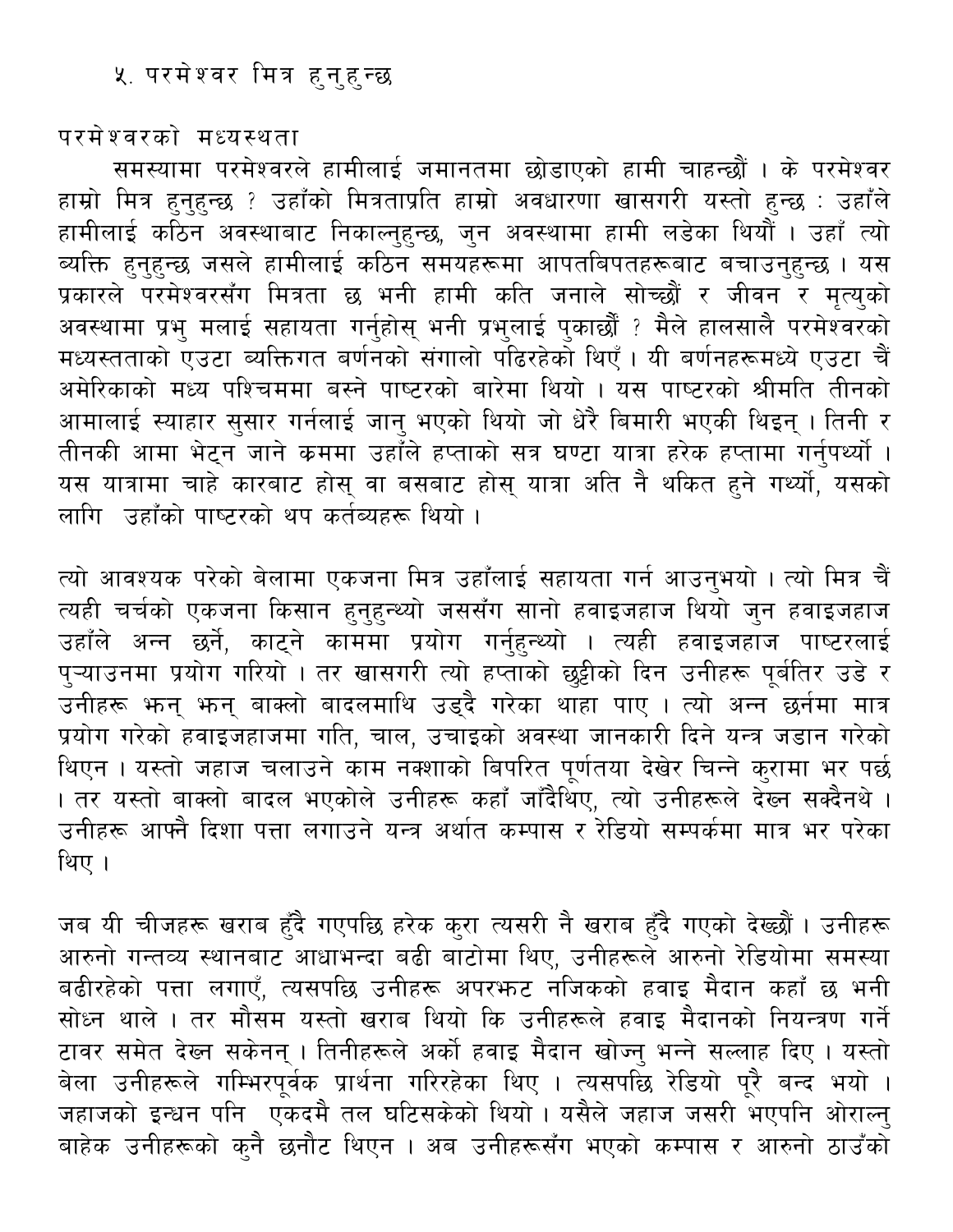अन्दाजमा मात्र भर परेर पाइलटको सोचाइमा कहाँ हवाइ मैदान पर्छ, उतैतिर उडाउन थाल्यो । उसले बादलको प्वाल कहाँ छ, त्यहाँबाट कुनै हवाइ मैदान देखिन्छ कि भनी आशाले लगातार खोज्न आग्रह गरे । यो अवस्था एकदमैँ हतास हुँदै गइरहेको थियो, सूचना दिने यन्त्रबीना वा कनै निर्देशनबीना अलिकति मात्र देखाइमा हवाइजहाज ओराल्नुको अर्थ अवश्य नै मृत्यु हुनु हो ।

त्यसपछि उसले फोरि अन्तिम प्रयासको रुपमा रेडियो प्रयोग गर्ने कोशिस गरे । कस्तो खुशी<br>भयो, त्यहाँ रेडियोमा एउटा आवाज आयो । यो खुशीको आवाज थियो, म तिमीलाई सुन्दैछु । .<br>मैले भनेको निर्देशन मात्र पछयाउँदै जाऊ । तिम्रो जहाज तल ओराल, अलिकति बायाँ जाऊ......तिम्रा पखेटाहरू स्थिर पार । अन्त्यमा जमिन नजिक गराऊ । उनीहरूले यतिखेर हवाइजहाज दौडाउने ठाऊँ वा धावनमार्ग देख्न सके। उनीहरूले जमिन छोइसकेपछि, कस्तो स्वतन्त्रता र खुशी भयो । उनीहरू मृत्यु हुनबाट बाँचेका थिए ।

त्यसपछि उनीहरू त्यसरी सुरक्षासँग ओराल्नलाई अत्ति उत्तम निर्देशन दिनेलाई धन्यवाद दिन त्यो नियन्त्रण टावरमा गए । उनीहरूले तिनीहरूबाट जवाफ पाएर अन्त्यमा उनीहरूका केशहरू ठाडो भयो । त्यो नियन्त्रण टावरका मान्छेहरूले भने : कुन निर्देशनहरू ? हामीले .<br>उत्तर क्यारोलिनादेखि तपाईंसँग सम्पर्क गुमायौं र त्यसबेलादेखि तपाईंसँग कुनै सम्पर्क गर्न<br>सकेका थिएनौं । उनीहरू एक आपसमा हेराहेर गरे । कसले तपाईंहरूलाई निर्देशनहरू दियो <sub>?</sub> तब तिनीहरूले अचानक महसुस गरे कि जुन बोली उनीहरूलाई बोलियो त्यो आवाज मानिसको थिएन ।

परमेश्वर नै आवश्यकतामा साथी हुनुहुन्छ । कसले निर्देशनहरू दिन सक्ला भनी उनीहरूले<br>सोचेका थिए । यो चैं पाष्टर आफैले दिनु भएको बर्णन हो । परमेश्वरमा हिंड्नेहरूको लागि परमेश्वरले गर्नुहुने यस्तो मध्यस्तताको अनुभव असामान्य होइन । परमेश्वरमा नहिंड्नेहरूका लागि, यसप्रकारको आश्चर्यजनक अनुभव अविश्वसनीय हुन्छ ।

परमेश्वर कस्तो खाल्को मित्रको खोजीमा हुनुहुन्छ ?

तर अहिले तपाईको आवश्यकतामा प्रभु येशूले तपाईलाई सहायता गर्नुहुन्छ कि हुन्न भन्ने समस्या छ । तपाई आरुनो मित्रता उहाँमा स्थापना गर्न चाहनुहुन्छ कि हुन्न भन्ने मुख्य<br>समस्या हो । यो धेरै फरक प्रश्न हो र यसैमा आज तपाईहरूको ध्यानाकर्षण गर्न चाहन्छु ।<br>हामी आज फोरे असल सामरीबारे सोचौं । जेरिकोको बाटोमा घाइते भइ लडिरहेको थियो । उसले असाध्य नराम्ररी कुटाइ खाएको थियो र ऊसँग भएको सबै धनसम्पति लुटेर लगिएको थियो र उसलाई त्यहीं मरोस् भनी छोडिएको थियो । त्यसपछि त्यो सामरी त्यहाँ आयो र नराम्ररी घाइते भएको त्यो ब्यक्तिलाई करुणा र दया गरी त्यो जोखिमबाट बचाउन मद्धत गऱ्यो । उसले तिनलाई उठाएर आरुनो गधामाथि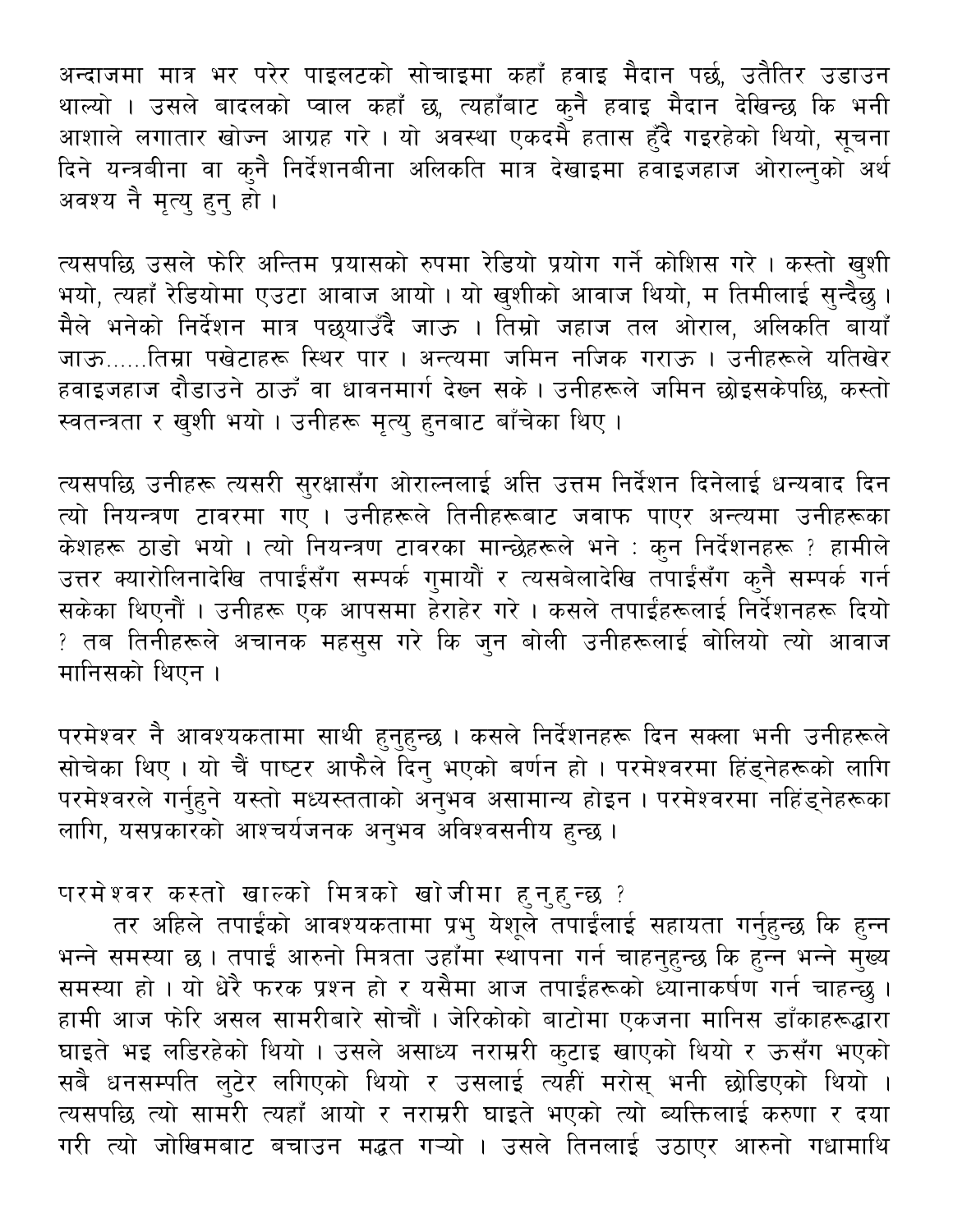राख्यो, एउटा आबासमा लग्यो, उसको स्याहार सुसार राम्रो होस् भनेर त्यहाँ लागेको खर्च सबै तिरिदियो । हामीले यो प्रश्न सोध्न आवश्यक छ : के यो पिडित ब्यक्ति पछि सामरीसँग मित्र हुनुभयो ? के त्यो घटनामा कुनै ब्यक्तिसँग ब्यक्तिगत सम्पर्क समाप्त भएको थियो ? त्यो पिडित ब्यक्ति पछि उठ्यो र त्यो सामरीले उसलाई बचाएको महसुस गऱ्यो (किनकि यदि उसले सडकमा यसै छोडेको भए अवश्य नै घाउबाट रगत बगेर ऊँ मर्ने थियो), के उसले त्यो सामरीलाई खोज्ने कुनै प्रयत्न गऱ्यो ? यदि उसले त्यतिकै छोडेको भए ऊ कहिल्यै पनि उसको साथी बन्ने थिएन । खासगरी सामरीले उनलाई भेट्न आउने आबासमा केही खुराक छोडेको थियो । उसले त्यो आवासगृहको मालिकलाई आफू फर्केर आउँदा उसलाई लागेको सबै खर्च तिरिदिने प्रतिज्ञा गऱ्यो<sup>ँ</sup>। त्यहाँ छोडेको रकम<sup>ँ</sup>त्यो पिडितलाई उपचार गर्न नपुग्दो थिएन । त्यहाँ हामी देख्छौं कि त्यो यात्रु त्यो जेरिकोको बाटोमा कहिलेकाहीं मात्र हिंड्ने यात्रु थिएन । ऊ नियमित आइरहने र फोरे पनि आउन सक्ने थियो । यदि त्यो घाइते भएको यहूदी ऊसँग मित्र हुन चाहन्छ भने त्यहाँ पर्खन सक्थ्यो वा आबासको मालिकसँग उसको ठेगाना माग्न सक्थ्यो वा उसले आरुनो ठेगाना त्यहाँ छोडेर त्यो सामरीलाई कृपया मलाई सम्पर्क गर्नुहोला भनी अनुरोध पत्र छोडुन सक्थ्यो ।

हामी परमेश्वरको प्रयोग गर्छौँ

कति मानिसहरूले जत्ति भनंभन्ट भए तापनि परमेश्वरसँगको मित्रताको अनुभवले परमेश्वरलाई पछयाउन परमेश्वरको कृपा अनुभव गरेका छन् ? जब मैले चीन देशमा<br>परमेश्वरको दयालु सुरक्षाको अनुभव गरें, उहाँले मलाई जीवन र मृत्युको अवस्थाबाट<br>उठाउनु भयो, मैले अनुभव गरें कि उहाँ नै मेरो सबभन्दा अचम्मको साथी हुनुहुन् दिनदेखि अहिलेसम्म उहाँको मित्रता खोजेको छ ।

तर मैले देखेको छु कि त्यो कुरा धेरै इसाईहरूले गर्दैनन् । उनीहरू परमेश्वरसँग एकपटक भएको सम्बन्धमा सन्तुष्ट छन् । उनीहरूका लागि त्यतिमै सधैं असल सामरी भएको आधार मान्छन् । उनीहरू आरुनो जीवनमा परमेश्वरले त्योभन्दा बढी हस्तक्षेप भएको चाहँदैनन् । जब मलाई परमेश्वरको आवश्यकता पर्छ, तब म उहाँलाई बोलाउनेछु । तर जुनबेला मलाई उहाँको आवश्यकता पर्दैन, कृपया मबाट पर हुनुहोस् ।

त्यस्तोलाई के भनी बोलाउनुहुन्छ ? जब तपाईंलाई परमेश्वरको आवश्यकता पर्छ, त्यतिखेर मात्र परमेश्वरलाई प्रयोग गर्नुहुन्छ ? धर्मशास्त्रको आधारमा म भन्न चाहन्छु र यसलाई स्पष्ट गर्न चाहन्छ कि यदि तपाई परमेश्वरसँग यसरी ब्यवहार गर्नुहुन्छ भने तपाई कहिल्यै पनि उहाँको मित्र बन्न सक्नुहनेछैन ।

परमेश्वरसँग मित्रता हुन तपाईमा नै भर पर्छ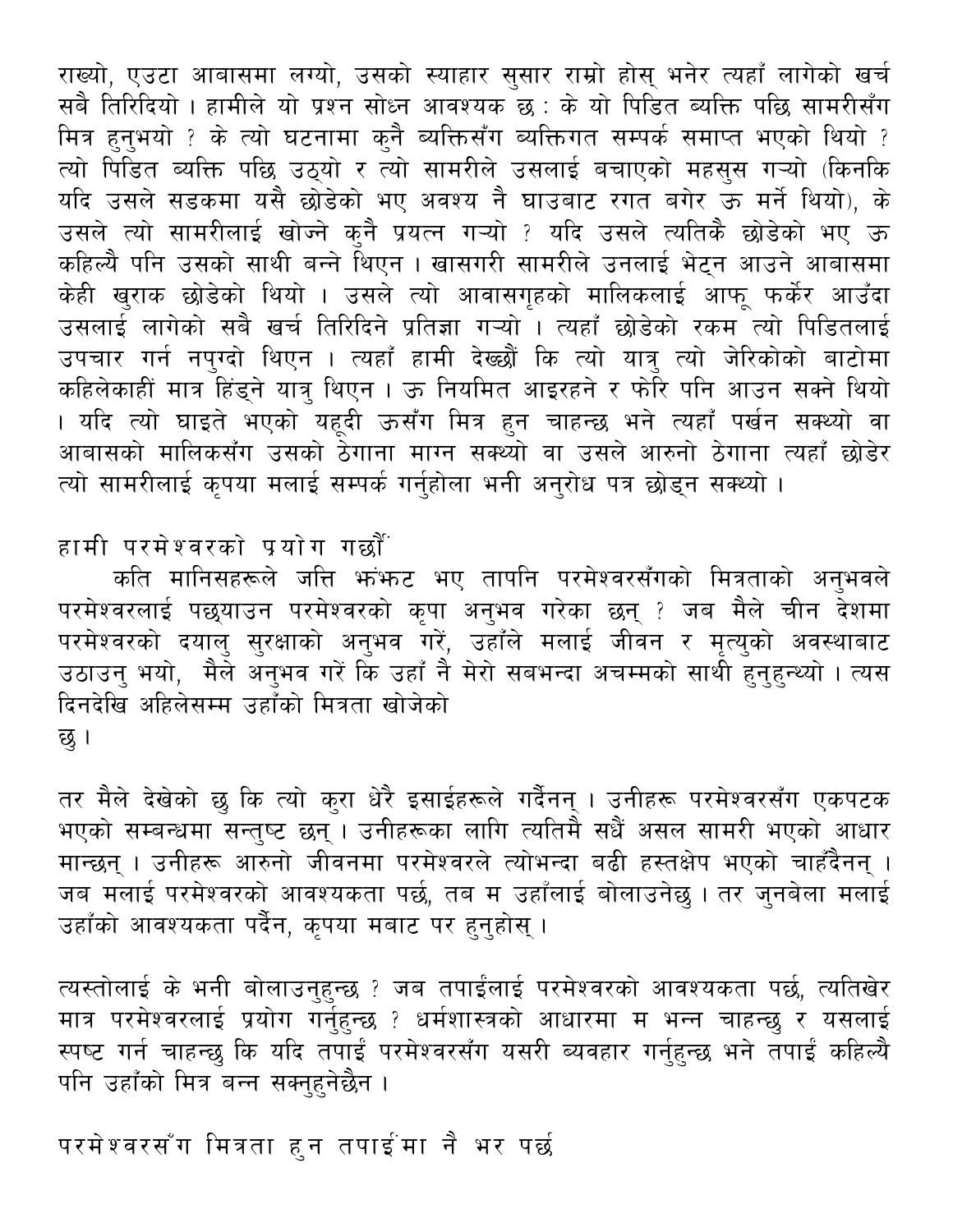के तपाईं परमेश्वरको मित्र हुनुहुन्छ ? खासगरी यो चैं उहाँमा निर्भर हुने कुरा होइन । यो तपाईमा नै भर पर्ने कुरा हो, तपाई आफै उहाँसँगको मित्रतामा प्रवेश हुन चाहनुहुन्छ कि हन्न ।

यदि तपाईं गर्नुहुन्छ भने यी निश्चय नै महत्वपूर्ण अवस्थाहरू हुन् । यो खाल्को मित्रता चैं<br>शर्त नभएको हो । एक अवस्था चैं धेरै फरक छ । के तपाईं यस्तो अवस्थाको मित्रताको ्राः<br>खोजी गर्नुहुन्छ ? के यो तपाईको लागि महत्वपूर्ण छ ? अथवा के तपाई धेरै इसाईहरूले ्<br>यस्तो भनेकोमा सन्तुष्ट हुनुहुन्छ : म परमेश्वरसँग मेरो हरेक समस्याको समयमा प्रशस्त घनिष्ट सम्बन्ध भएको चाहन्छु, उहाँ आउनुहुनेछ र मलाई यस परिस्थितीबाट निकाल्नु हुनेछ <u>? कहिलेकाहीं योभन्दा बढी उहाँको आवर्थ्यकता पर्छ । जस्तै : कस्तो पेशा छान्ने भनी</u> जान्नलाई, कस्तो कामको लागि दरखास्त दिने वा म एक्लै बाहिर जाँदा सुरक्षा पाउनलाई । परमेश्वर सित्तैमा भाग्य बताउने ब्यक्ति, सित्तैमा जीवन बिमा र अंगरक्षक सेवा जुटाउनुहुन्छ । जब तपाई अँध्यारो गल्ली भएर हिंड्नुहुन्छ, अचानक परमेश्वरलाई सम्भन्नुहुन्छ । जब तपाई ठूलो मुख्य सडकमा पुग्नुहुन्छ, उहाँलाई कहिल्यै पनि सोच्नुहुन्न । के यो हाम्रो साँचो करा होइन ?

हामी परमेश्वरलाई प्रयोग गर्छौं । के हामी मित्र हुनको लागि प्रयोग गर्छौं ? के हामी त्यसरी लेगा सरसरस्याद क्यान गड़ा से सामाराम हुन्नमा आप क्यान गड़ा ।<br>मित्रता भएको सोच्छौं ? म यो भन्न चाहन्छु : परमेश्वरले यस प्रकारको मित्रता चाहन्छु :<br>यदि तपाई यस किसिमले परमेश्वरसँग मित्र बन्न चाहनुहुन्छ भने तपाई परमेश्वरको मि हुन सक्नुहुन्न । तपाईले उहाँलाई साधारणतया तपाईको आफ्नै उद्वेश्यको लागि प्रयोग गर्न चाहनुहुन्छ । परमेश्वरले त्यो पनि स्वीकार गर्नुहुन्छ, उहाँले तपाईंलाई भन्त् भन् स्वार्थी बनाउनुहुन्छ र त्यसैकारण धेरै इसाईहरू अन्यजातीहरूभन्दा धेरै स्वार्थी हुन्छन् । म विश्वास नगर्नेहरूलाई दोष दिन चाहन्नँ जसले केही इसाई तुच्छ ठान्छन्, उनीहरूले जहाँ उहाँको आवश्यकता पर्छ, एक प्रकारको आकस्मिक सहायता पाउँछ भन्ने मात्र परमेश्वरबारे सोच्छन् । म स्वीकार गर्छ : यो चैं लज्जास्पद छ ।

दुई प्रकारका मित्रता

ँ दुई प्रकारका मित्रता हुन्छन् । पहिलो प्रकारको मित्रता चैं बाइबल अनुसारको<br>परिभाषाले मित्रता भन्नै मिल्दैन । यस्तो मित्रता चैं स्वार्थ पूर्ति गर्नको लागि हो। जे जति गरमात्राल मन्दता मन्ने मिल्दने । बरता मन्दता व रवाव गूरा गनका लाग हो। ज आत<br>कुरा म चाहन्छु ती अरु ब्यक्तिबाट पाउन खोज्नु हो । यस प्रकारको सम्बन्ध जवान<br>मानिसहरूका माभ्रमा ज्यादै लोकप्रीय छ । म तपाईलाई प्रेम गर्छु भन्नुको अर छ, त्यो म चाहन्छु । यसैले यदि तपाईं धनी हुनुहुन्छ भने तपाईंले धेरै मित्रहरू पाउनु भएको छ । तपाईसँग रुपैंया पैसा भएकोले उनीहरूले तपाईलाई प्रेम गर्छन् । तपाईसँग त्यो रुपैंया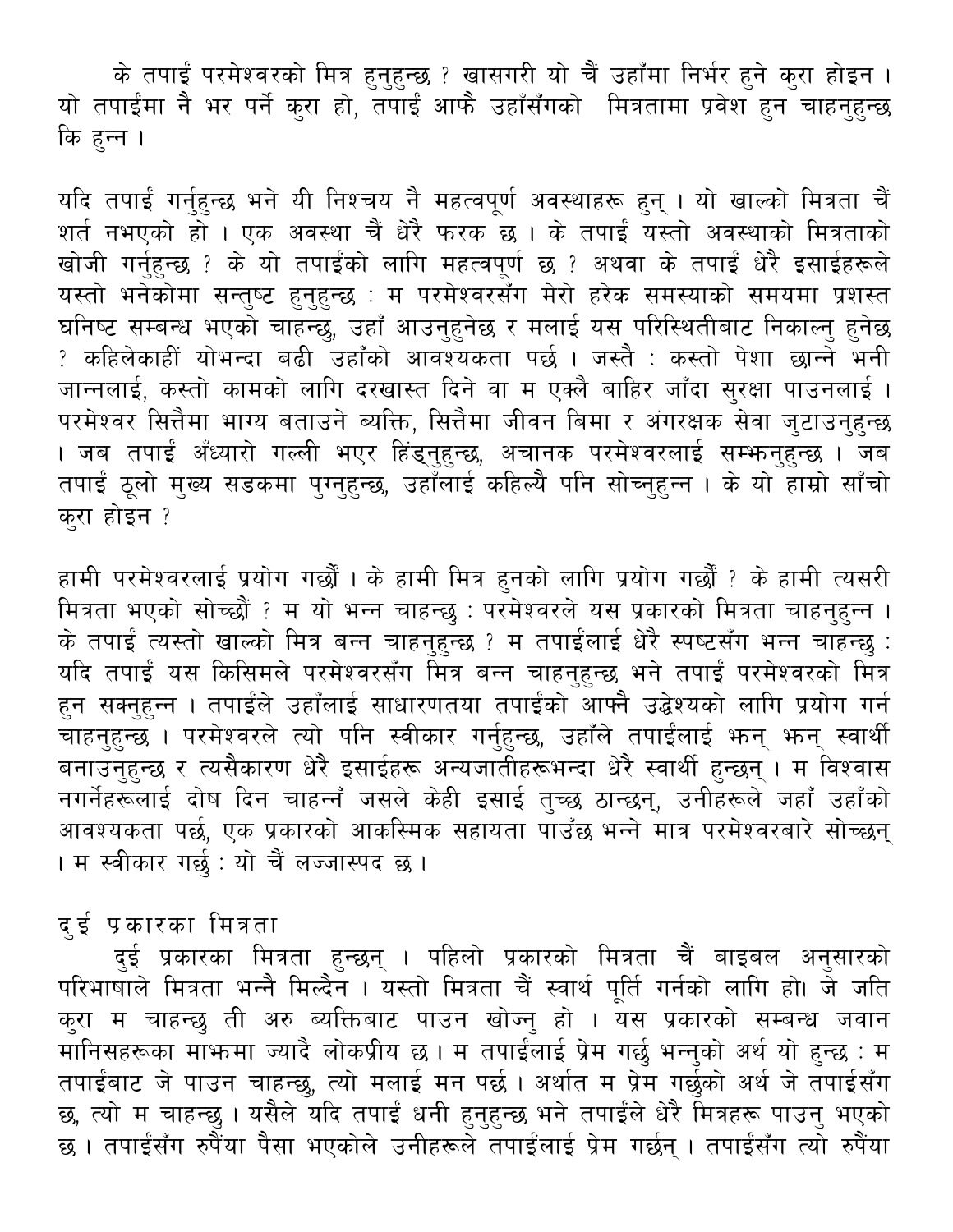पैसा नभएको अवस्थासम्म पर्खनुस् त, त्यतिखेरसम्ममा तपाई अचम्म मान्नुहुनेछ कि तपाईलाई उनीहरूले छोडेर गइसकेंका हुनेछन् । यस्तो कुरा जवान केटा र केटीका बीचमा पनि सत्य भएको हुन्छ । अरु ब्यक्तिहरूले पनि यस्ता केही कुराहरू खोजीरहेका हुन्छन् : जस्तै हुन सक्छ, एकजना यौनतृष्णामा सन्तुष्ट हुन चाहन्छ, र जे चाहिएको थियो सो प्राप्त भएपछि अब चाहिन्दैन । के त्यस्तोलाई प्रेम भन्छ ? यस्तो खाल्को मित्रता तपाई बदमास .<br>मानिसहरूको बीचमा पनि पाउनुहुन्छ । तपाई एक्लैले बैंक लुट्न गाह्रो हुन्छ, यसैले तपाईलाई चार वा पाँचजनाको सहभागीता आवश्यक हुन्छ । यदि तपाईले बैंक लुट्पातपछि .<br>केहीलाई प्रहार गर्नुभयो भने लुटेराहरूमा बिभाजन भई समस्या आउँछ । तर जति सके लामो समयसम्म मिलेर काम गर्न विस्वस्त हुन्छ त्यति समयसम्म तपाईंले मित्रता कायम गर्न सक्नुहुन्छ । यी चैं सबै स्वार्थपूर्ति हुन् ।

अब चाखलाग्दो कुरो यो छ कि हामी यस्तो खाल्को मित्रता भएको चाहँदैनौं । तापनि हामी त्यो खाल्को मित्र हुन इच्छा गरिरहेका हुन्छौं । यसको कारण चैं मानिसको स्वभाविक स्वार्थ हो । यदि परमेश्वरले त्यस अर्थमा तपाईँको मित्र स्वीकार्नुभयो भने उहाँले तपाईँलाई अभ्नै स्वार्थी हुन उत्साह गर्नुहुनेछ । यसकारण यदि कुनै इसाईले अभ्गै पनि स्वार्थकेन्द्रित भएर काम गर्छ भने तीनले परमेश्वरबाट प्रार्थनाको उत्तर पाइरहेको छैन । परमेश्वर कहिल्यै पनि नजिक भएको देख्न सक्नुहुन्न । उहाँले कहिल्यै पनि स्वार्थकेन्द्रित हुन उत्साह गर्नुहुन्न । मानिस अवर्णनीय स्वार्थकेन्द्रित छ ।

निम्न समाचारको बिषयलाई बिचार गर्दा : केही दिन अगाडि मैले खबर पत्रिकाको शीर्षक देखें : टेक्सनले टेलिभिजनमा फुटबल खेल हेर्दा आरुनो छोराको हत्या गऱ्यो । उसको आफ्नै छोरा टेलिभिजनको कार्यक्रममा नै माऱ्यो । उसलाई मनपर्ने एउटा डलास काउब्वाय खेल हेरिरहेको बेला उसको त्यो तीनबर्षे छोराले अत्यधिक हल्ला गरिरहेको र उसकी आमा त्यसबेला बाहिर गएकी हुनाले उसले त्यो खेल हेरेर मज्जा लिन सकेन। उसले उसको सानो छोरालाई धेरै पटक मुक्का हान्यो । उसले त्यो छोरालाई यति साह्रो गरि हिर्कायो कि त्यो चोटले कलेजो र मृंगौला तोड्यो । अनी छोरा मऱ्यो । निश्चय नै आमाबाबुले छोराछोरीहरूलाई धेरै माया गर्छन्, होइन त ? वास्तवमा यस मानिसले पछि आफैलाई उसको छोराको नाम राख्यो । अर्को शब्दमा, ऊ आफैमा ठिक छोराको स्वरुप भएको चाहन्थ्यो । दुवै नामहरू ठिक उस्तै छन् : जेठो र कान्छो । तैपनि उसको बाबुको यो चिनारीले त्योँ केटोलाई बचाउन पर्याप्त भएन ।

अर्को खबर पत्रिकामा मैले दुई वटा छोराहरूले आफ्नै आमालाई भोकभोकै मर्न दिएको अर्को आश्चर्यपूर्ण खबर सुनें । किन भनेर यसको ब्याख्या गरिएन । त्यो स्त्री बाध्यता र भोकमरीमा परेकी थिइन् । प्रहरीले भेट्दा त्यो स्त्री १.६३ मिटर अंग्ली, २७ किलोकी थिइन् । प्रहरीले तिनलाई भेट्नुको कारण यो हो कि तिनले मर्न अघि अपरेटरद्धारा सहायताको लागि फोन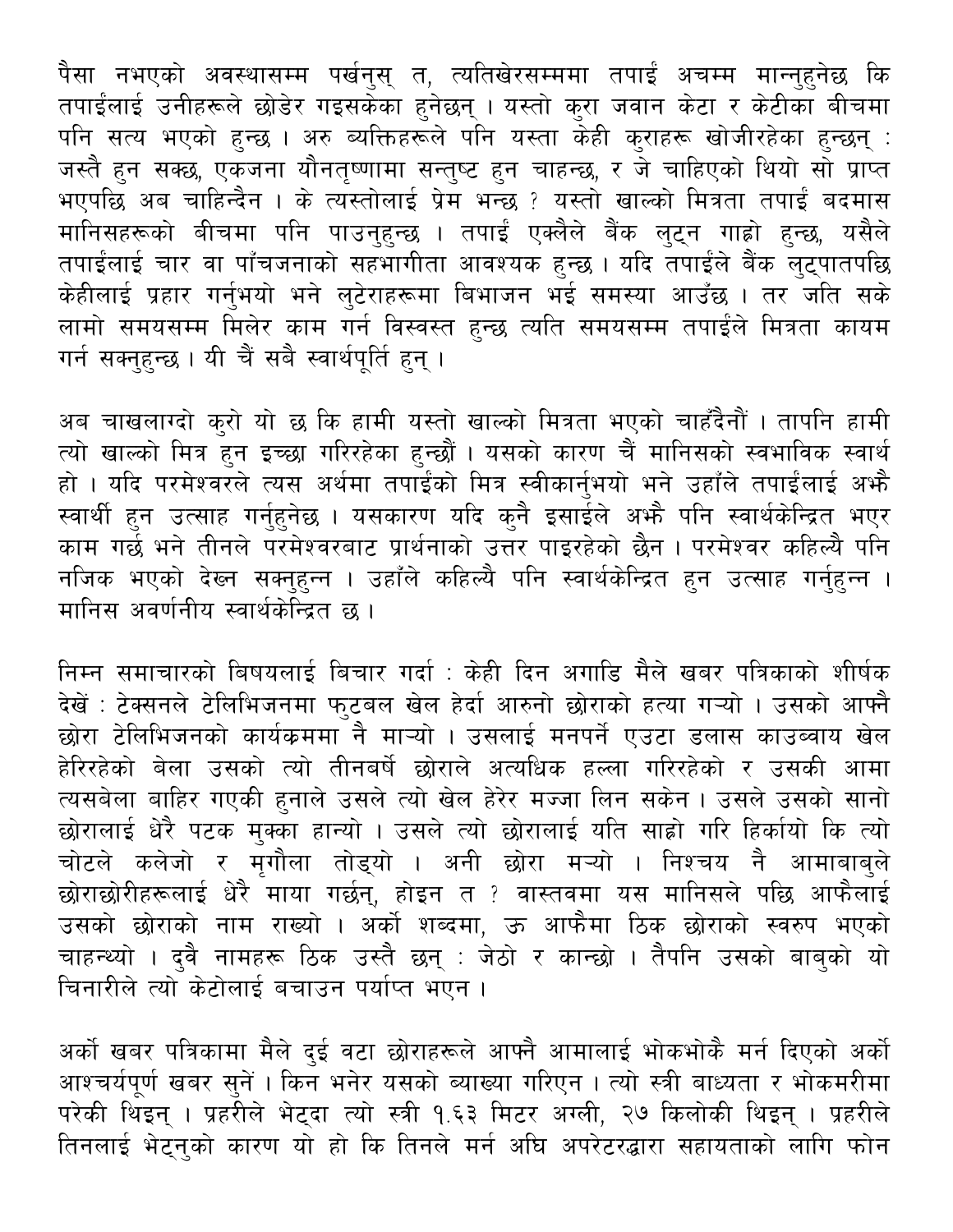गर्ने ब्यवस्था मिलाएकी थिइन् । प्रहरी आएपछि तिनलाई अस्पताल प्ऱ्याएर पनि बचाउन सकिएन । तिनलाई बचाउनलाई धेरै ढिलो भैसकेको थियो । तिनका २५ बर्ष र २२ बर्षका छोराहरूलाई प्रथम स्तरको हत्याराको सजाय दिइएको थियो ।

त्यस्तै अर्को खबर पत्रिकाको कथा : बिहान सबेरै टेलिभिजनमा एउटी केटीले दाबी गर्छिन् कि तिनको मगनी गरेको दुलहालाई दुई जनाले हत्या गरेको थियो । तिनले हत्याराहरूलाई समात्न सहायताको लागि<sup>ँ</sup>चिच्याइरहेकी र बिन्ति गरिरहेकी थिइन् । तिनले भनिन् कि तिनीहरू सँगै बेल्**काको खाना खाइरहेका थिए र पछि सुनसान गल्ली**तिर पिछा गरे । तर जब तिनीहरूले अर्को कारलाई उछिनिदिए, अर्को कारको मालिक यति भुत्भुतिएको थियो कि तिनीहरू आएर तिनको मगनी भैसकेको केटोलाई छुरीले घोपेर माऱ्यो । तापनि प्रहरीले त्यस घटनाको छानबिन गरी तिनलाई नै हत्याराको दोष लगायो । त्यो पूरै कहानी त्यस आइमाइबाट रचिएको थियो र तिनले आफै तिनको हुनेवाला दुलहालाई किन माऱ्यो, कारण दिइएको छैन । त्यही खबर पत्रिकाको अर्को कथा अनुसार एकजना डाक्टरले उसको आफ्नै श्रीमतिलाई घरको तीन तलाको भयालबाट फ्याँक्यो, किनभने उसले रिस थाम्न सकेन । वास्तवमा तिनलाई संकटकालीन अवस्थामा हतार गरी अस्पताल लगे । खबर पत्रिकाको रिपोर्टको समयमा तिनको बाँच्ने अवस्था कस्तो थियो, त्यो स्पष्ट थिएन ।

पीताले आरुनो छोरालाई मार्न, छोराले आमालाई मार्नु, केटीले आरुनो हुनेवाला दुलहालाई मार्नु, श्रीमान्ले आफ्नै श्रीमतिलाई मार्न कोशिस गर्नु जस्ता कुरा के तपाई बुभनुहुन्छ ? हामी कस्तो खाल्को संसारमा बाँचिरहेका छौं ? यी अत्याधिक घटनाहरू हुन् तर तिनीहरूको हृदयको अत्ति स्वार्थको कारणले यो ब्यक्त गरेको हो ।

यस प्रकारका सम्बन्धहरू त्यो आश्चर्यजनक विश्वासघातको तह हो । हरेक घटना मलाई घोच्ने कारण बन्छ । यसले साँच्चिनै मानिसको निम्ति एक अर्कासँगको मित्रता गाँस्न सम्भव तुल्याउँछ । यदि मानविय सम्बन्धहरू नै मित्रताको बलियो आधार होइन भने अरु के हुन्छ त ? के अरु यस्तो स्वार्थहीन मित्रता छ ? के साँचो मित्रताको सम्बन्ध मानिसहरू बीचमा सम्भव छ ? यदि सम्भव छैन भने मित्रताको बिषयमा कुरा गर्नु निश्चय नै समय बर्बाद गर्नु हो ।

तपाईंले यो बुभनुपर्छ कि मित्रता हुन अगाडि हाम्रो मानवीय स्वभाव आमूल परिवर्तन हुन सम्बन्न स्यान्त हैं। स्वार्थपूर्ति गर्ने सम्बन्धमा, हरेक कुरा अरुबाट लिन चाहन्छ र कहिल्यै पनि<br>यो पर्याप्त हुँदैन । स्वार्थपूर्ति गर्ने सम्बन्धमा, दुईले एक अर्कोलाई दिन्छ र दुवैसँग चाहेकोभन्दा प्रशस्त हुन्छ । त्यो तर्कसंगत लाग्छ । तर ब्यवहारमा त्यो गर्न अत्ति कठिन पाउँछौं । तापनि यो खाल्को मित्रतामा परमेश्वर चासो लिनुहुन्छ ।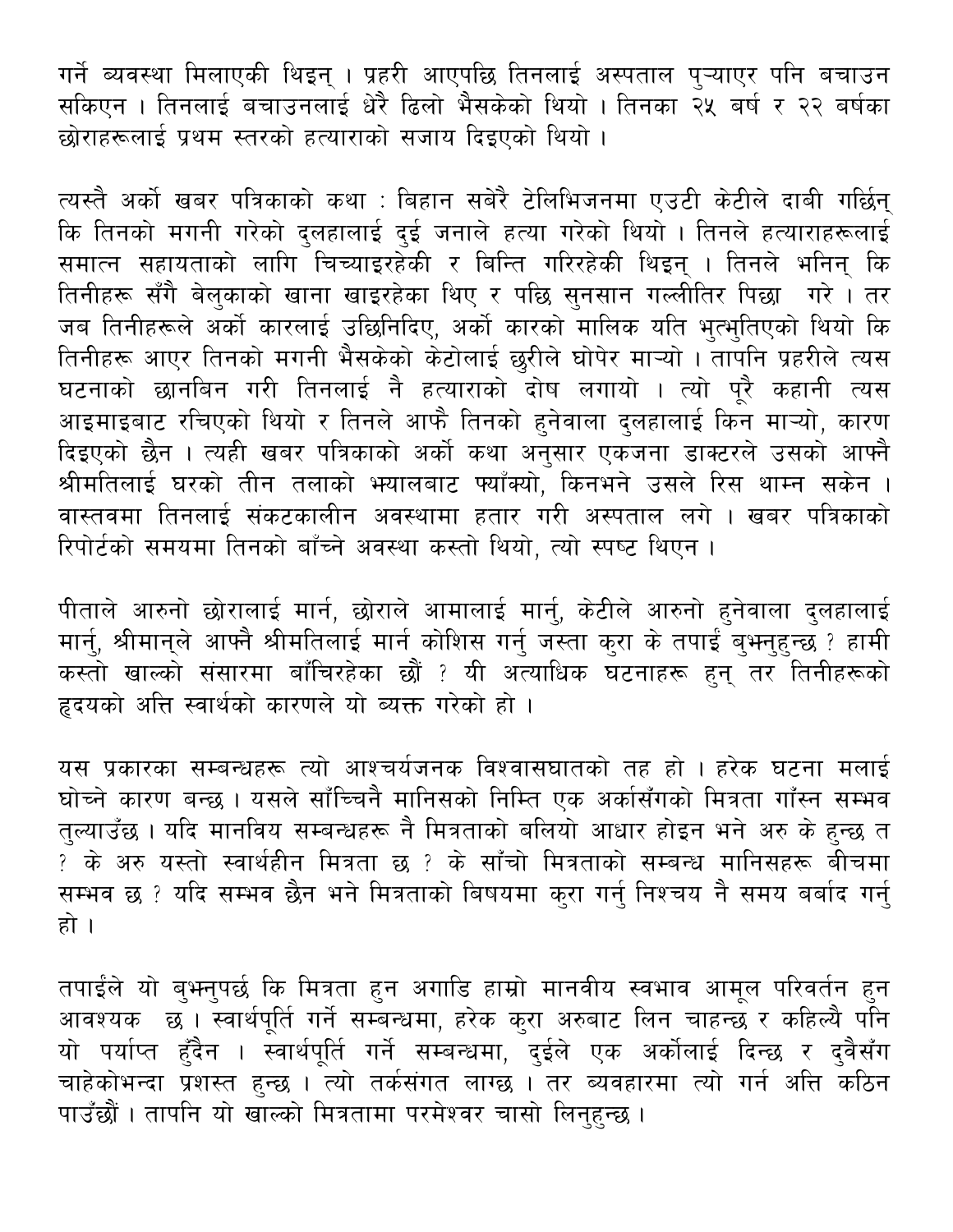यो नै मेरो आजको सन्देशको मुख्य बुँदा हो । यदि मैले भनेको हरेक कुरा बिर्सनुहुन्छ भने पनि एउटा कुरा सम्भन्तुपर्छ । परमेश्वरले मित्र खोजिरहनुभएको छ । इतिहासको हजार बर्षहरूमा उहाँले केही ब्यक्तिहरू मात्र पाउनु भएको छ । यसैकारण पूरानो करारमा औंलामा गन्न सकिने ब्यक्तिहरू मात्र परमेश्वरका मित्र कहलाइएका छन् । उदाहरणको रुपमा : अब्राहम, इसाक र मोशा उहाँका मित्र हुन् । केही अगमवक्ताहरू र अनी हामी नाम नै<br>भन्न सक्दैनौं । तिनीहरू नै परमेश्वरका केही मित्रहरू कहलाइएका थिए । त्यसको अर्थ परमेश्वर नै तिनीहरूका मित्र हुनुहुन्थ्यो । यसरी शताब्दीऔं बित्दै जाँदा केही अरुहरू पनि थिए ।

यदि मानिसहरू परमेश्वरका मित्रहरू होइनन् भने चर्चमा मानिसहरूको पूरै भरिभराऊ मात्र भएर के काम लाग्छ ? आज यहाँ कतिजना परमेश्वरका मित्र छन् ? कोत जनाले उहाँको मित्र बन्न आवश्यक कुराहरू पूरा गरिसक्नुभएको छ ?

#### परमेश्वरलाई प्रेम गर्न मूल्य चुकाउनुपर्छ

उहाँले हामीमा धेरै स्पेष्टसँग यी कुराहरू हुन आवश्यक बताउनु भएको छ । परमेश्वरको वचन हरेक इसाईको लागि लोकप्रीय छ कि मैले त्यो सन्दर्भ बताउन कठिनले आवश्यक छ । उदाहरणको लागि : लुका १०:२७ वा मर्कुस १२:३०-३१...तैले परमप्रभु आरुनो<br>परमेश्वरलाई आरुनो सारा मनले, आरुनो सारा प्राणले, आरुनो सारा बुद्धिले र आरुनो सारा<br>शक्तिले प्रेम गर । ..यसैले तपाईं कहिल्यै पनि भन्न सक्नुहुन्न .<br>शर्तहरू मलाई थाहा छैन । परमेश्वरलाई ग्रहण गर्ने करा पर्याप्त छैन ।

परमेश्वरले यसलाई पूर्णरुपले स्पष्ट पार्नु भएको छ कि उहाँसँग मित्र हुनलाई एउटै मात्र बाटो र उपाय छ । यसको अर्थ यो होइन कि यदि हामी उहाँको मित्र होइनौं भने उहाँ हामीलाई सहायता गर्न आउनुहुनेछैन । यो चैं परमेश्वरको अनुग्रह हो कि उहाँले हामीलाई उहाँको चाहिने कुराहरू हामीले पूरा नगरे तापनि हामीलाई मद्धत गर्नुहुन्छ । त्यो चैं उहाँको दया हो । तर वास्तविकता चैं यो होइन कि उहाँले तपाईलाई मद्धत गर्दैमा तपाई उहाँको मित्र हुनुहुन्छ । तपाईंले केही कुरा गुमाउनु हुनेछ । परमेश्वरले उहाँको मित्रता प्रदान न्मित्र हुनुहुन्छ । संविधिल कहा कुरी सुमाउनु हुनछ । वस्मरवरले उहाकी निवर्सा ब्रेवेन<br>गर्नुहुन्छ, तर चाहे पूरानो करारमा होस् वा नयाँ करारमा होस्, उहाँले यो पूर्णरुपले स्पष्ट<br>पार्नु भएको छ । तिमी मेरो हुन चाहन्छौ भने, तिमीसँ .<br>थियो तर केही बर्ष बित्दै जाँदा तिनीहरूले आफ्ना स्वार्थहरू फोरि फिर्ता लिन शुरु गरे । दुर्भाग्यवश यो केही भएन । कसैले निर्णय गरे कि प्रभुको सेवा गर्ने मूल्य अत्ति उच्च छ । ्<br>परमेश्वरसँगको मित्रता अत्ति महँगो छ । यसैले तिनीहरू फोरि संसारतिर नै फर्के ।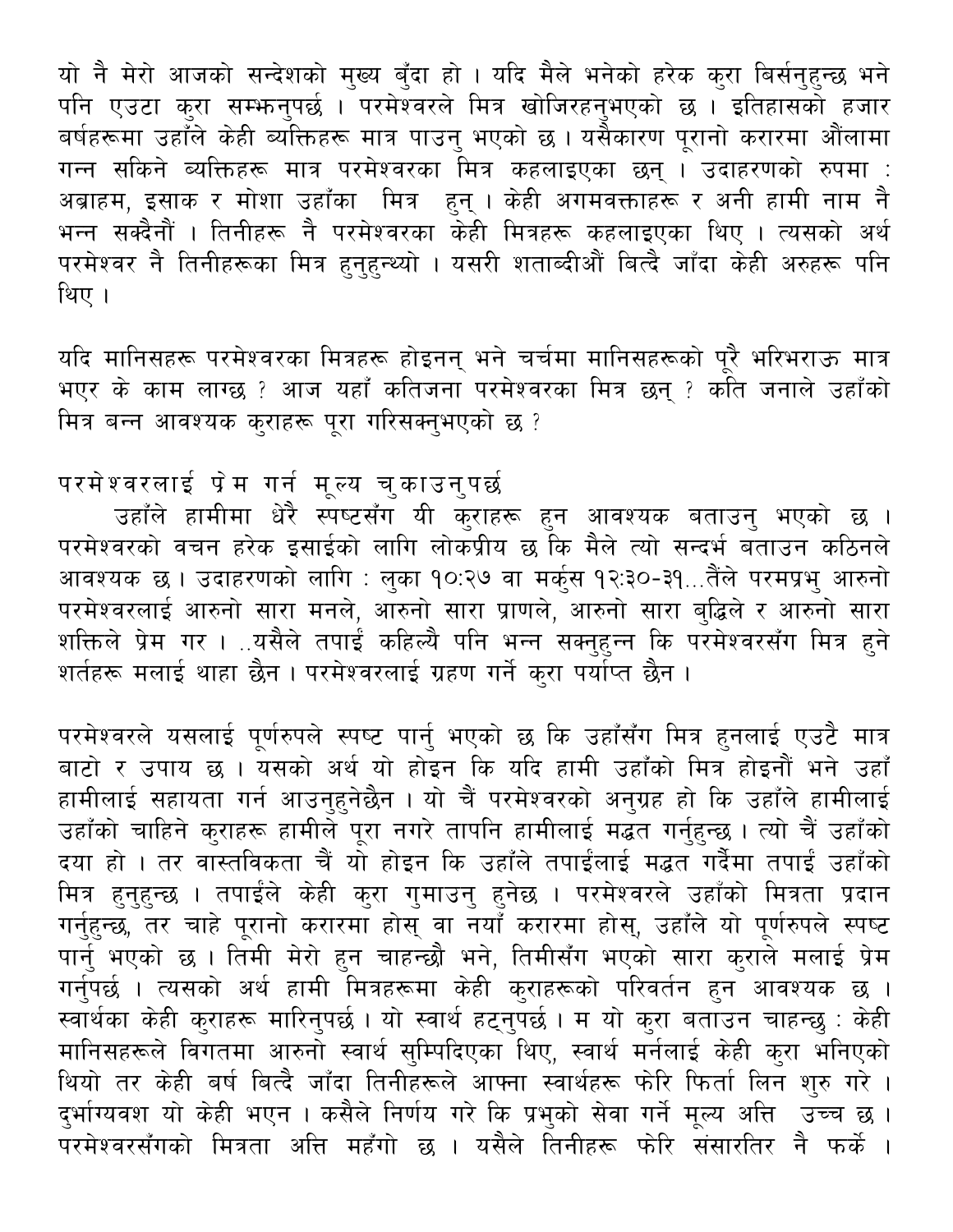दुर्भाग्यवश यो पनि केही भएन । म तपाईलाई भन्न सक्छु कि हामी सबैजनाको लागि पूरा समय सेवा गर्नमा यी रेखाहरूमा राम्ररी परिक्षित भएका छौं । हामी यो महसूस गर्छौं कि यो पनि हाम्रो लागि अत्यधिक महँगो छ । हुन सक्छ, हामी अलिकति पछाडि हट्न सक्छौं । अनि हिब्रू १०:३८ मा वचन सुन्छौं : यदि उनी पछि हट्छ भनेता मेरो मन उनीसँग खश रहेनेछैन

बाइबलमा जोनाथन र दाउदको मित्रताको चित्रण अत्ति राम्रो छ । म हरेक इसाईहरूलाई ती पुस्तकको अंश वा खण्ड होशियारीसाथ पढ्न उत्साह दिन चाहन्छु । त्यो हो : १ शामुयल १८ <u>ँ</u> २४ अध्यायहरू । हरेक इसाईले यो बाइबलको अंश घरि घरि दोहोऱ्याइ र तेहऱ्याइ पढ्न सक्छन् । उनीहरूको पूरा समर्पण र आफैले आफैलाई एक अर्कालाई दिनु लोकप्रीय हुन्छ । तापनि प्राय इसाईहरू महसुस गर्दैनन् कि यो खासगरी मित्रताको नमूना र प्रभु येशूको बीच देखा पर्न सक्नुपर्छ । त्यसकारण बाइबलमा धेरै अध्यायहरू यसको लागि समर्पित छन् । यो अलौकिक सम्बन्ध हुनको लागि मात्र अर्थ होइन । तर प्रभुसँग हरेक इसाईको साधारण सम्बन्ध हुन्छ।

म ब्याख्या गर्न चाहन्छु : यदि तपाईंलाई प्रभु येशूले दिनु भएको चेलापनको शर्तहरू पढ्नु म प्याख्या गंग पाहेन्छु ः पाद तेपाइलाई प्रेमु पर्शूल दिनु मेएका पलापनका रातहरू पढ्नु<br>भयो भने ब्यवस्था ६:५ मा भनेको जस्तै ठिक कुरा तपाईले महसुस गर्नुहुनेछ । तिमीहरूले<br>आरुना परमेश्वरलाई आरुनो सम्पूर्ण मनले, आरुनो सम्पूर्ण प बढी अरुलाई प्रेम गर्छौ भने तिमीले मलाई प्रेम गर्न सक्दैनौ ।

जोनाथान र दाउदबीचको सम्बन्धलाई हेर्नु भयो भने जोनाथानले दाउदलाईभन्दा आरुनो बाबुलाई बढी प्रेम गरेको पाउनुहुन्न । जोनाथानले आफ्नै बाबुलाईभन्दा बढी परमेश्वरले अभिषेक गर्नुभएको दाउदलाई प्रेम गर्नुपर्छ भनी जाने । दिनु शब्द (मसिह) र ग्रीक शब्द खीष्ट दुवैको अर्थ हुन्छ : अभिषेक । येशू दाउदको वंशको हुनुहुन्थ्यो । खीष्टको पूर्वजको नाताले दाउँद चैं प्राय खीष्ट मसिहको चिन्हको रुपमा प्रयोग हुन्थ्यो । अर्को शब्दमा, दाउदसँग सम्बन्ध स्थापना गर्नु नै जोनाथानले खीष्टसँग सम्बन्ध स्थापना गर्नु थियो । प्रभुले पनि भन्नुभयो कि जसले आरुनो छोरा कि छोरीलाई मलाईभन्दा बढी प्रेम गर्छ, त्यो .<br>मेरो योग्यको हुँदैन (मत्ती १०:३७) । जोनाथानले आरुना छोराछोरीहरूलाई दाउदलाईभन्दा<br>बढी प्रेम गरेन । वास्तवमा आफैलाई पनि दाउदलाईभन्दा बढी प्रेम गरेन । उसले दाउदको .<br>प्रेममा आफैलाई इन्कार गऱ्यो । कसरी ? किनभने, इस्रायलको राजा शावलको छोरा जस्तै राजकुमारको मुकुट थियो, राजगद्धीको उत्तराधिकारी भयो, तर दाउदको समर्थनमा, ऊ आफ्नै राजगद्धीको अधिकारलाई उसको आफ्नै छोराहरू र नानीहरूको हक जस्तै गरी सुम्पिदियो ।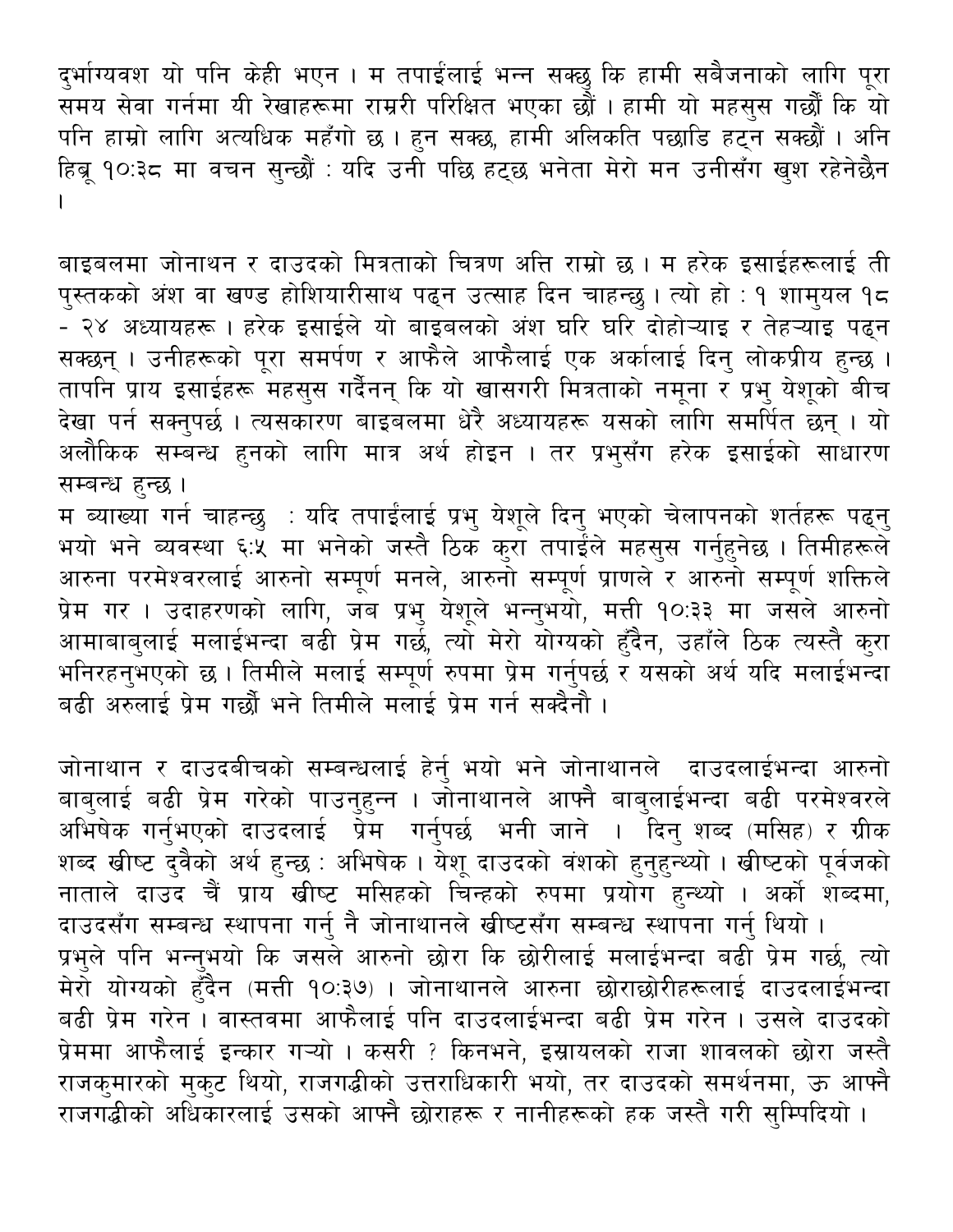मत्ती १०:३८ मा येशूले भन्नुभयो, जो आरुनो कृस उठाएर मेरो पछि लाग्दैन, त्यो मेरो योग्यको हुँदैन । जोनोथान र दाउदको मित्रता एउटा गह्रौं कूस थियो, किनभने उसको बाबुको कोध उसको बिरुद्धमा भयो । उसको बाबु ऊसँग धेरै रिसाएको थियो । किनभने उसले दाउदप्रति गरेको समर्पणता र मित्रताको कारणले उसलाई सबै प्रकारको नामहरूले बोलायो । वास्तवमा उसको बाबु ऊप्रति यति कोधित थियो कि जोनाथानले दाउदलाई प्रेम<br>गरेको कारणले उसको आरुनो जीवनलाई जोखिममा राखे । जो आफ्नै छोरालाई बाबुले मारेको जस्तै, शावलको आफ्नै छोरासँग पनि समस्या थियो । उसले त्यो पनि धेरै राम्रोसँग गर्न सक्थ्यो ।

प्रभुले मत्ती १६:२४ मा पनि भन्नुभयो, कोही मेरो पछि आउने इच्छा गर्दछ भने उसले आफूलाई इन्कार गरोस् र आरुनो कृस उठाएर मेरो पछि लागोस् । त्यही काम जोनाथानले गरे। ऊ आफै राजगद्धीको उत्तराधिकारी हुँदाहुँदै पनि दाउदको पछि लाग्न चाहन्थे। उसले दाउदलाई भन्यो : जब तपाईं राजा हुनुहुनेछ, मलाई तपाईंको दाहिने हाततिर बस्न स्थान दिनुहोला । ऊ आफै राजा हुनेवाला थियो तर उसले आरुनो राजगद्धी खुशीसाथ दाउदलाई दियो । म तपाईको पछि लाँग्ने, तपाईँको रुपमा तपाईँकै दाहिने बाहुलीतिर रहनेछु । यो रिति से स्वार्थ त्यागको मित्रता हो । बिहान सबेरै उसले आरुनो कवच, तरवार र श्रीपेच<br>फुकाल्यो र दाउदलाई दियो । त्यसबेला एकजना सैनिक उसको प्रीय हुन र उसको असल<br>मित्र बन्न गइरहेको थियो । अभ्ग उसको कवच चैं त्यो साधारण सिपाहीको थि राजकुमारको श्रीपेच थियो । उसको कवच दिँदै गर्दा उसको आरुनै स्थान पनि दाउदलाई दियो ।

लुका ९:२६ मा येशूले भन्नुभयो : तर जो मेरो वचनसँग शर्माउँछ, मानिसको पुत्र पनि आरुनो पीताको महिमा र<sup>ँ</sup>पवित्र दूतगणको महिमामा आउँदा त्यससँग म शर्माउनेछ ।<br>जोनाथान दाउदसँग शर्माउनुपर्ने कुनै कारण नै थिएन । दाउद त्यतिबेलासम्म एउटा कानूनभन्दा बाहिरको मानिस थियो । ऊ कुनै महत्वपूर्ण ब्यक्ति थिएन । वास्तवमा शावल चैं एउटा अपराधी थियो । दाउद उसको जीवनको निम्ति भाग्दै थियो, किनभने शावलले घरि घरि मार्नलाई कोशिस गऱ्यो । एकजना अपराधी र कानून बाहिरको मानिसको रुपमा ब्यवहार गरे तापनि जोनाथान कहिल्यै पनि आफूले दाउदलाई प्रेम गरेको कुरा आरुनो<br>बाबुलाई बताउन शर्माएन । उसले दाउदलाई फिर्ता ल्याउन स्वीकार गर्न उसको बाबुलाई विश्वास दिलाउन प्रयास गऱ्यो । यहाँ चेलापनको एउटा नमूना देख्छौं : स्वार्थत्यागी मित्रता । यो चैं भनेर साध्य नै नभएको सुन्दरता हो ।

यो जोनाथान र दाउदको कथा बाइबलमा धेरै महत्वपूर्ण छ । यदि तपाईंले बाइबलको स्वार्थ मृत्यु, कृस उठाएर पछि लाग्ने शब्दावली बुरुनलाई कठिन पाउनुहुन्छ भने जोनाथान र दाउँदको कथा अवश्य हेर्नुहोस् । यदि तिमी मेरो चेला हुन चाहन्छौ भने, तिमी जोनाथानबाट